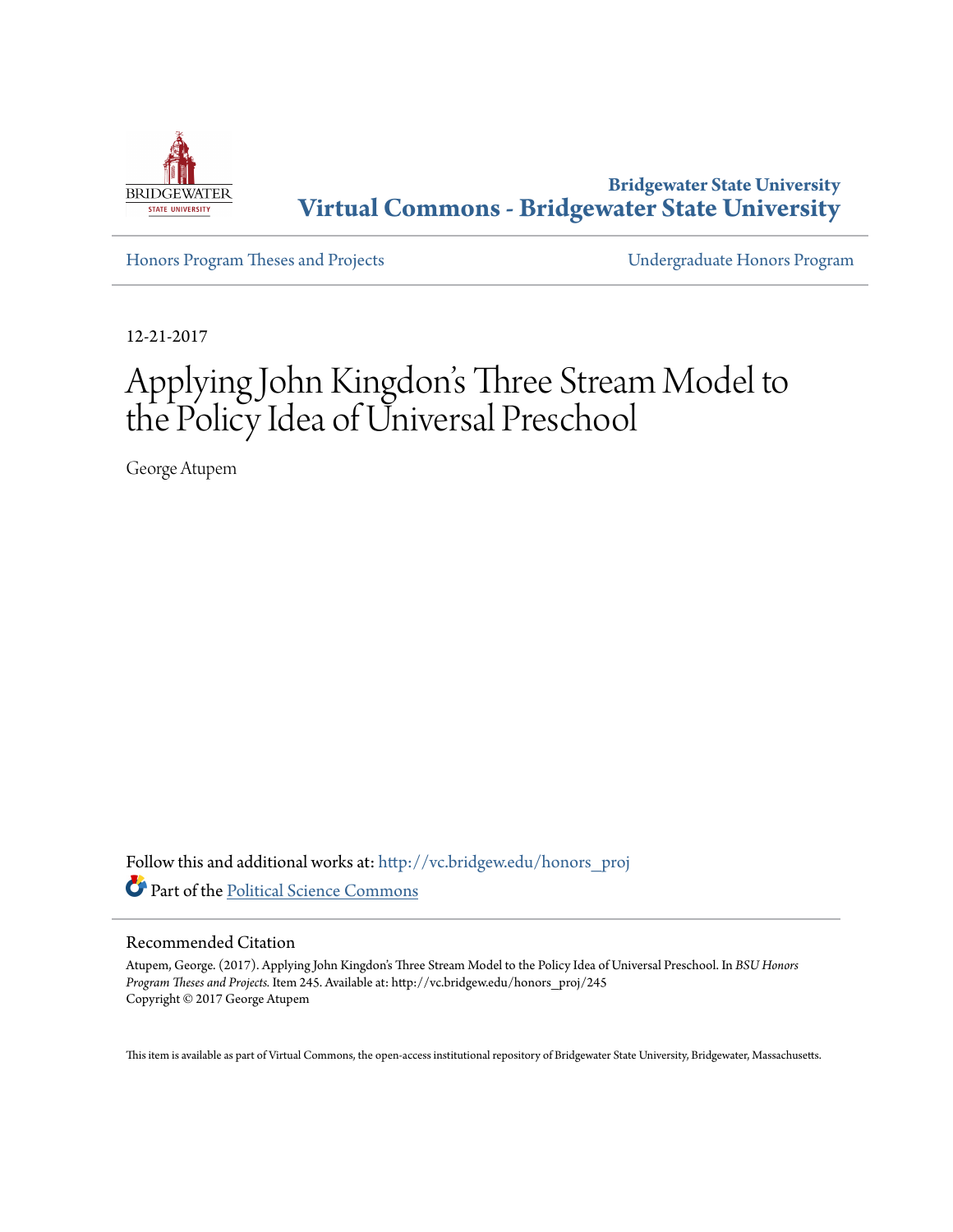Applying John Kingdon's Three Stream Model to the Policy Idea of Universal Preschool

George Atupem

Submitted in Partial Completion of the Requirements for Departmental Honors in Political Science

Bridgewater State University

December 21, 2017

Dr. Melinda Tarsi, Thesis Director Dr. Kevin P. Donnelly, Committee Member Dr. Rachel Navarre, Committee Member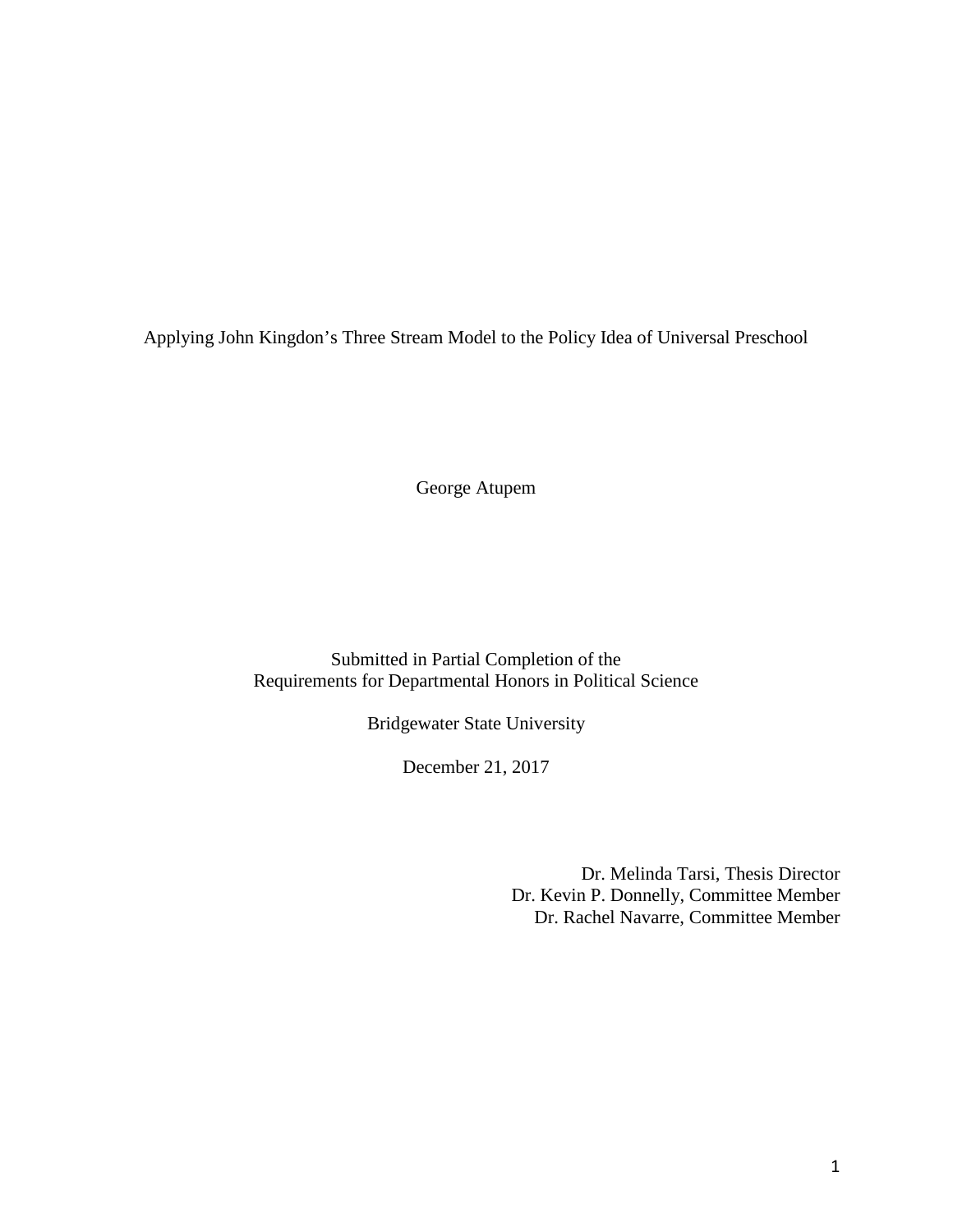# **Table of Contents**

| Acknowledgments                                           | 3              |
|-----------------------------------------------------------|----------------|
| Abstract                                                  | $\overline{4}$ |
| Introduction                                              | 5              |
| 1 Kingdon's Model and The Development of Preschool Policy | $\tau$         |
| 2 The Problem Stream                                      | 16             |
| 3 The Policy Stream                                       | 32             |
| 4 The Politics Stream                                     | 43             |
| Conclusion                                                | 51             |
| <b>Works Cited</b>                                        | 55             |
| Appendix                                                  | 57             |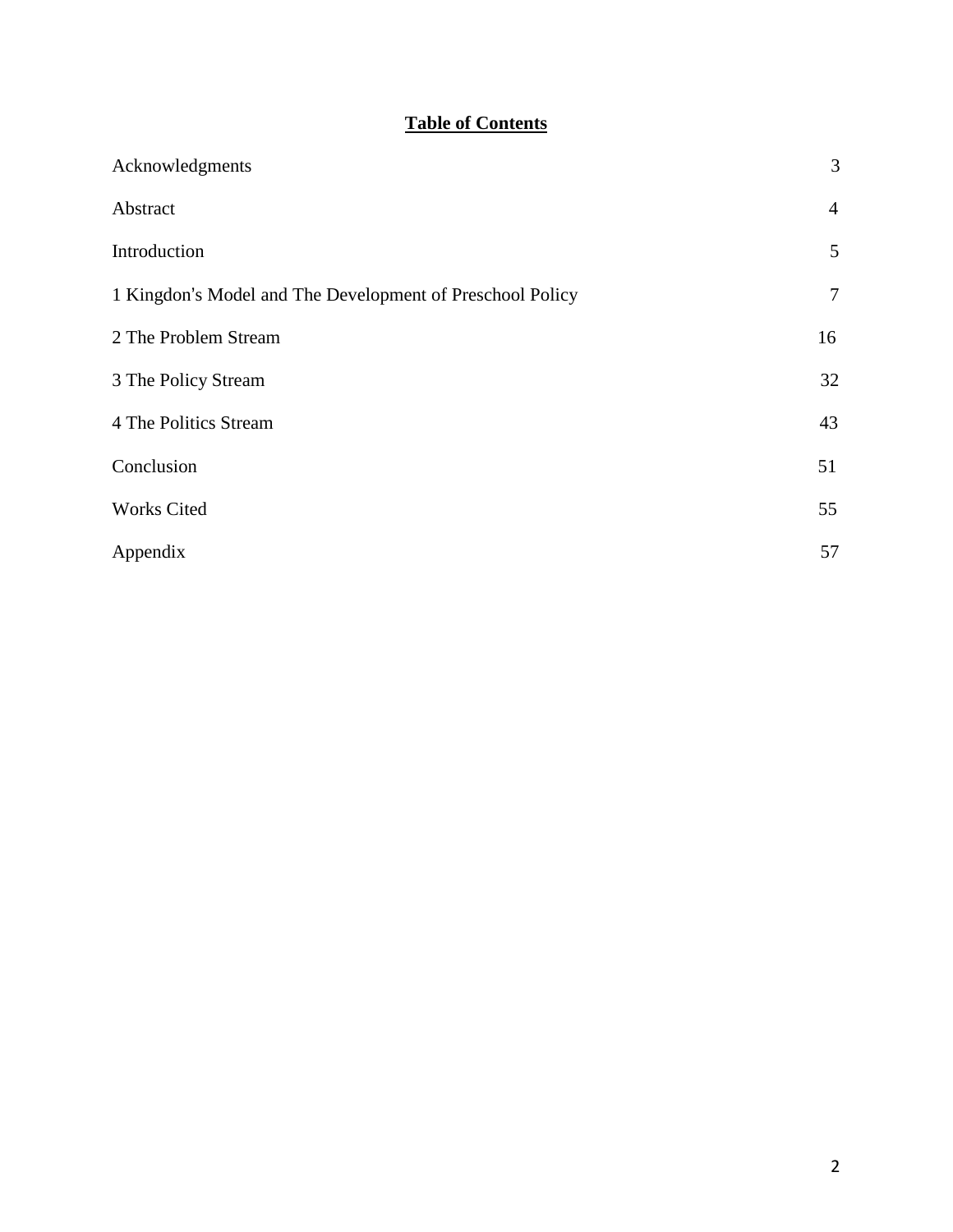## **Acknowledgments**

This research was supported by the Bridgewater State Political Science Department, and was partially funded by Bridgewater State Universities Adrian Tinsley Summer Grant for Undergraduate Research. I would like to thank everyone that I interviewed, this research would not have been possible without the cooperation of state legislators, school committee members, nonprofit organizations and other education stakeholders across the state.

I must express my deepest appreciation to my parents for supporting me through my research, and a special thank you to Brittany Ayalla for being the inspiration behind this project; I would not have thought to explore this topic without you. I am grateful to all my friends that lent their ear and let me talk to them about preschool; those informal discussions were invaluable to improving the final manuscript. Finally, I am beyond thankful to my thesis advisor Dr. Melinda Tarsi for her friendship, support, dedication, inspiration, expertise and guidance throughout the process. I will be forever grateful for the help she gave me.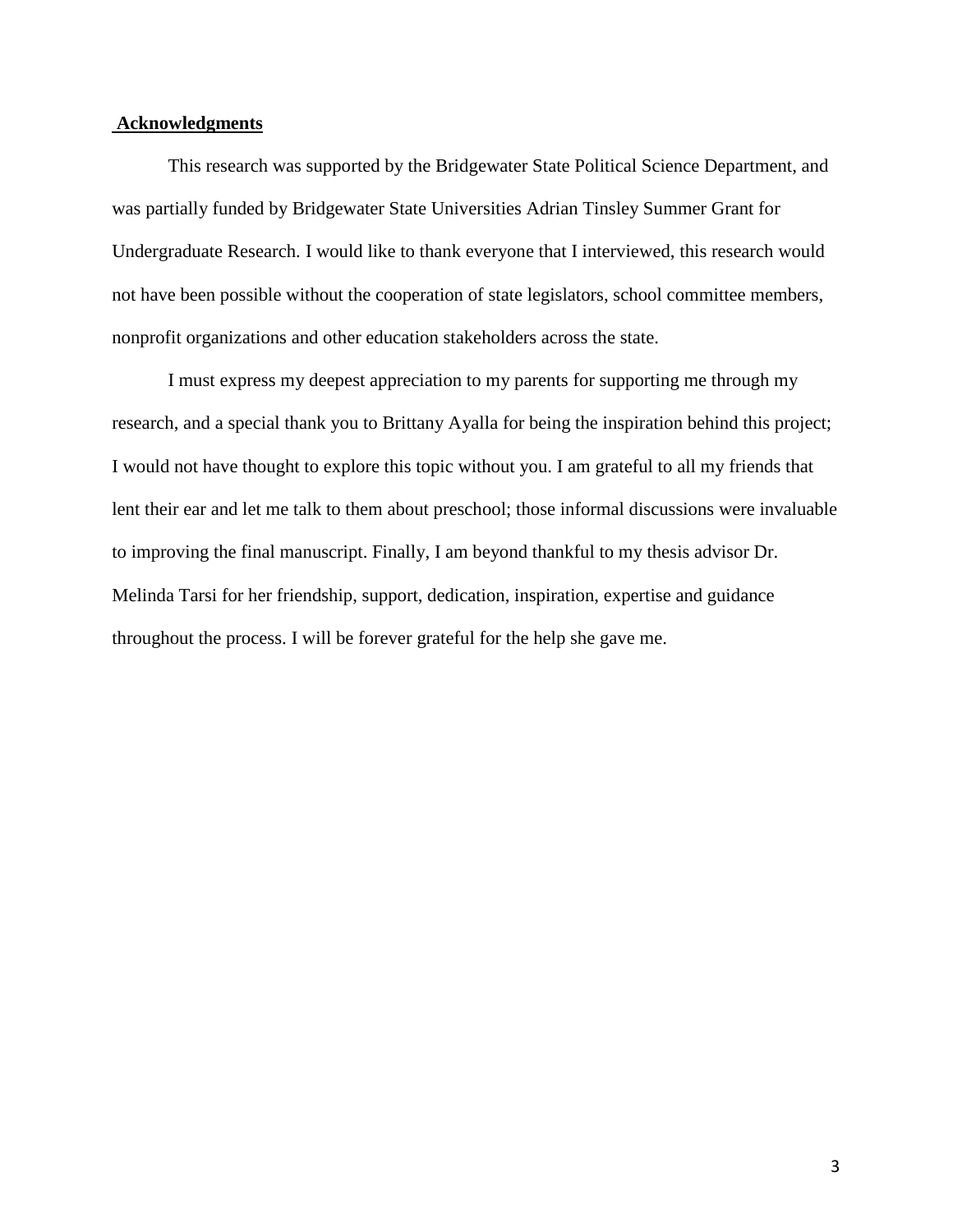## **Abstract**

Public education is no longer the great equalizer in the United States. The achievement gap is widening and in many areas education policies are perpetuating the problem. This phenomenon has created an education system built on inequality. The achievement gap in the United States has continued to widen because many children are missing out on the educational, economic, and social benefits of attending a high-quality preschool program. Access to quality preschool is an issue that briefly found its way onto the national agenda in 2013 but has since been edged out by broader national issues, such as healthcare and immigration. However, among states the issue has been gaining momentum and three states, Oklahoma, Florida, and Georgia have created programs that make preschool available to every four-year-old in the state. This project utilizes John Kingdon's "three stream model", a theoretical framework for understanding how issues find their way onto the political agenda, to determine if a window of opportunity exists for the policy idea of universal preschool in Massachusetts. The three streams in Kingdon's model are the problem, the politics, and the policy, and each run independently of the others. However, Kingdon asserts that each of the three streams must converge to form a window of opportunity before the policy can have a chance for action. Using original survey data, elite interviews, and a policy analysis of current preschool programs across the country, I argue that although each of the three streams is flowing in Massachusetts, the political will does not exist for a universal preschool policy to be created.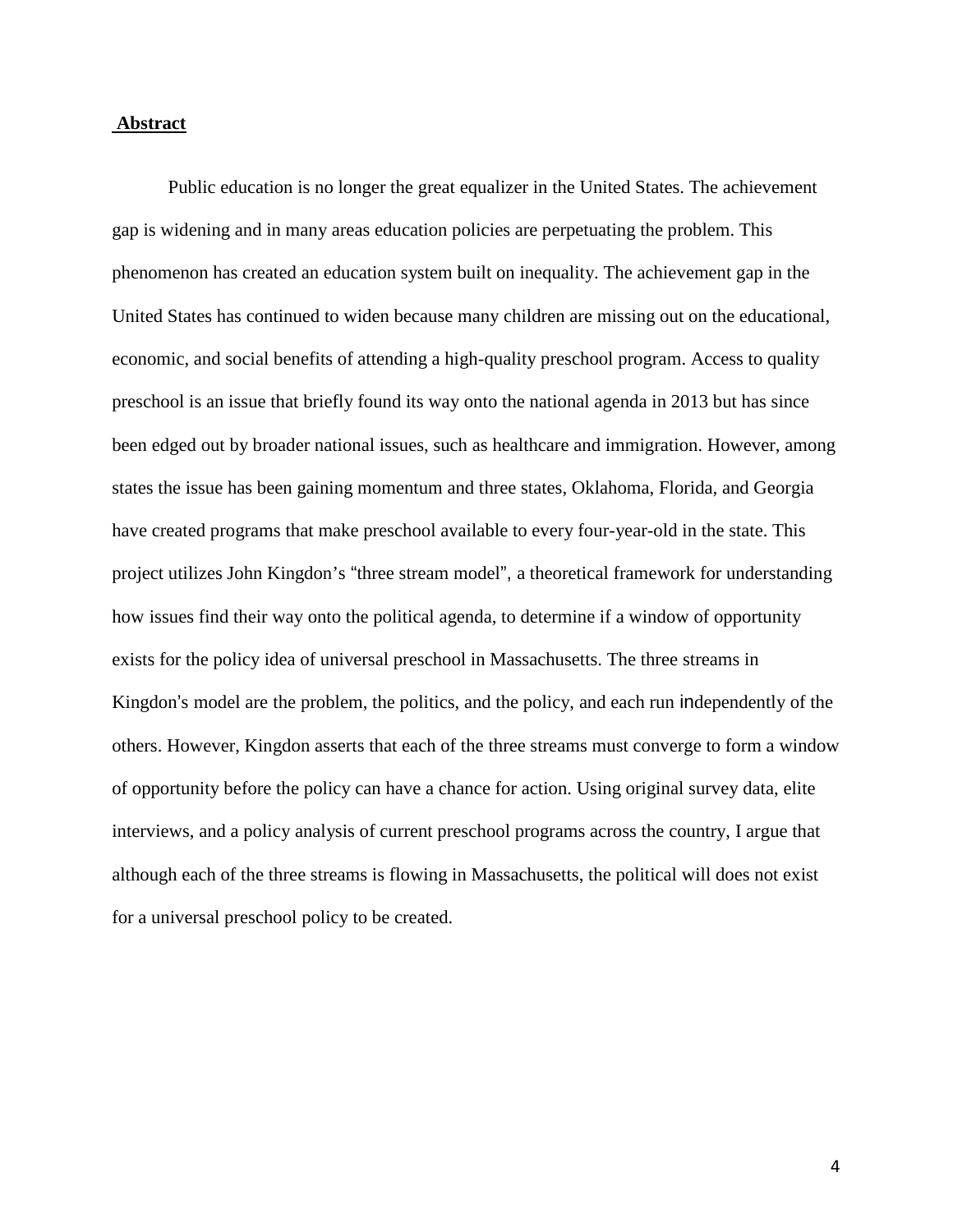#### **Introduction**

A policy's entrance onto the political agenda is not random and there are competing theories on how issues work their way onto the agenda. Across the country the policy idea of universal preschool has been gaining popularity. Former President Barrack Obama addressed the issue in his State of the Union address in 2013; in that speech, he challenged every state to make high quality preschool available to all child. The former President then hit the road to advocate for the idea, and his willingness to expend political capital showed the rest of the country that this was an issue worth investigating. When Donald Trump was campaigning, he built on the momentum for universal preschool, proposing a tax plan that would allow parents to deduct a larger portion of their child care expenses. All the attention that the idea of universal preschool has received at the federal level has trickled down to the states. Oklahoma and Georgia were two states often mentioned by President Obama in his stump speeches on the issue, because they are among a handful of states that have an established universal preschool program. Oklahoma and Georgia serve as the roadmap for other states looking to implement their own universal preschool policy. Universal preschool has even begun to gain traction in Massachusetts, with many lawmakers in support of the idea; other lawmakers, skeptical of how the state would pay for such a program are less enthused about the idea.

The focus of this of project is to assess whether the idea of universal preschool can potentially work its way onto political agenda in Massachusetts. The study utilizes John Kingdon's three stream model to analyze the political levers that influence some policies making it onto the political agenda over others. We begin with an overview of what the Kingdon model is, why it is the best theoretical framework for this research, and how and why access to preschool has become a political issue. In the second chapter, we use survey data to explore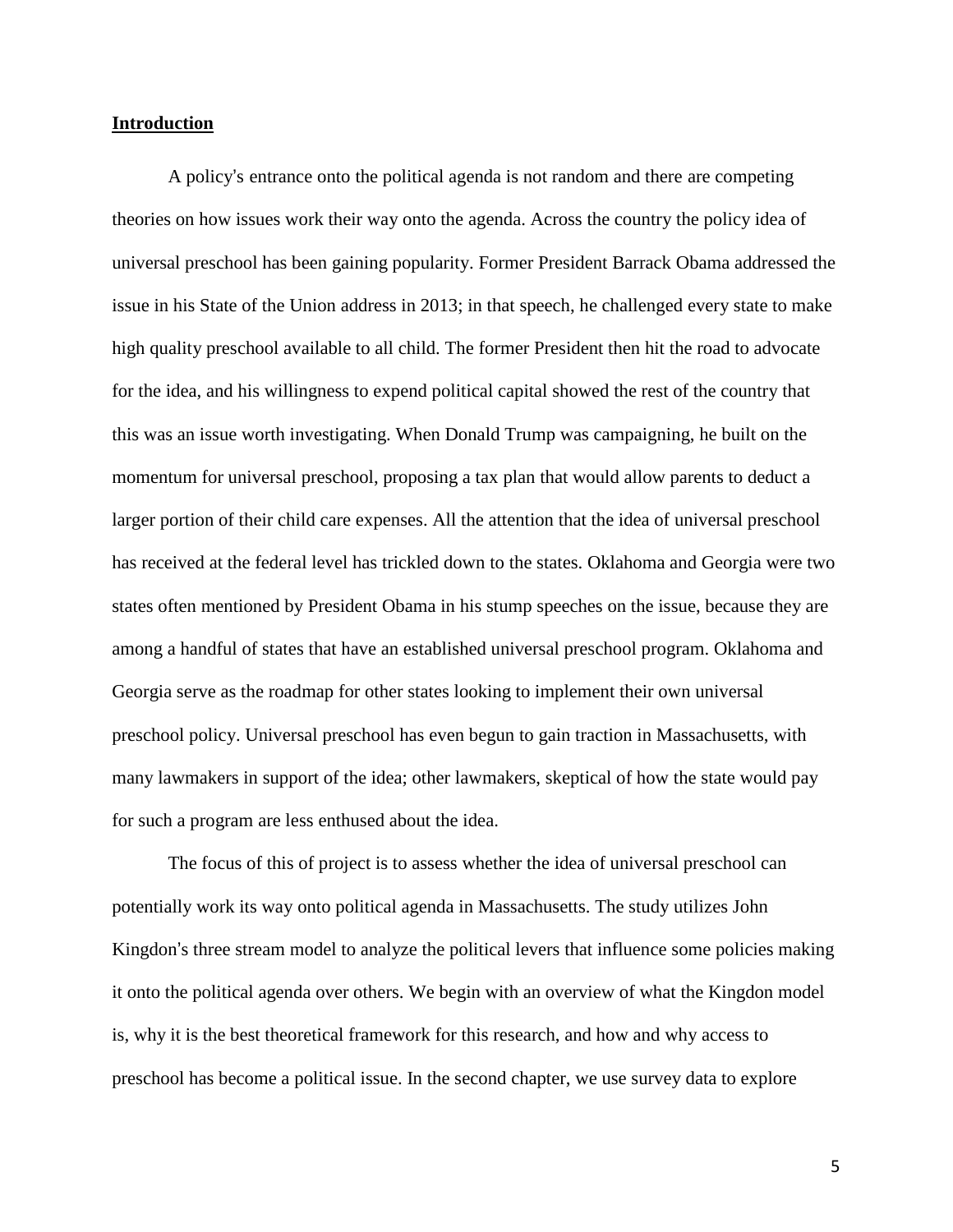whether access to preschool is something that Massachusetts residents view as a problem and what role, if any residents feel the government should play in handling the issue. Chapter three utilizes a national policy analysis of four states -- Vermont, Oklahoma, Florida and Georgia -- to evaluate the policy landscape for the idea of universal preschool and determine the things Massachusetts can learn from the policies that exist in other states. The final chapter, analyzes interviews conducted with education stakeholder across the state. This chapter provides insight to how leaders in the state view the issue. I conclude by synthesizing the findings and assessing whether a window of opportunity exist for the policy idea of universal preschool. In addition, the conclusion explores, how universal preschool can be on the legislative and not the political, the implication this research can have on assessing preschool programs in the future, and what preschool can teach us about the best ways to measure learning.

#### **Methodology**

The principal research employed a mix method research approach combining qualitative and quantitative approaches to best evaluate each of the three streams. The policy stream was evaluated using a policy matrix that evaluated each state's universal preschool program. Each state was scored by reviewing existing data as well as examining all relevant information related to the preschool program. The evaluation included data derived from many different sources to ensure that each state's policy was scored fairly. To evaluate the politics, stream the researcher obtained qualitative data and employed textual analysis techniques to gain a broader understanding of the themes brought up by stakeholders in education policy on the issue of universal preschool. Finally, to obtain quantitative data on Massachusetts residents' attitudes and perceptions of the issue I utilized descriptive survey methodology.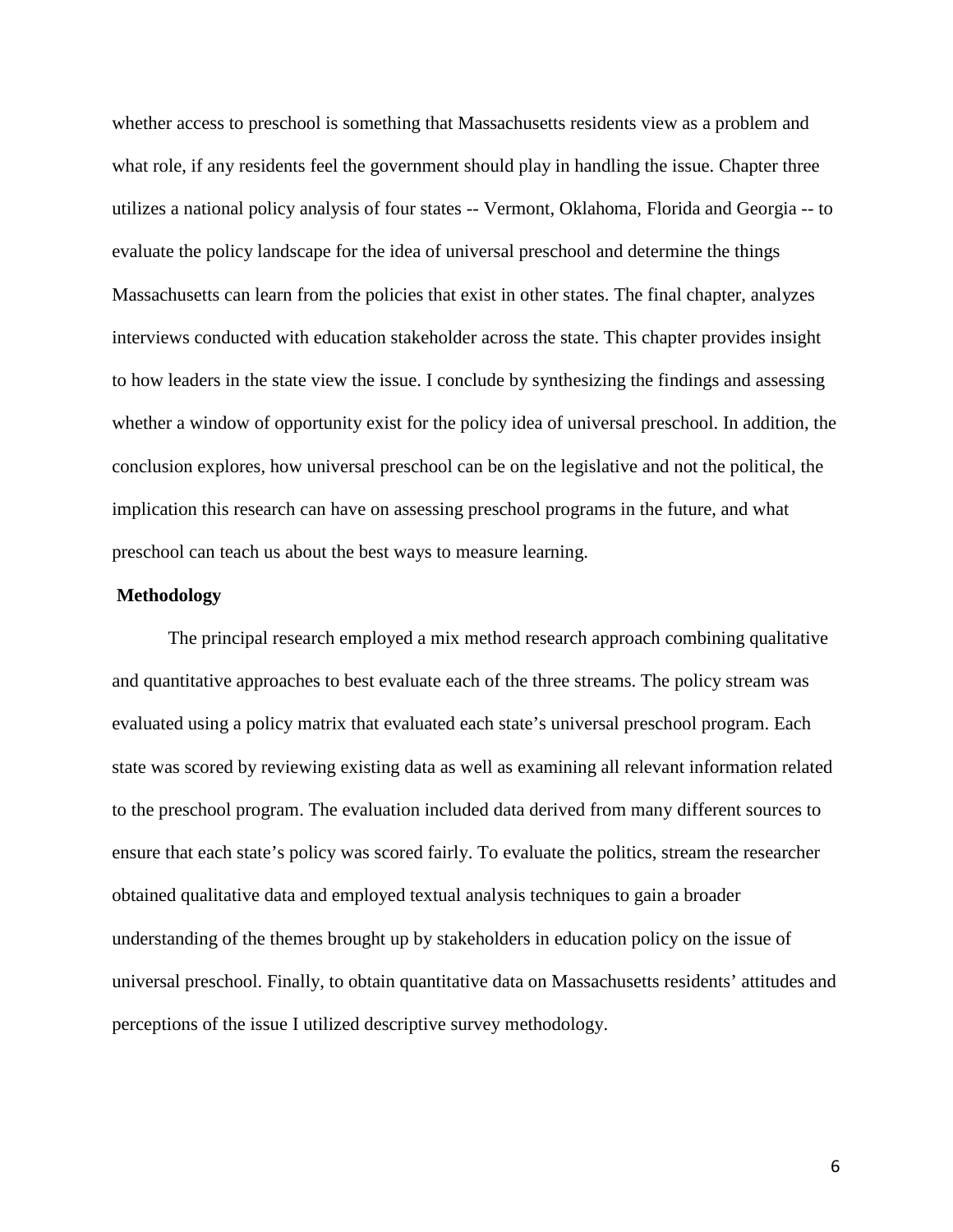#### **Chapter 1 Kingdon's Model and the Development of Preschool Policy**

The best theoretical framework to use when examining how issues work their way onto the political agenda is John Kingdon's "three stream" model. Kingdon's model is the best to use when trying to understand how certain issues work their way onto the agenda over others because Kingdon was one of the first political scientist to study the topic. His "Three stream" model, unveiled in 1984, is one of the most influential theories in public policy. In the theory Kingdon defines the agenda as: "the list of subjects or problems which government officials, and people closely associated to those officials, are paying serious attention to at any given time" (Kingdon 3). There are three political streams which contribute to whether an issue will gain entrance onto the agenda: the problem, the policy and the politics. Kingdon argues that each of the three streams run independently from the others, and it is only when all three streams converge that a window of opportunity opens for a given issue. The window of opportunity is the time when a given initiative is most likely to be acted upon and passed (Kingdon 166). Policy windows rarely present themselves, and advocates must capitalize during this time because the potential of another opportunity is uncertain.

#### *The Three Streams*

Each of the three streams have their own unique characteristics that allow it to operate separate from the others. The policy stream is the existence of a solution that is ready to adopt. The policy has usually been tested at either the state or local level of government and can be replicated (Kingdon 142). The policy stream is distinct from the politics stream because rather than the concepts of power, influence and pressure which affect what ideas will be acted upon in the politics stream, in the policy stream officials focus on the content of ideas themselves. Evidence and argument in support of one idea or another are the integral part of decision making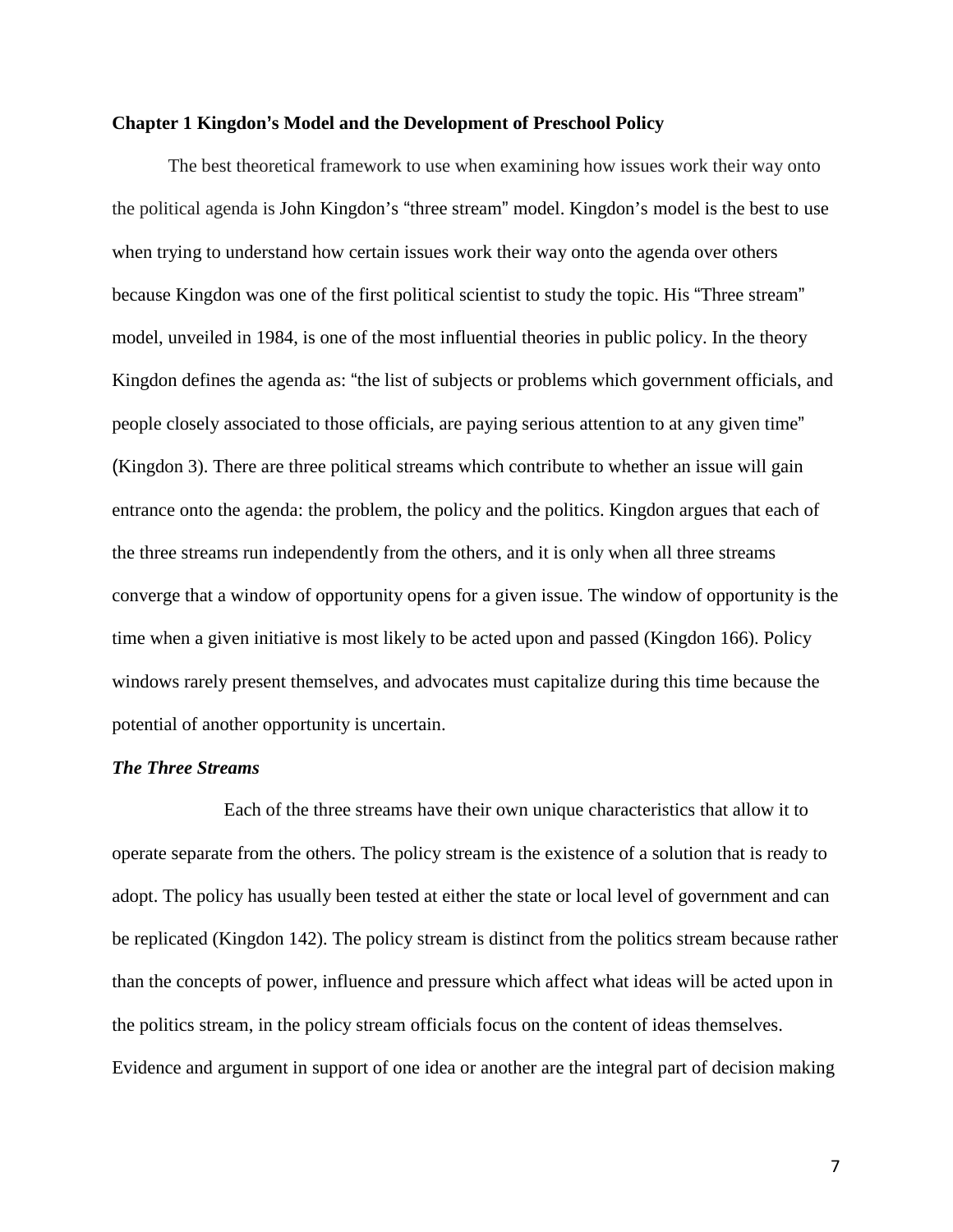in the policy stream. Proposals are generated in communities of specialists, in the policy stream, and debate is the most effective mode for coming with solutions because everyone in those communities is an expert on the topic being discussed. Once the best ideas have been selected the initial policy must satisfy certain criteria to determine if the idea is viable. Policies are often refined to pass the benchmarks but once the policy is clear it enters the policy primeval soup and attempts to finds its way onto the political agenda.

The problem stream marks the transition of an issue from a private problem to one the government should be involved in fixing. An issue is defined as a problem by the public when their current condition does not match the values and perception of their ideal state. In Kingdon's theory a problem changes from a private problem to a public problem when an indicator shows a change in the state of a system. (Kingdon 90). An indicator can be anything from the unintended consequences of a policy, to the cost of a given service becoming too expensive for the government, or if the price of a service people find essential is becoming unaffordable in the private sector. Policy makers use indicators to assess the magnitude of a problem. Indicators are also used to make policymakers aware when changes happen within a problem. These two factors go hand in hand because as changes in the problem become more severe so too does the magnitude of the problem until the issue reaches a breaking point. Once the issue reaches its breaking point government officials are forced to define the issue as a problem and devote their attention to it (Kingdon 92). Kingdon argues that although an indicator may exist they are not always self-evident. Thus, it is often necessary for some type of force to be present to bring the indicator to the attention of people in government.

In Kingdon's model these forces include focusing events, symbols, and feedback. Focusing events are a crisis or disaster. If one of these happens they draw attention to the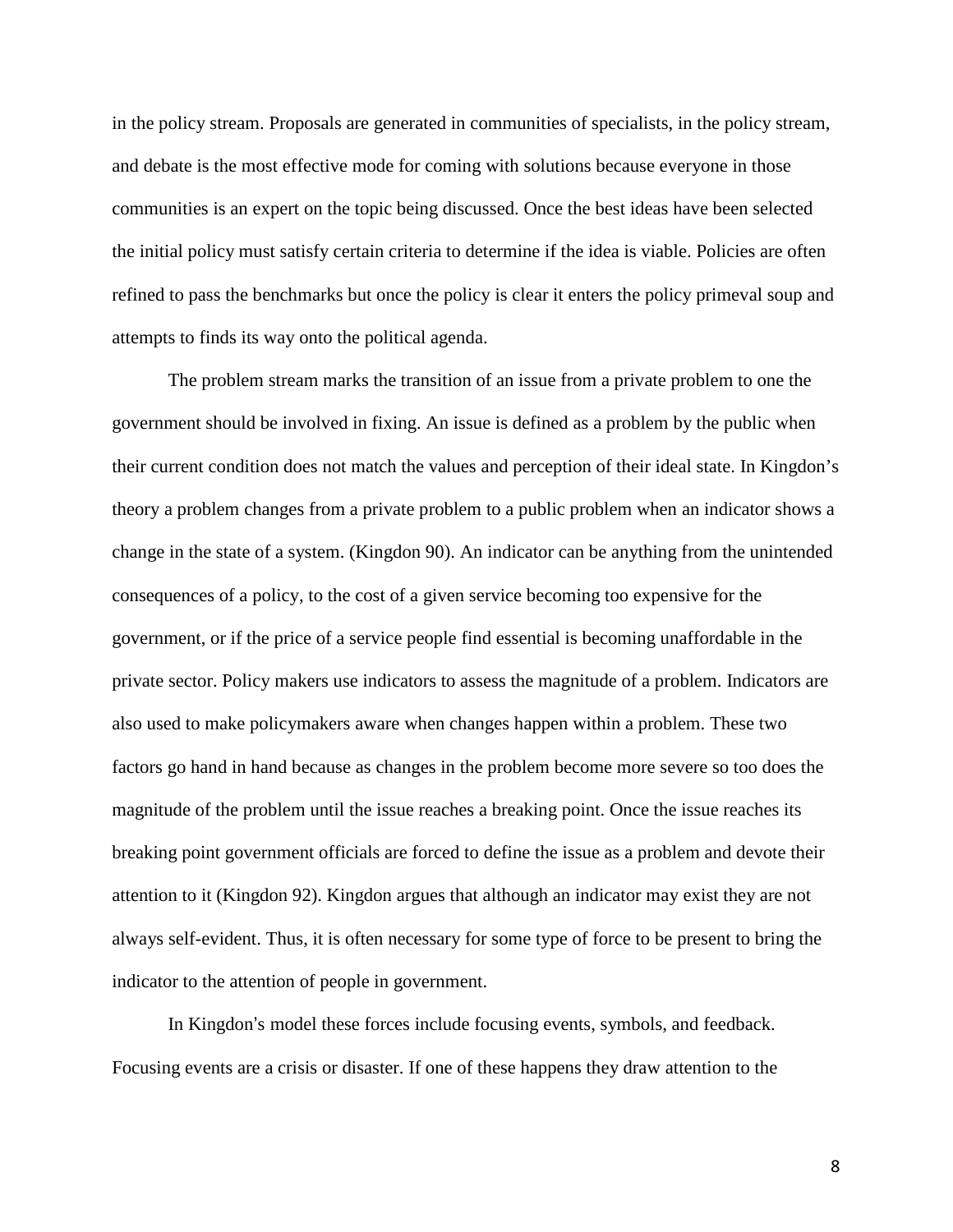problem immediately, and are dealt with in a time sensitive manner. For example, if faulty tracks were to cause a train to crash, the crash would not only thrust the problem of bad tracks onto the political agenda it would propel it to the top. A symbol attaches the problem to something that captures a piece of reality and become important in people's minds. For example, the passage of proposition two and a half in Massachusetts<sup>[1](#page-9-0)</sup> is symbolic of a larger resistance to large increases in taxes among residents in the commonwealth. This shift in public opinion places the problem of government spending in the laps of elected officials. The symbol is the publics way of communicating that officials should be frugal with tax payer dollars. Finally, policy can be affected by feedback about the operation of an existing program. Feedback brings the problems within programs to the attention of policy makers. Forums like town halls give the public a chance to inform politicians of problems they see in their community or programs that are not working as they were intended. These problems can arise when the enactment of *Program A* cause unanticipated consequences that must be remedied. Feedback also occurs when the cost of *Program A* is significant enough that it is costing taxpayers money or swallowing a large portion of the public's income.

The politics stream assesses an issue's feasibility as well as the political climate surrounding an issue. In this study, the word politics is used in its the traditional sense in references to, the art and tactics politicians use to convince members of the opposition to support their initiative. The politics stream is flowing when the political environment provides politicians with the impetus to move in a certain direction (Kingdon 150). Politicians will shift on an issue if there is pressure from some type of actor, an interest group, a non-profit, a third party with a

 $\overline{a}$ 

<span id="page-9-0"></span> $<sup>1</sup>$  Proposition two and a half limits the amount property tax assessments and automobile excise</sup> tax levies can go up per year to 2.5%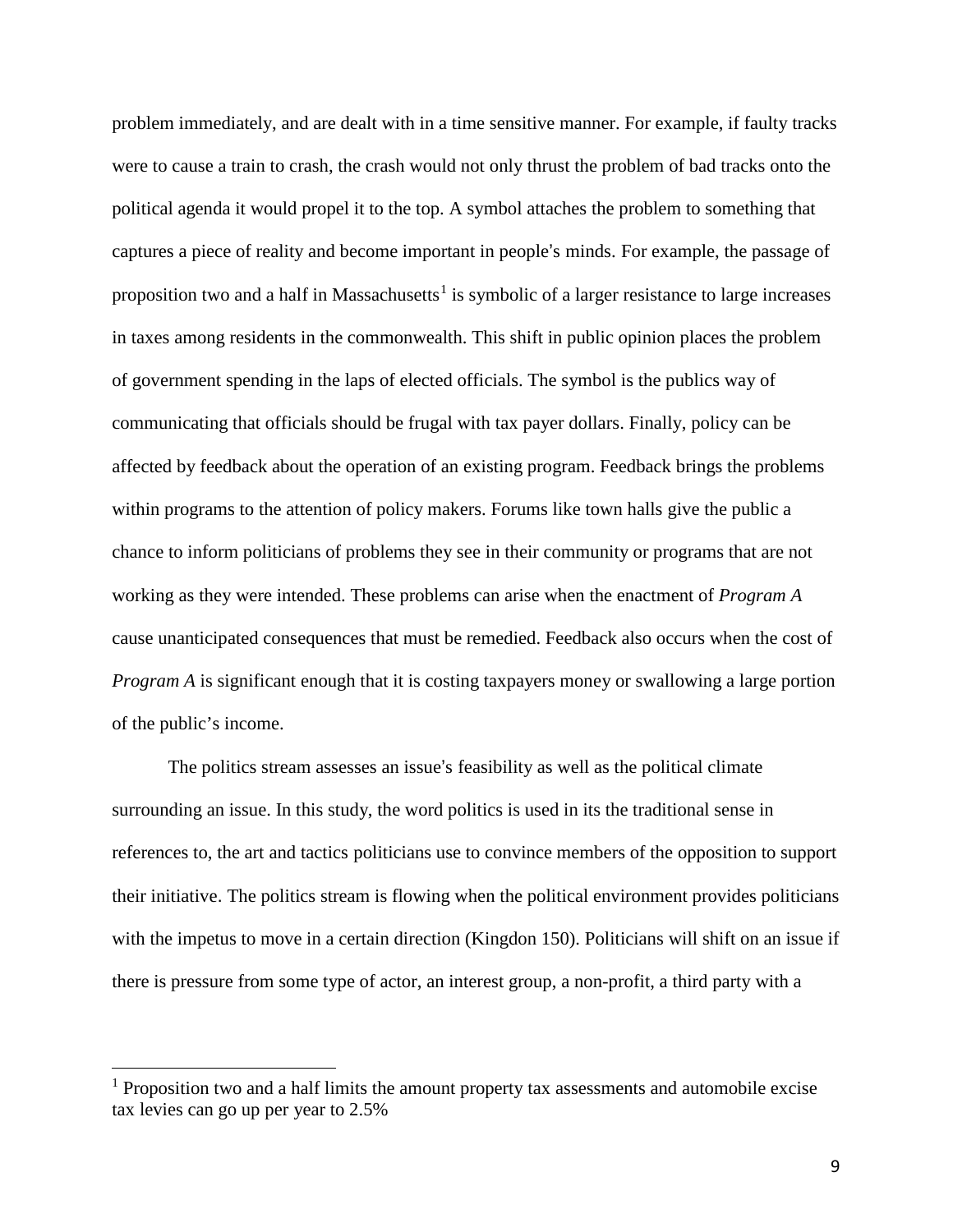vested interest in the issue, or a shift in public opinion. The public pressure that an elected official feels from these groups on a given issue greatly influences whether that policy will find its way onto the agenda. Politicians are constantly doing a risk-reward assessment. Ideas that have high levels of public support or that people feel neutral about will find their way onto lawmakers' agendas over controversial issues even if the politicians' passions lay in those areas. If the terrain a lawmaker must traverse is too difficult they will decide to not bring the issue up at all rather than expend a large amount of political capital in a losing cause.

Some who have criticized Kingdon's model, wonder what cause allows the three streams to converge. In Kingdon's model each of the three steams are highly fluid, and policies find their way onto the agenda through structured randomness. This has led some scholars to question the theories rigidity claiming that the theory leaves too much up to chance. In Kingdon's model policy making follows an evolutionary model in which policies react to changing environments; and ideas are partially formed until they find an environment that they can survive in. (John 2003). Other theories such as the punctuated equilibrium theory (PET), present neat accounts of how policy change occurs. The PET states that the political process is mostly stable and that changes in public policy occur incrementally, with occasional punctuations or dramatic events that produce large scale change. The advocacy collation framework is another theory that scholars gravitate too, in this theory coalitions compete with one another to dominate policymaking in subsystems (John 2003). The main difference between these theories and Kingdon's model is both PET and the advocacy collation framework combine the policy and politics streams. However, it is important that the politics and policy streams are discussed as separate concepts because there is a sharp contrast between the way the two groups are comprised and how they behave.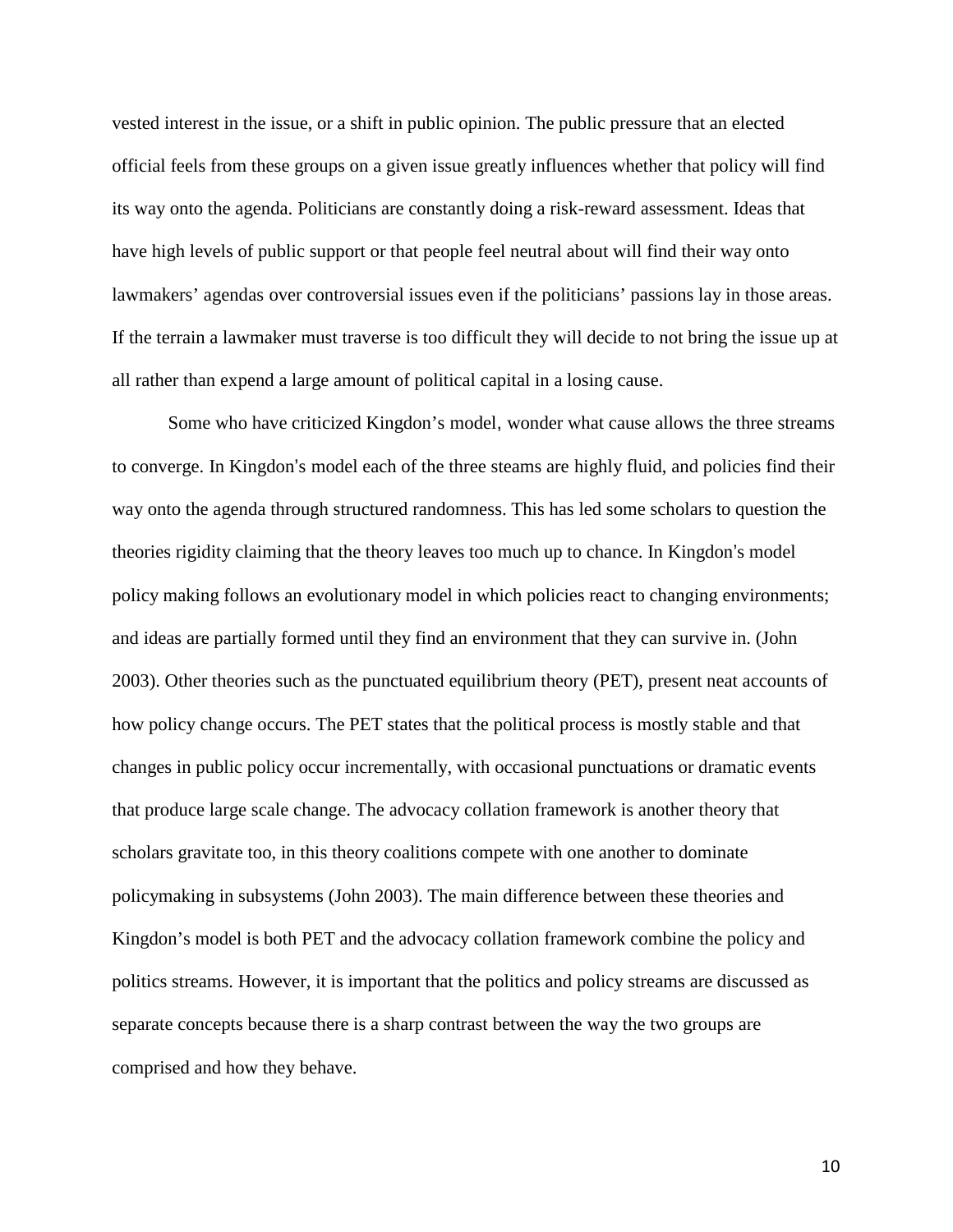The policy group tends to be comprised of think tanks, academics, and non-profits they are a detailed orientated group, technical, data driven and are usually only involved in one or two issue areas. The politics group is comprised of politicians, lobbyist, and interest group leaders; they are involved in many issue areas and paint with a broad brush. While the policy community is focused on conducting studies and honing public policy proposals, the politics group is concerned with party building, mobilizing support, and reelection. Although it is common for the politics and policy streams to overlap, it is important to asses them as two distinct groups because they each go about effecting public policy differently. Politicians will allow politics to get in the way of good policy, and worse sometimes create policy solely because for the political gain. On the contrary academics and researchers are driven by data and form public policy through that lenses. The nuance between the two groups is what makes the political agenda unpredictable, and a policy making it onto the agenda is contingent on many different variables. Thus, when one examines how the political agenda is set they should do so through a semistructured lens. This will help make sense of the seemingly random instances when opportunities for policy adoption occur as well as the times when a situation looks ripe for action and nothing occurs. Policymaking is a complex system and, Kingdon's framework keeps in context the fact that policies do not work their way through this process in a linear fashion.

#### *Social/Economic Benefits of Preschool*

The current scholarship finds that children who attend a high quality preschool program are less likely to engage in risky behavior when they grow up. This includes behavior that could potentially land them in the criminal justice system. Research done on the federal head start program along with other studies on preschool found that children who attend a high quality preschool program earn more over the course of their lives, and are less likely to rely on public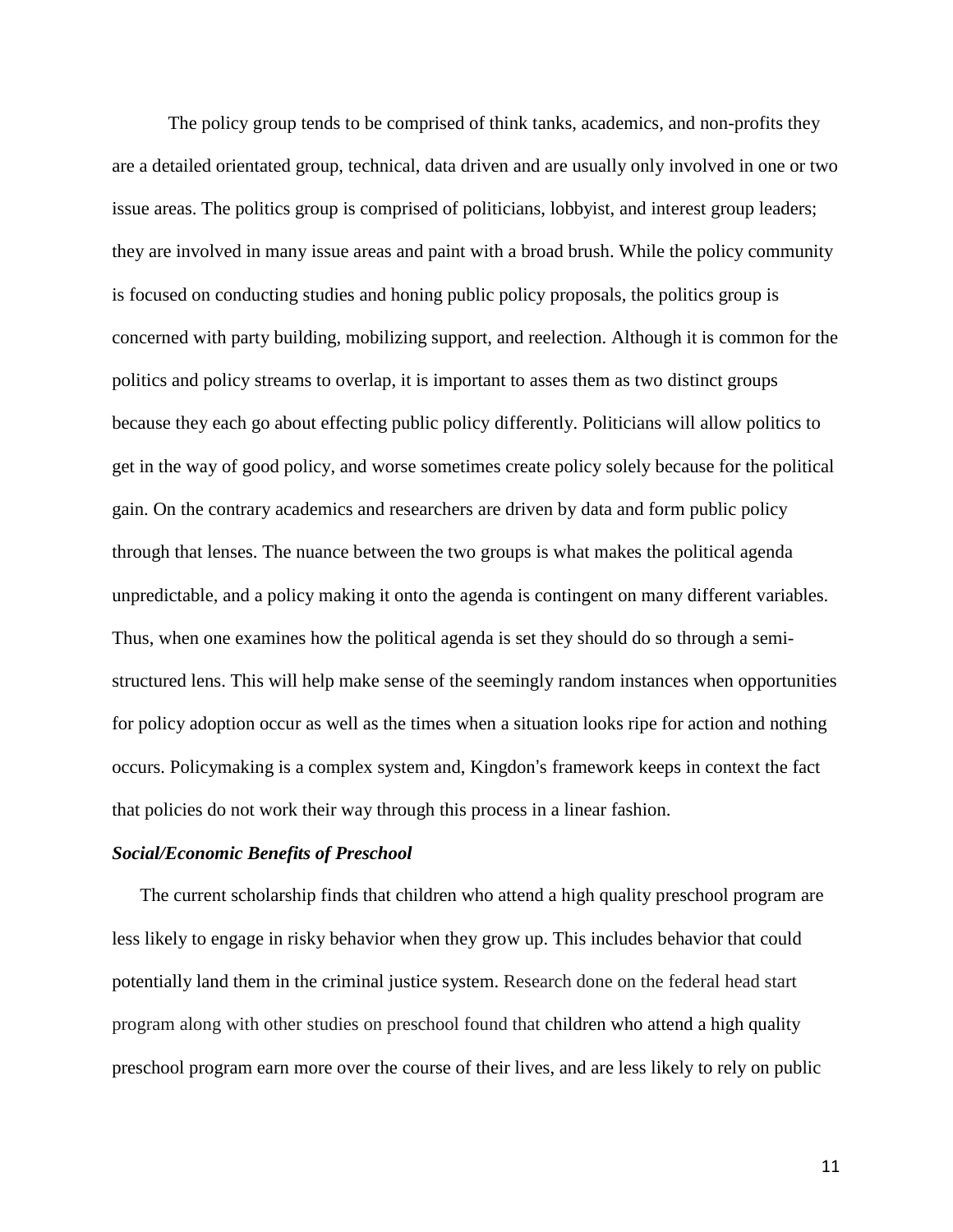assistance programs (e.g., Perry Preschool Project 1962; Abecedarian 1972, Cascio and Schanzenbach 2013). For children from more affluent backgrounds whose parents would likely send them to preschool absent a public option, there is the benefit of a reduction in cost from a private preschool center. (Cascio and Schanzenbach 2013). Furthermore, recent studies have found that the increase in subsidized preschool programs for low-income families has led to a decrease in participation for middle income children. A lack of integration of children from various economic backgrounds can lead to a reduction in the quality of the preschool education that low-income children attending the preschool receive from the program. (Hambleton 2015). In the states with a universal preschool program, policymakers found that removing financial barriers to preschool for all parents regardless of economic background was a key to winning political support for the policy, and insuring its survival (Raden 1999).

Bringing together children from all different backgrounds is one of the major draws of universal preschool. The policy promotes economic diversity, and gets all the key players in a child's education involved in the process early. Parents whose children are in a preschool program are regularly informed by teachers about the performance of their children. Furthermore, parents that send their children to a high-quality preschool spend more quality time reading and playing with their children (Cascio and Schanzenbach 2013). Increased parental involvement is important because it supplements the educational benefits that children who attend preschool receive. The frequency of parental involvement during preschool was positively associated with a child's reading levels through third grade, and their preparedness for Kindergarten (Miedel 2002). Additionally, parental involvement in a child's life early in their educational career was found to lessen the chance of grade retention, and reduce the amount of time children with learning disabilities spent in a special education program (Miedel 2002).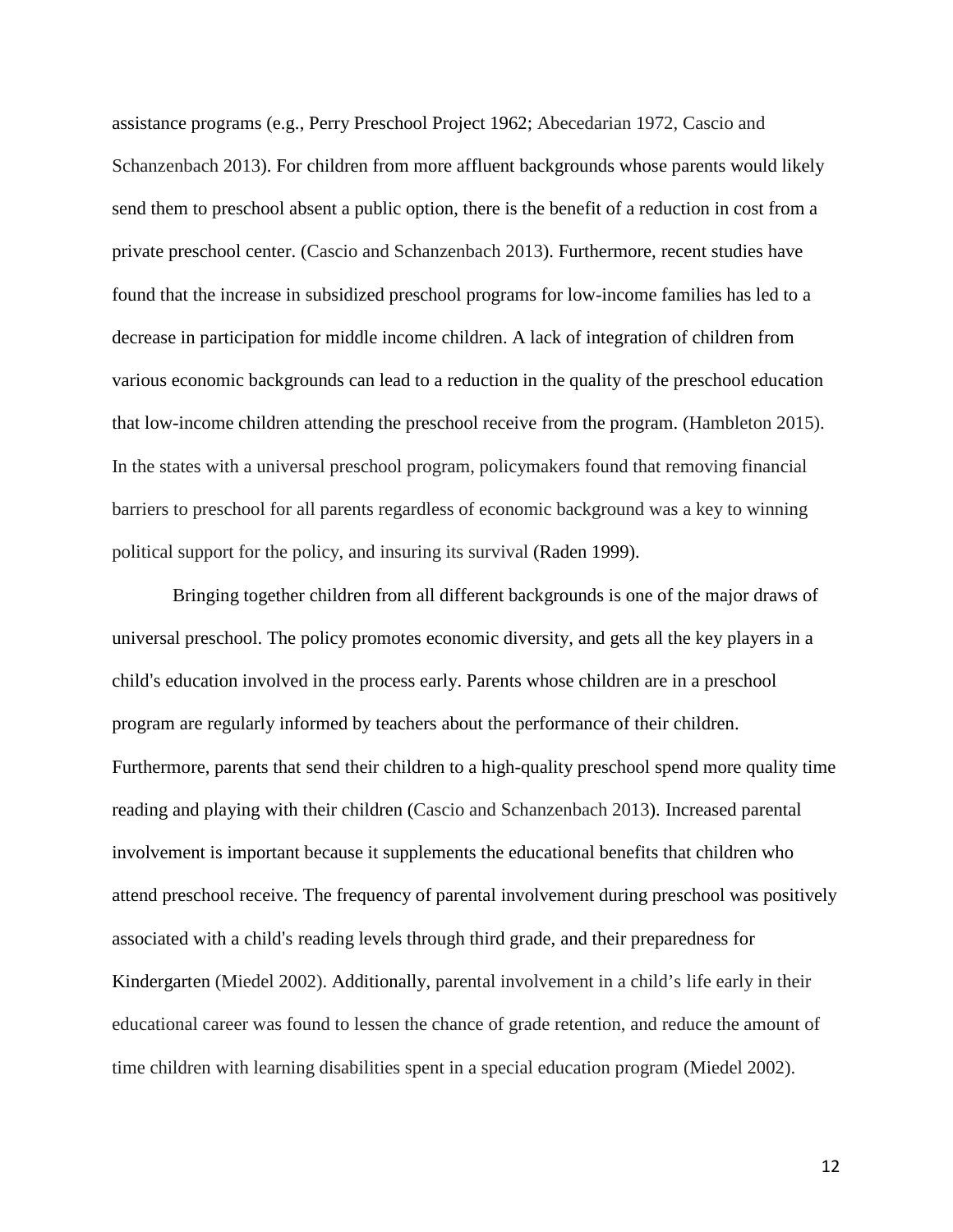Parental involvement is the key to student success in education, and is paramount to universal preschool being a successful early intervention program.

One reason expanding access to preschool has gained momentum so quickly is, that along with the long term economic benefits preschool programs have on the children that participate in them, they also provide great economic benefits for the communities that they are implemented in. (Masse and Barnett 2002). A cost benefit analysis of the Abecerdarian case study found that mothers whose children were enrolled in a full day childcare program were more likely to be employed than mothers whose kids were not (Masse and Barnett 2002). Moreover, teen mothers that had a preschool available in their area that they could send their children to, were more likely to graduate high school, receive post- secondary training, and be self-supportive later in life. (Ramsey et al 1983). The policy idea of universal preschool is beneficial because it decreases the reliance on public assistance for both the child in the program later in their life and in the parent's life immediately. This is an important point because it means that the issue can be framed in economic terms and as a social problem providing advocates of universal preschool a two-prong approach to attacking the issue. The economic benefits of universal preschool extend to school districts as well. Children that participate in preschool are less likely to be held back, and less likely to be placed in a special education program (Mass and Barnett 2002; Campbell and Ramey 1995). Both the intangible societal benefits, and tangible economic gains that come along with the implementation of a universal preschool program; make it an intriguing idea for policymakers and elected officials.

Critics of universal preschool point to studies that have found that the cognitive and intellectual capacities, children (especially minority children) receive from attending a highquality preschool can fade overtime (Ludwig, Jens and Miller 2007; Thomas and Currie 2002).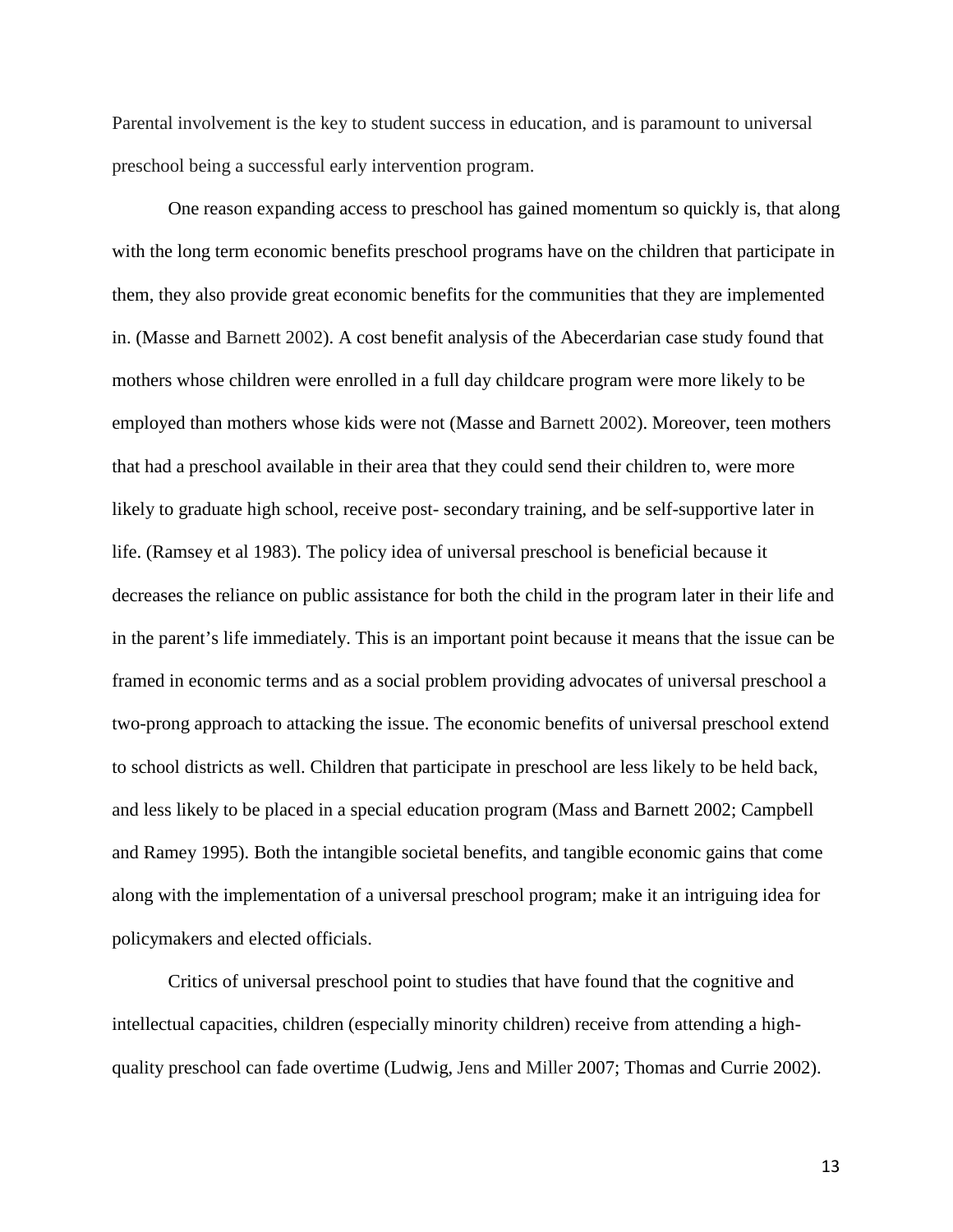This claim is misleading. Intel gains in test scores for the children who participate in high quality preschool programs are the same for all children while enrolled. It is likely that any fadeout of skills gained in preschool are attributable to a child's experiences after completion of the program rather than an indictment on the program itself (Thomas and Currie 2002). Furthermore, use of the term "fadeout" in this context is misleading because kids are not losing skills when they enter kindergarten or first grade. Instead other children catch up, when the skills of children that attended preschool are not built on in their new setting. This underscores the importance of states having equitable school districts so that the benefits children gain are built upon effectively. Equitable funding will also ensure that the government gets the highest return on investment possible from a universal preschool program. With this in mind a few states developed their universal preschool program as part of a larger education overhaul. In states like Georgia and Oklahoma implementation of universal preschool led to an increase in resources invested in the K-12 system. Policymakers felt that the best way to sustain results for the new program was to ensure that the quality of education children received did not begin to dissipate as they moved through the system (Raden 1999).

## *Educational Benefits of Preschool*

Along with the research centered around the long-term societal and economic benefits of sending a child to preschool, there is a sizeable amount of research on the short and long term educational benefits of sending a child to preschool. According to, the United States Department of Education, ninety percent of a child's brain capacity develops between birth and age five (U.S Department of Education 2017). This means that the most effective form of early intervention is supporting families and investing in children as early as possible. Involvement in a child's life early allows educational professionals to identify problems which may impede the learning of a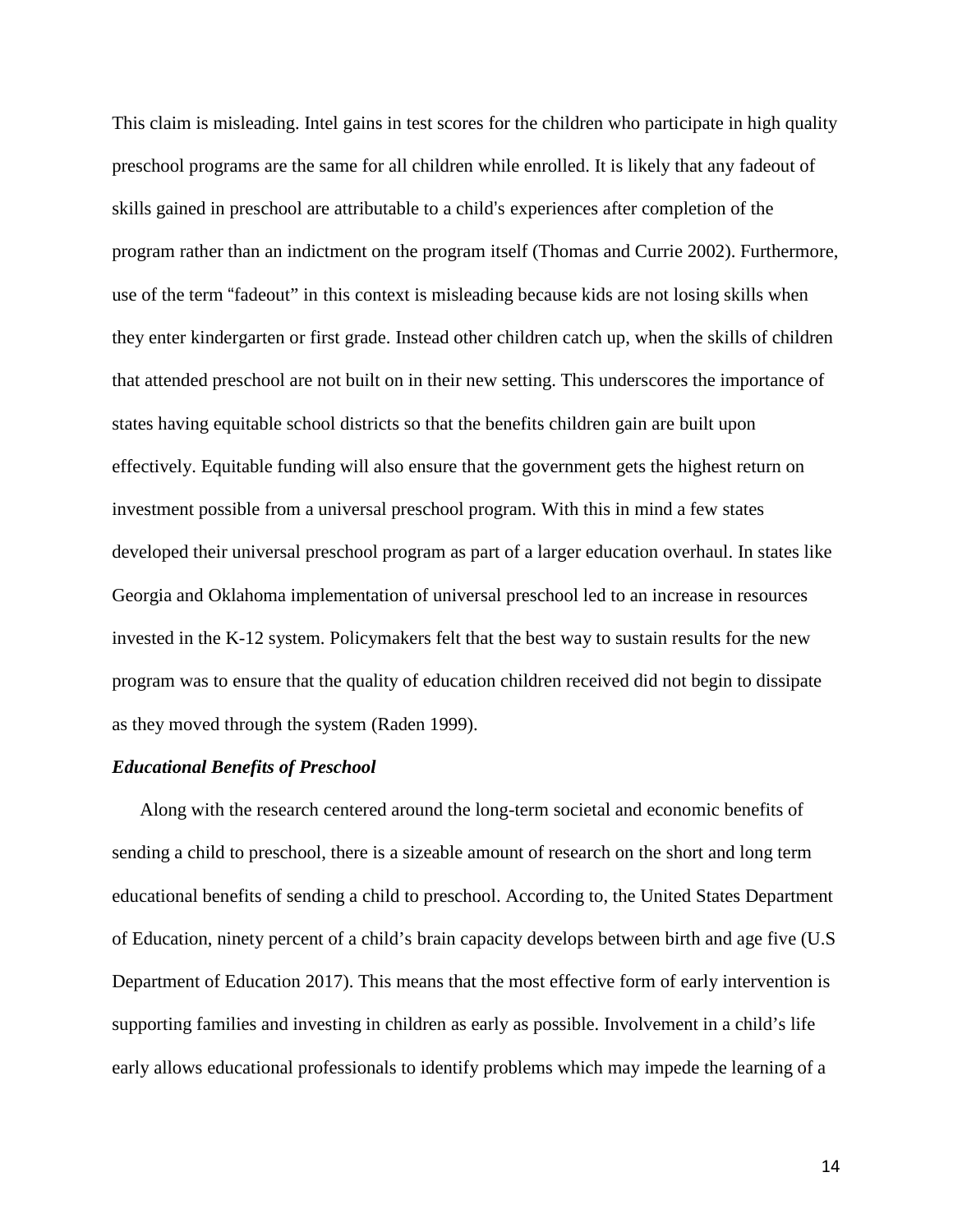child at a young age and communicate that information to their parents. (Anderson et al.). Along with the long-term educational gains children receive from attending a high-quality pre- school such as a reduction in grade retention and time spent in a special education program; studies have found that children who were enrolled in a preschool program were better prepared to enter kindergarten, and scored higher on math and reading comprehension test in the third and fifth grade than children who did not attend preschool (Cascio and Schanzenbach 2013; Campbell and Ramey 1995; Thomas and Currie 2002).

Preschool is especially important to children from low-income families, and children whose parents have attained lower levels of education (high school degree or less). For these children enrollment in a preschool program can provide them with a structured day, in a safe environment. Finally, preschool gives children the opportunity to be around other children their age. This is important because interacting with peers at an early age helps children develop social skills which they carry with them as they enter Kindergarten (Hambleton 2015). The social behaviors that kids pick are called transformative or "soft skills", and include things like selfcontrol, interacting correctly with others, and regulating one's emotions (Cascio and Schanzenbach 2013). These skills are not only important to a student's performance in the classroom, they are life skills which lead to a more constructive society (Cascio and Schanzenbach 2013).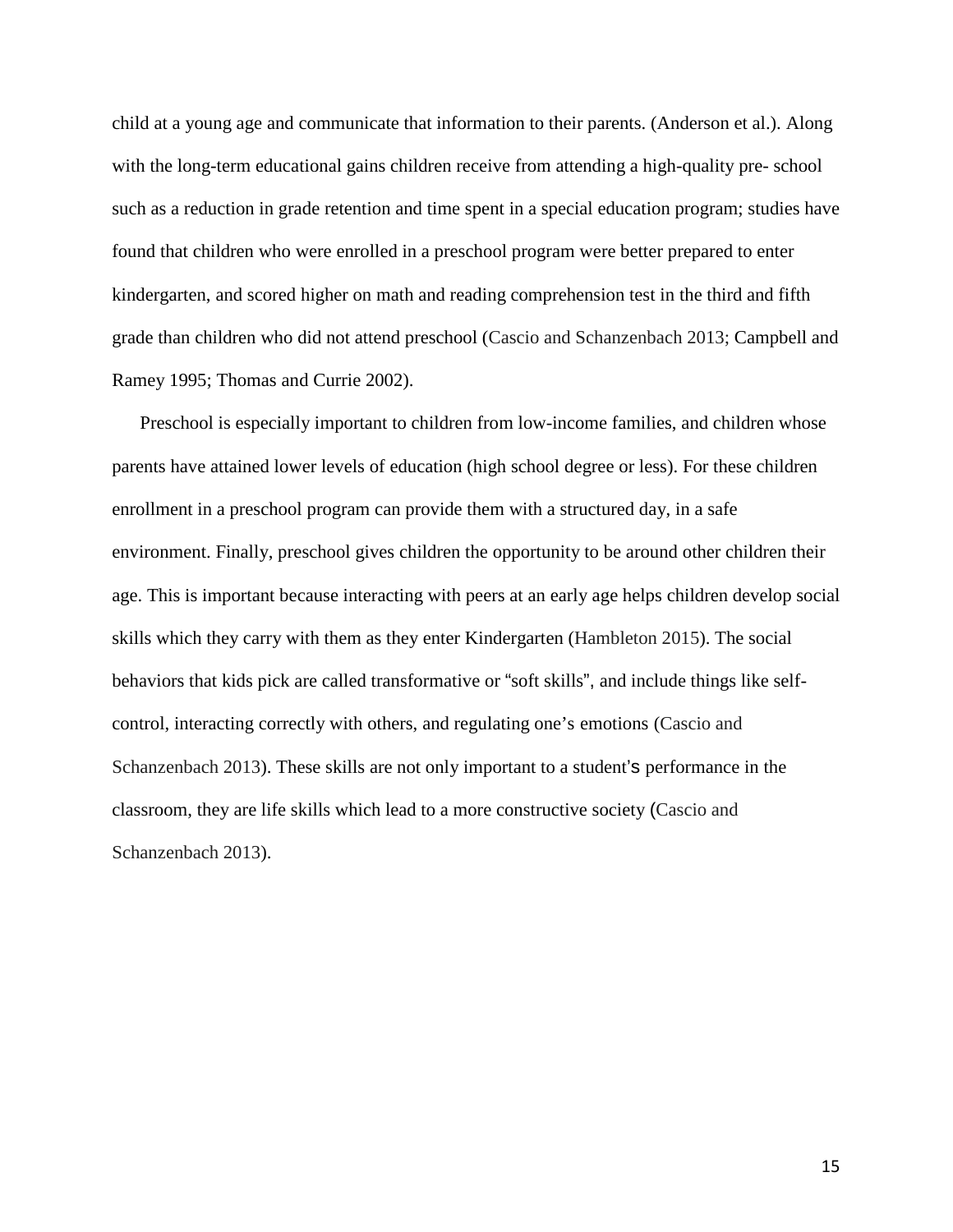## **Chapter 2 The Problem Stream**

To evaluate if the problem stream was flowing, the principal research sought the answer to two-underlying questions. Is universal preschool something that residents in Massachusetts view as a problem? And if so, is it a problem that people feel should be dealt with by the government? If an indicator existed for the idea of universal preschool than the answer to both those questions would be yes. Furthermore, the survey also sought to assess whether one of the forces mentioned above was present to solidify the indicator as a problem and communicate it to government officials. If both things were present it would mean that people in Massachusetts feel the state should be addressing expanding access to preschool. Once the question of, if access to preschool is a problem, was answered the researcher sought to determine whether universal preschool as a policy idea is the solution that Massachusetts residents felt was the best solution for the problem.

## **Survey Methodology**

The principal researcher designed a survey that assessed people's attitudes toward preschool. The goal of the survey was to determine if the public felt that access to preschool was a problem, as well as determine if the public felt that the government should be involved in expanding access to preschool. The survey was created using the survey software Qualtrics and respondents were solicited to participate in the survey using Amazon Mechanical Turk. The survey was run over a one month period, and included a random sample of Massachusetts residents. The survey received 367 respondents of which 341 completed the entire survey. The survey asked nineteen closed ended questions related to people's attitudes and beliefs toward preschool education, and was conducted during a three-week period from mid-June to early July.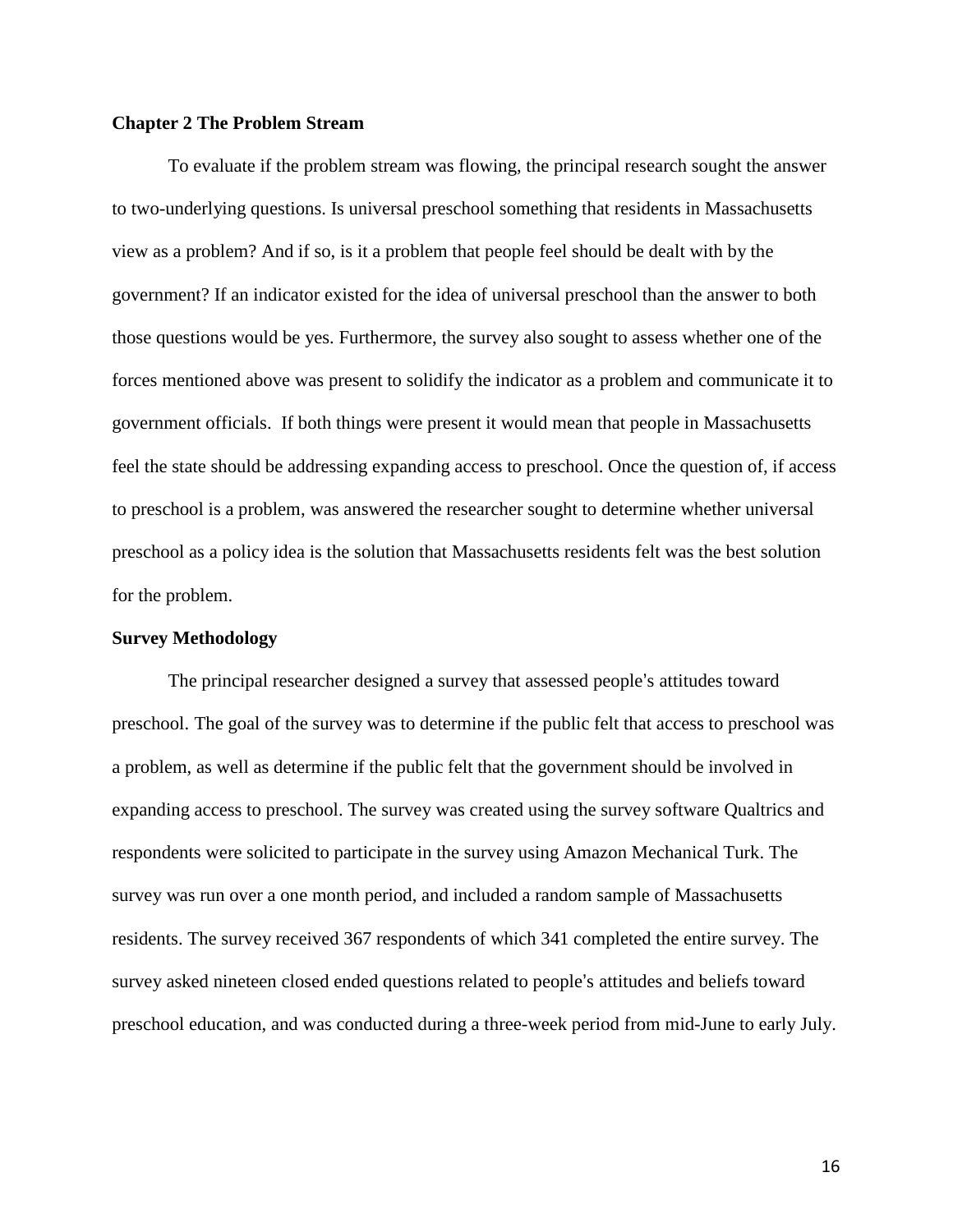The first question was designed to assess the participant's political sophistication. It asked respondents to determine how often they followed what was going on in government and public affairs, and their response options were: most of the time, some of the time, only now and then or hardly at all. Next the survey showed respondents a list of different educational issues in Massachusetts and asked them to identify which they had heard discussed before. This question was used to determine how many people had heard about the idea of universal preschool prior to taking the survey, and the options respondents had to choose from included: charter schools, teacher salaries, free college, universal preschool, standardized testing, technology in classrooms, vocational high schools, regionalized school systems, and an option for people that had not heard any of the topics discussed.

The second half of the survey included questions that were formatted in such a way that when answering respondents indicated their level of agreement on a symmetric agree/disagree scale. This portion included questions on whether the cost of preschool in Massachusetts is too high, whether attending preschool better prepares a child for future learning in the education system, and if the state should create a program that expands preschool access. The final question in the second half of the survey asked respondents whether a preschool policy created by the government should be public, private or a mix of both. The survey concluded by asking a series of demographic variables such as age, race/ethnicity, level of schooling, combined household income, sex, political ideology, and party identification. The final question then asked respondents to enter how many children under the age of 18 lived in the household of the participant.

To find out if the problem stream was flowing, the survey sought to answer twounderlying question. The first: is universal preschool something that residents in Massachusetts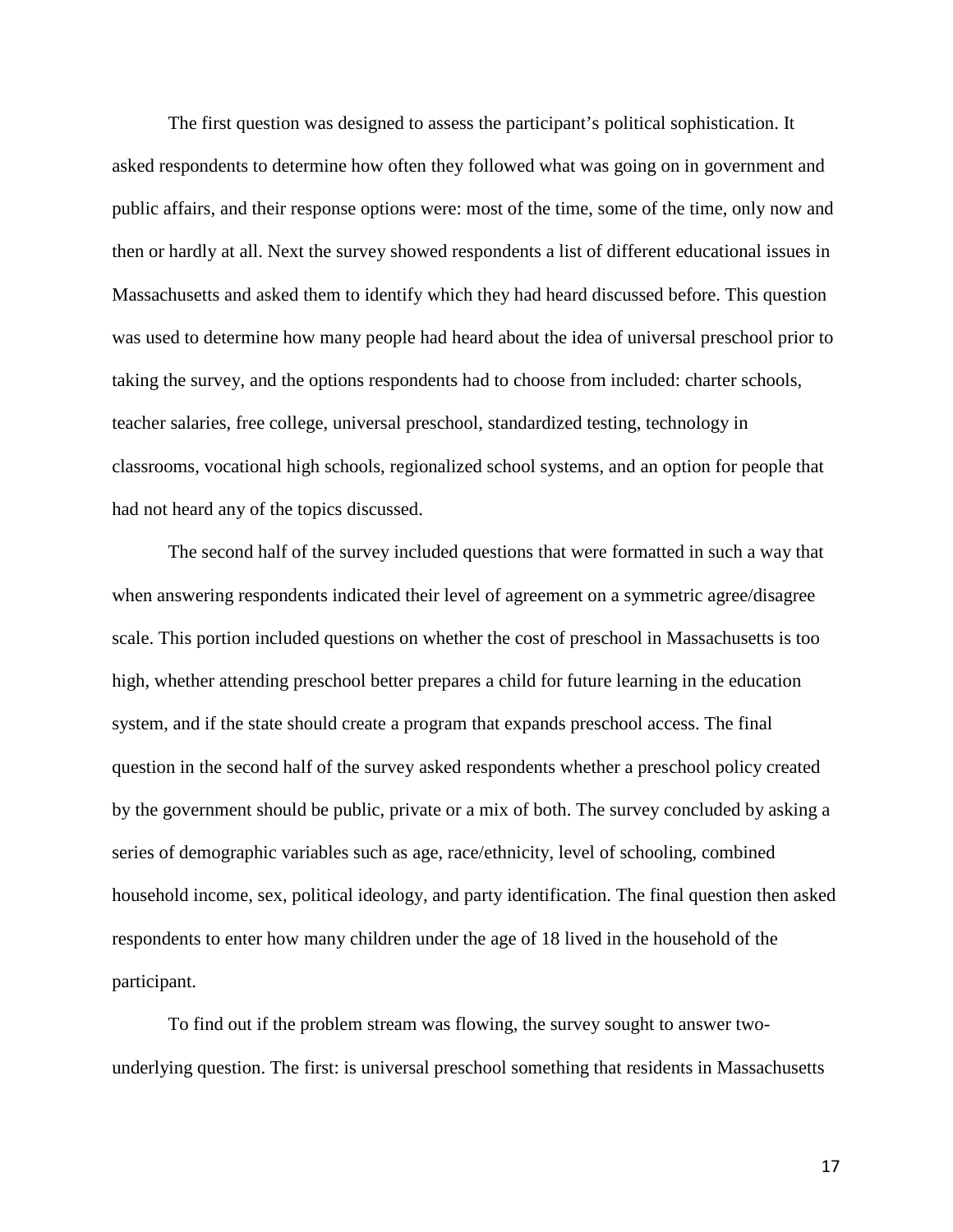view as a problem? And if so, is it a problem that people feel should be dealt with by the government? If the answer to both those questions was yes. It meant that people in Massachusetts felt the government should be involved in expanding access to preschool for children in some capacity. If this was the case, the principal researcher sought to answer whether universal preschool was a policy solution that Massachusetts residents felt would be the most effective remedy for the problem.

The survey research method allowed the researcher to gather a large amount of information quickly and efficiently. Although the questions did not elicit in-depth responses from individuals, but they did provide insight to how people in Massachusetts viewed preschool as a political issue.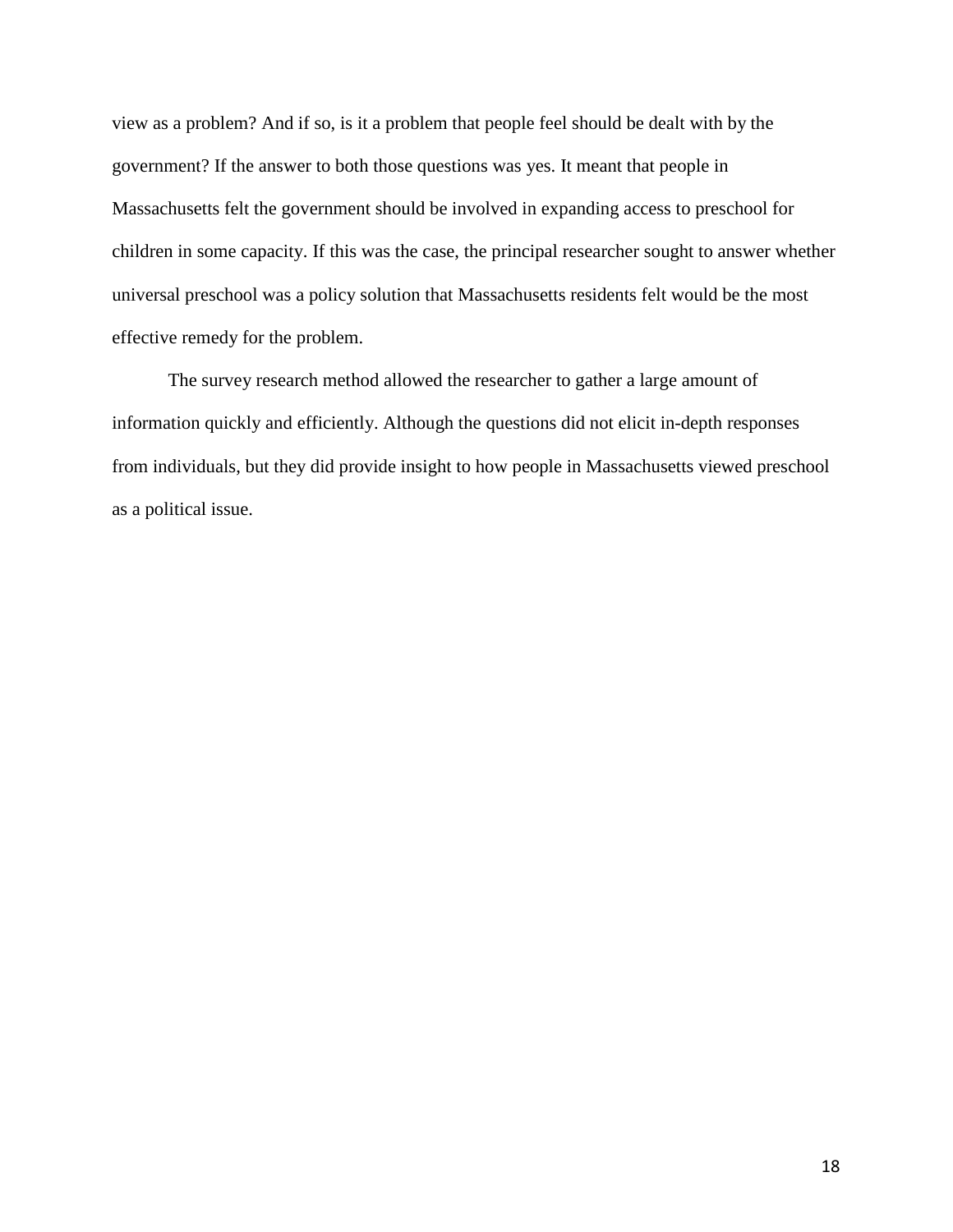# **Survey Demographics**

Sex

The survey participants broke down nearly evenly by gender with a slight majority reporting as male and four participants reporting as other.

| <b>Sex</b>   | # of Participants |
|--------------|-------------------|
| Man          | 173               |
| Woman        | 168               |
| <b>Other</b> | 4                 |
| <b>Total</b> | 345               |

# Age

The survey asked participants to report their age at the time they took the survey. Ages were measured in a range from 18 to 65+. Most people that participated in the survey fell in the 25-34 year-old age range.

| Age (In years) | # of Participants |
|----------------|-------------------|
| 18-24          | 68                |
| 25-34          | 140               |
| 35-44          | 69                |
| 45-54          | 45                |
| 55-65          | 17                |
| $65+$          | 7                 |
| <b>Total</b>   | 346               |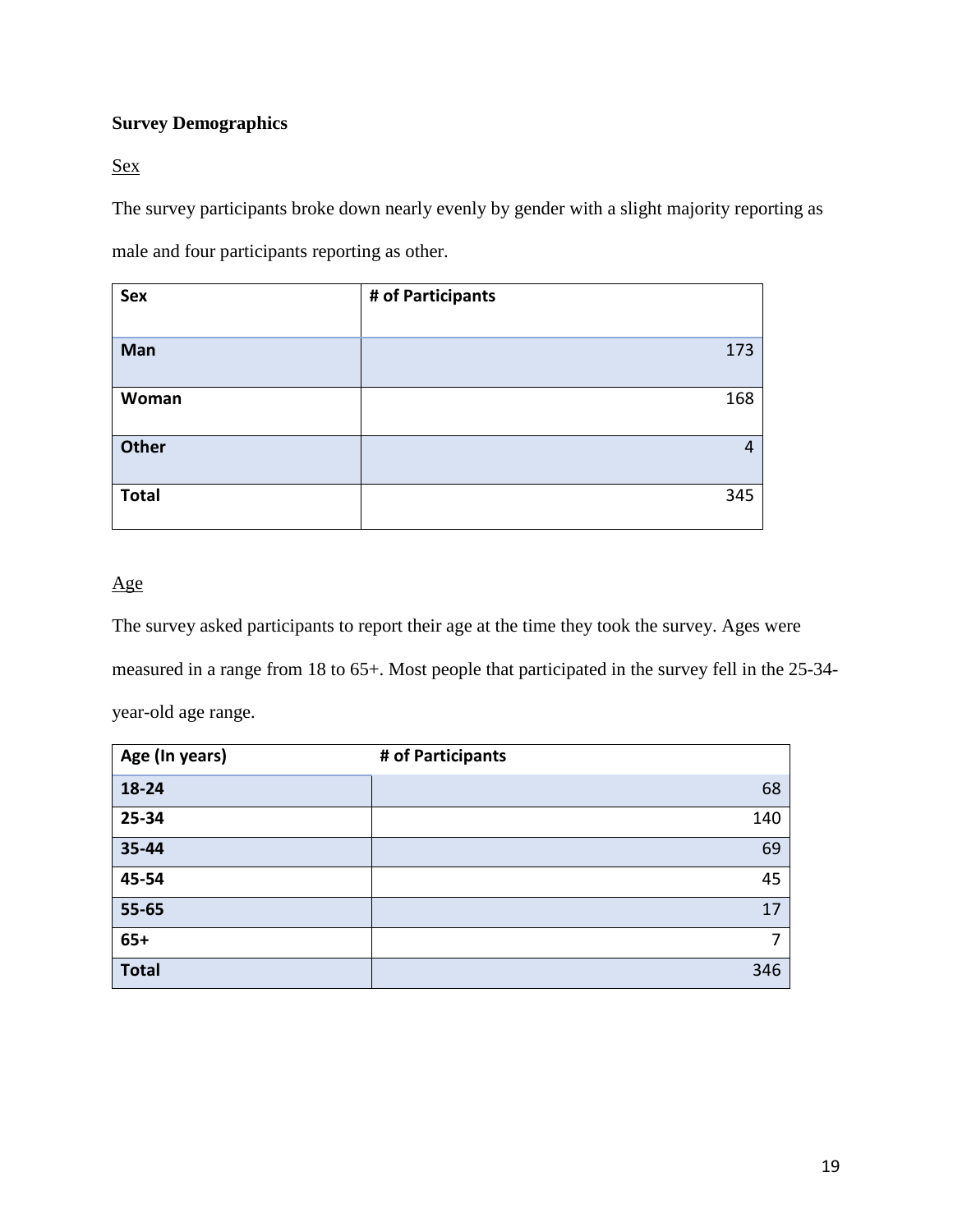Race/Ethnicity

Eight-one percent of survey respondents self-identified as white. The rest of the race/ethnicities which included Black, Hispanic, Asian/ Pacific Islander, Native American, and Middle Eastern combined to make up sixteen percent of respondents, with the remaining three percent preferring not to answer the question or not finding their race/ethnicity listed.

| Race/Ethnicity                   | # of Participants |
|----------------------------------|-------------------|
| White                            | 281               |
| <b>Black or African American</b> | 15                |
| <b>Asian/ Pacific Islander</b>   | 27                |
| <b>Hispanic or Latino</b>        | 12                |
| <b>Native American</b>           | 0                 |
| <b>Middle Eastern</b>            | 1                 |
| Not Listed/Prefer not to         | 8                 |
| answer                           |                   |
| <b>Total</b>                     | 344               |
|                                  |                   |

# Highest Level of Education

Participants level of education ranged from high school, or GED, to people possessing some type

of post graduate degree with the majority, forty-three percent of people possessing at least a

bachelor's degree.

| <b>Highest Level of Education</b> | <b>Choice Count</b> |
|-----------------------------------|---------------------|
| <b>Bachelor's Degree</b>          | 43%-149             |
| <b>Some College</b>               | 24%-82              |
| <b>Post Graduate Degree</b>       | 21%-72              |
| <b>High School/GED</b>            | 6%-22               |
| <b>Associates Degree</b>          | 6%-19               |
| <b>Total</b>                      | 344                 |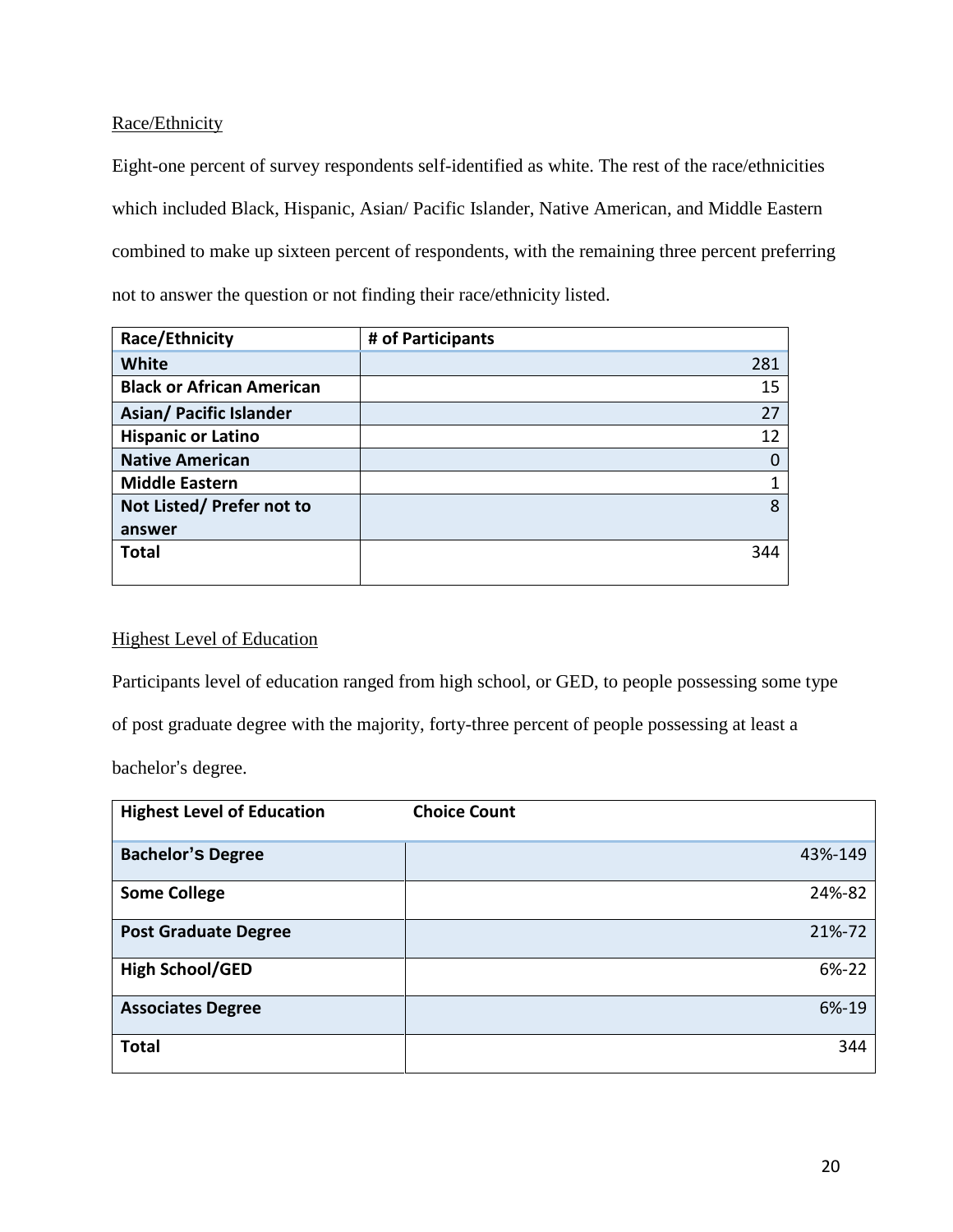## Combined Household Income

The combined household income of participants was spread out amongst the different income brackets. A slight majority of people that took the survey reporting that they are in a household with a combined household income of between \$75,000 and \$99,000 (17%). The majority of the people that participated had combined incomes that fell the between 35,000 and 74,999.

| <b>Combined Household Income</b> | <b>Choice Count</b> |
|----------------------------------|---------------------|
| Less than 20,000                 | 14%-47              |
| 20,000 to 34,999                 | 11%38               |
| 35,000 to 49,999                 | 17%-58              |
| 50,000 to 74,999                 | 17%-58              |
| 75,000 to 99,999                 | 18%-62              |
| 100,000 to 149,999               | 16%-54              |
| 150,000 or more                  | 8%-29               |
| <b>Total</b>                     | 346                 |

## Political Ideology

Most participants identified their political ideology as liberal. Thirty percent (100) reported

themselves at moderates and just twelve percent (44) identified their ideology as conservative.

| <b>Political Ideology</b> | <b>Choice Count</b> |
|---------------------------|---------------------|
| <b>Liberal</b>            | 58% - 200           |
| Conservative              | 13% - 44            |
| <b>Moderate</b>           | 29% - 100           |
| <b>Total</b>              | 344                 |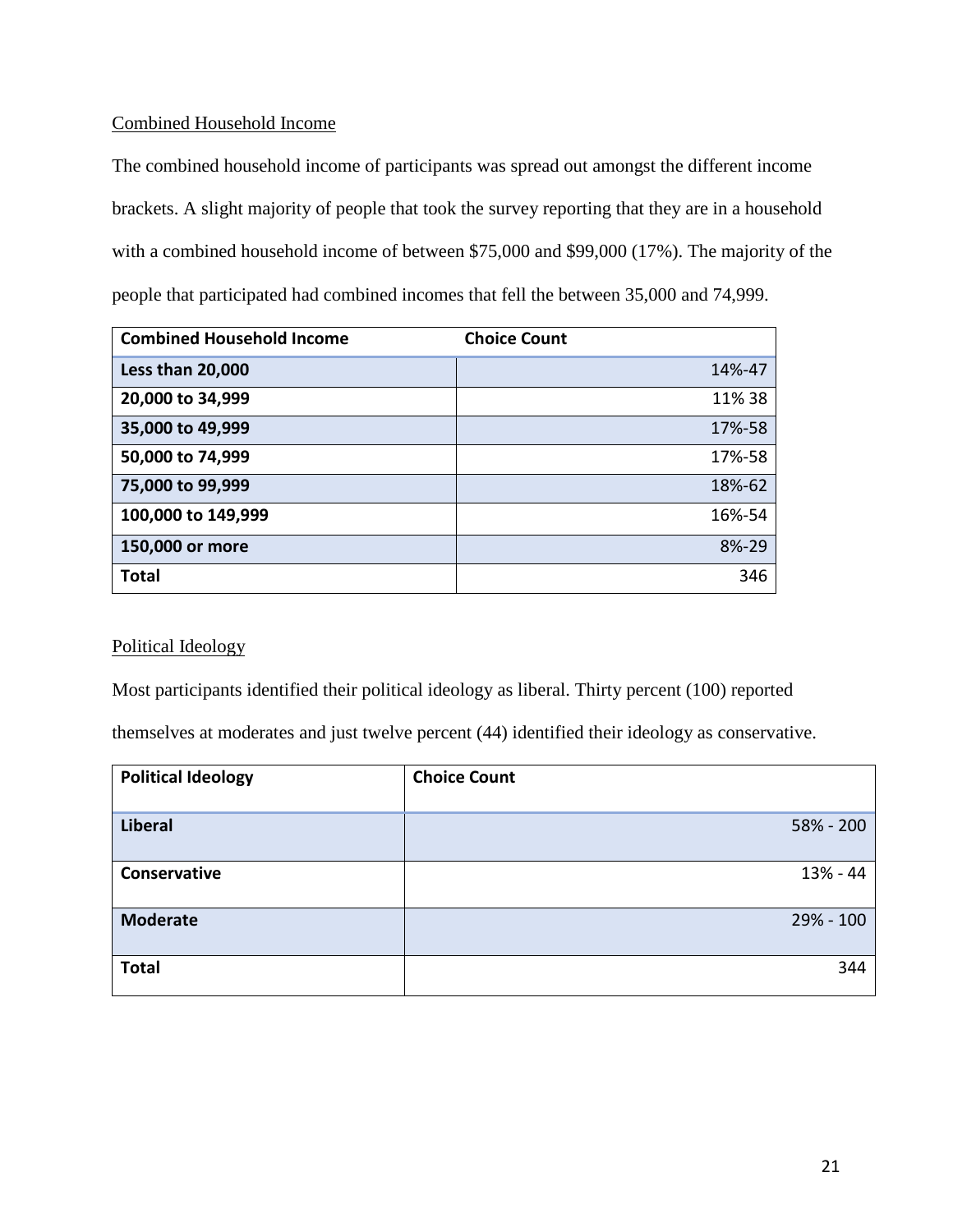## Political Party Identification

The split for party identification broke down more evenly than political ideology. Fortyfour percent of respondents (155) identified themselves at Democrats. However, a combined forty-five percent (158) of participants answered no party id/not listed or independent. This is significant because the percentage of people that answered they had a conservative ideology was comparable to those that identified themselves as Republican (13 percent and 10 percent). Yet, the majority of people that identified their ideology as liberal did not report being a Democrat despite that being the major political party in the U.S associated with that ideology.

| <b>Political Party Identification</b> | <b>Choice Count</b> |
|---------------------------------------|---------------------|
| <b>Democrat</b>                       | 44% - 155           |
| Independent                           | 37% - 128           |
| Republican                            | $10% - 33$          |
| No Party identification/ Not          | 7% - 30             |
| <b>Listed</b>                         |                     |
| <b>Total Count</b>                    | 346                 |

Finally, the survey asked participants to enter in the number of children under 18 they had living in the household. 67% of respondents (233) did not have any children under the age of 18 living in their household. 30% (103) had between 1 and 2 kids and just 3% (9) had more than three kids.

| Number of Kids under 18 | Count |
|-------------------------|-------|
|                         | 233   |
|                         | 61    |
|                         |       |
| э                       |       |
|                         |       |
|                         |       |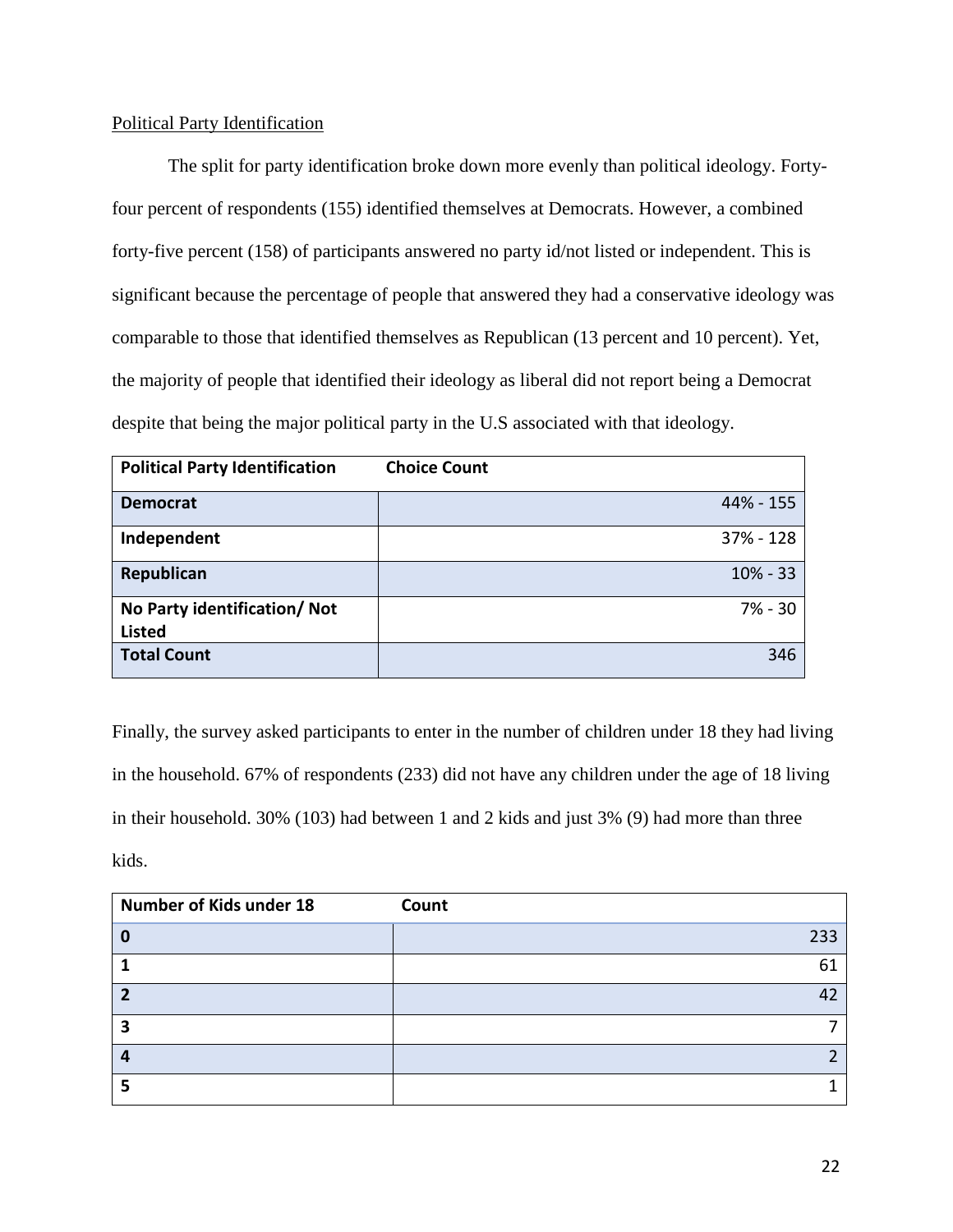#### **Indicator**

For the policy idea of universal preschool to be pushed onto the agenda, there needs to be a shift in people's mindset toward education and the role government should play in providing early education. It is fully entrenched in people's mind that kindergarten through twelfth grade education is a service that should be provided by the government as a public good. In fact, in many areas full day kindergarten is still not part of the school system. Preschool faces a similar battle as kindergarten because for a long time it has existed in its own realm. What a parent does with their child between birth and age five has been thought to be their prerogative and not something people expected help from the government to provide. The belief was that parents should find and fund the setting they chose to place their child in from birth to age five, if they chose to do so at all. However, several external forces, such as, an increase in the number of single parent homes, changes in the workforce to both parents working full time, and an increase in the academic rigor of primary schools, have begun to push on the education system. These factors are resulting in a shift in the dialogue around preschool as public education. To assess how far this shift has gone the principal researcher asked respondents if they believed Massachusetts should create a program that funds preschool for all three and four-year-old children. Most respondents, seventy-four percent, either agreed or strongly agreed with that statement. Eleven percent of people either disagreed or strongly disagreed agreed, and fifteen percent neither agreed nor disagreed. The shift in peoples' belief around who is responsible for educating young kids is evident from the large number of people that agreed with the statement. Parents feel that preschool education is a topic that should be discussed as a public good and thus should be something that the government is involved in facilitating for people to have.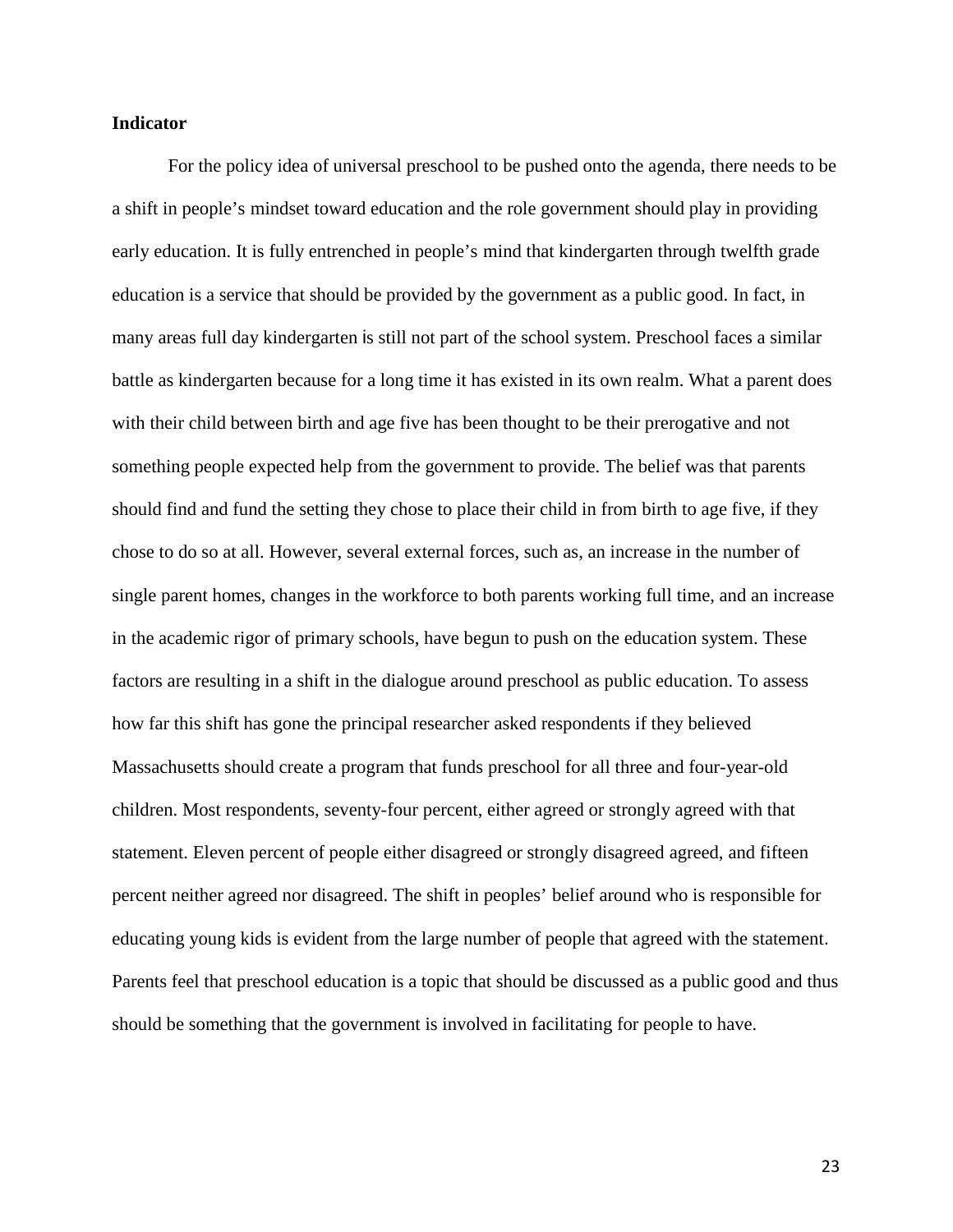| Massachusetts should create a program that funds preschool for<br>all three and four-year-old children | <b>Choice Count</b> |
|--------------------------------------------------------------------------------------------------------|---------------------|
| <b>Strongly Agree</b>                                                                                  | $35% - 121$         |
| Agree                                                                                                  | 39% - 136           |
| <b>Neither Agree nor Disagree</b>                                                                      | $15% - 51$          |
| <b>Disagree</b>                                                                                        | $9% - 31$           |
| <b>Strongly Disagree</b>                                                                               | $2\% - 7$           |
|                                                                                                        | 343                 |

When comparing participants' responses by gender both men and women supported the idea that Massachusetts should fund access to preschool at about the same rate with 70 men (40%) and 64 women (38%) agreed that Massachusetts should create a program that funds preschool for three and four-year-old children. Women felt stronger on the issue than men with 42% women (70) strongly agreeing with the statement compared to just 48 men (28%) with the same answer.

**Massachusetts should create a program that funds preschool access for all three and fouryear-old children breakout by gender**

| <b>Field</b>               | <b>Male</b> | <b>Female</b> |
|----------------------------|-------------|---------------|
| <b>Strongly Agree</b>      | $29\% - 48$ | $42\% - 70$   |
| <b>Agree</b>               | $40\% - 70$ | $38\% - 64$   |
| Neither agree nor disagree | $16\% - 27$ | $14\% - 24$   |
| <b>Disagree</b>            | $12\% - 21$ | $6\% - 10$    |
| <b>Strongly disagree</b>   | $4\% - 7$   | $0\% - 0$     |

The second question the principal researcher asked to assess the shift in how people viewed preschool was: if Massachusetts were to enact a program that would fund preschool for all three and four-year-olds the model should… the options for this question were

- 1. Provide preschool as part of the public-school system
- 2. Provide a mix of both public and private options
- 3. Expand access to private preschools only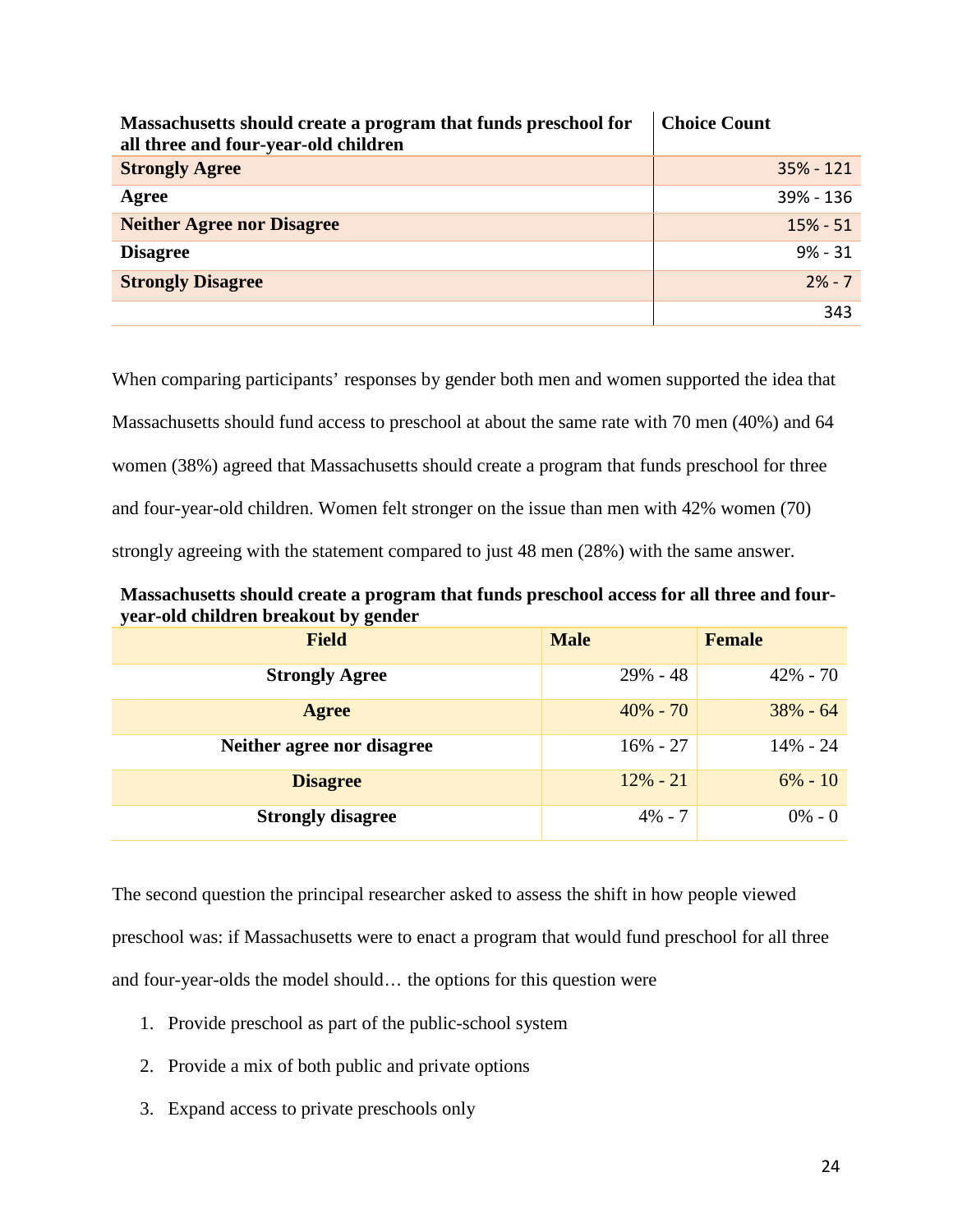The purpose of this question was to see just how involved people felt the government should be in providing preschool for kids. Understanding the role people felt the government should take in fixing a problem is key to understanding the magnitude of the problem. The greater the demand for government involvement the more salient the issue. In this case demand for government involvement provided context for how far people's perception of preschool as a private good has shifted. Fifty- eight percent of respondents when asked what type of system Massachusetts should put in place to expand access to preschool, said they would prefer it be part of the publicschool system. This signals that people are beginning to believe that educating three and fouryear-old is part of public education, and just as schools and communities take on kids from Kindergarten to twelfth grade. Providing children access to a high quality preschool education has grown as an issue because people have indicated that they see a problem with some kids receiving the opportunity to go to preschool and others being left behind. If universal preschool is the policy solution to this problem, it will fundamentally change public education in Massachusetts.

| <b>Field</b>                                             | <b>Choice Count</b> |
|----------------------------------------------------------|---------------------|
| Provide preschool as part of the public system           | 58% - 199           |
| <b>Provide a mix of both public and private options</b>  | 37% - 128           |
| <b>Expand access to private preschool providers only</b> | $5\% - 19$          |
|                                                          | 346                 |

|  | If Massachusetts were to enact a program that would fund preschool the model should |
|--|-------------------------------------------------------------------------------------|
|--|-------------------------------------------------------------------------------------|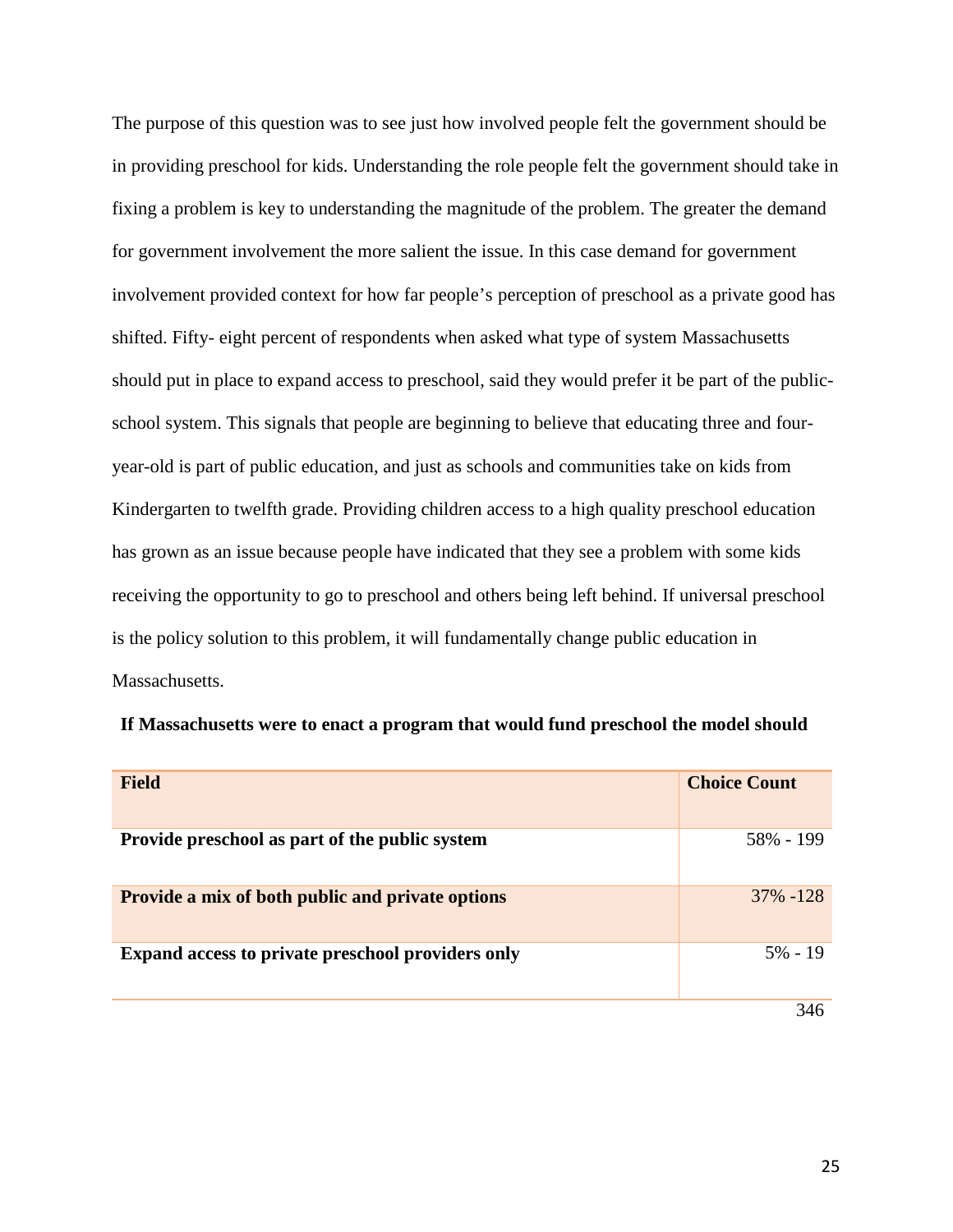When comparing participant's response by gender, 58% of men and 58% of women supported providing preschool as part of the public-school system. Females supported providing preschool through a mix provider system slightly more than men did with 41% of females supporting this model, to 33% of men.

| <b>Field</b>                                                | <b>Male</b> | <b>Female</b> |
|-------------------------------------------------------------|-------------|---------------|
| Provide preschool as part of the<br>public system           | 58% - 100   | $58\% - 97$   |
| <b>Provide a mix of both public and</b><br>private options  | $33\% - 57$ | $41\% - 69$   |
| <b>Expand access to private preschool</b><br>providers only | $9% - 16$   | $1\% - 2$     |
|                                                             | 173         | 168           |

**Type of preschool model Massachusetts should enact breakout by gender**

Finally, even among those who self-reported as having a conservative political ideology a slight majority, 43 percent, supported a mix provider system, and the second highest answer among conservatives was that preschool should be provided as part of the public-school system. This points to the uniqueness of certain education policies because issues in education can cut through ideological lines. It also shows that the magnitude of support for preschool is large because it is not a problem that just one party finds important. This works in the favor of preschool advocacy because how the issue is interpreted and stated as a policy problem will come from both sides. Fiscal conservatives may see it from a budget perspective and demand universal preschool to save money for school districts down the road, while liberals may focus on the need to implement universal preschool to insure the highest quality outcomes from an education standpoint. In either case both sides can place immense pressure on lawmakers and force them to push the idea of universal preschool higher on their agenda.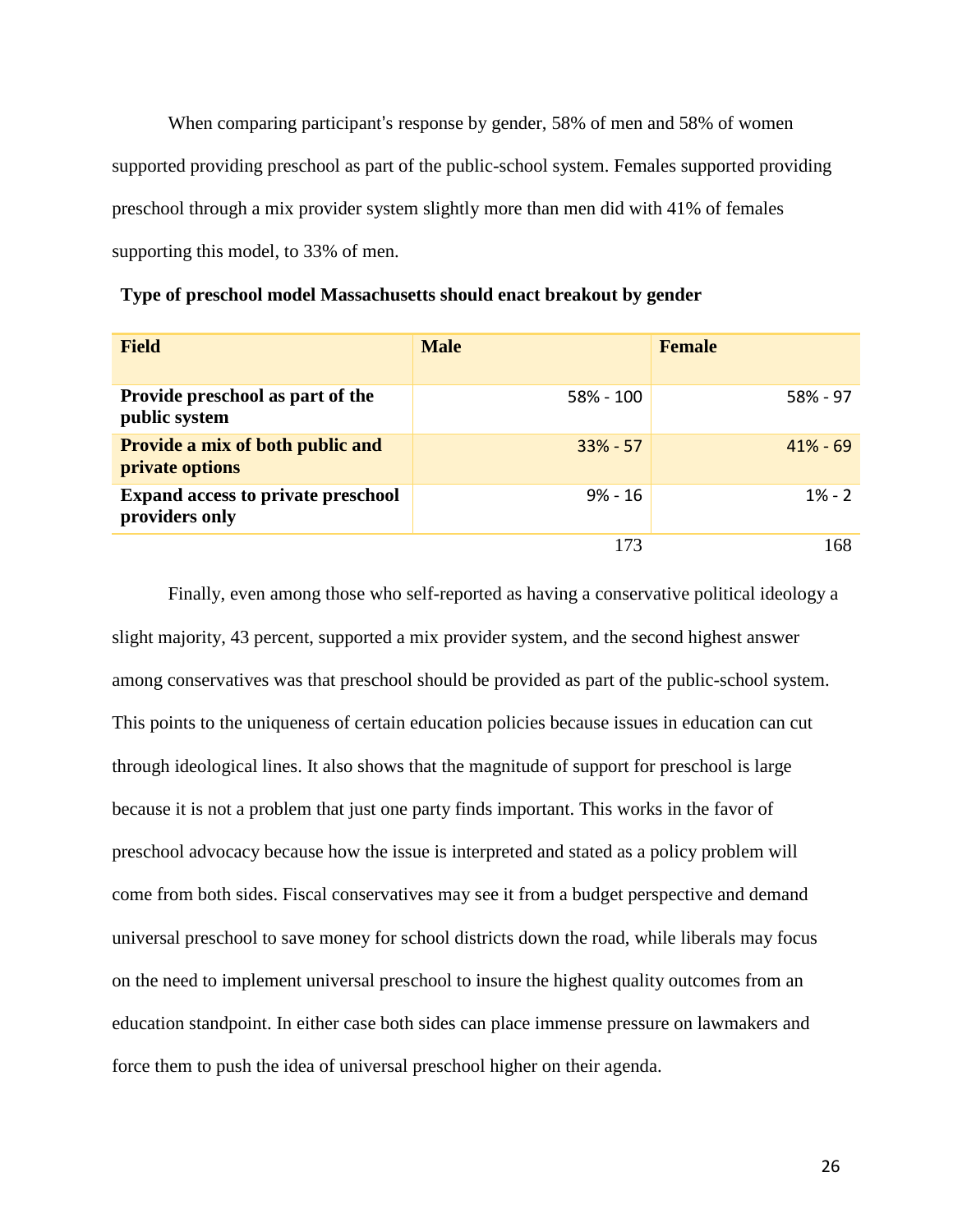

## **Feedback**

Problems are often not self-evident by the indicator. Often issues need a push to get the attention of people in government (Kingdon 94). That push is usually provided by government officials receiving feedback about the operations of an existing policy (Kingdon 100). One of the ways that feedback can bring problems to the attention of government officials is when the program is not working as planned. In this case the program that is not working as planned is the K-12 school system, and there are two pieces of feedback that can push the need to have a universal preschool program onto a lawmaker's agenda: school readiness and cost. Below each of these issues are examined one at a time, starting with school readiness and moving on to cost. One thing that helps a problem come to the attention of a government official is if the problem is countable. Pieces of feedback that make the creation of a universal preschool program a countable problem allow government officials to put a number on the effected population, and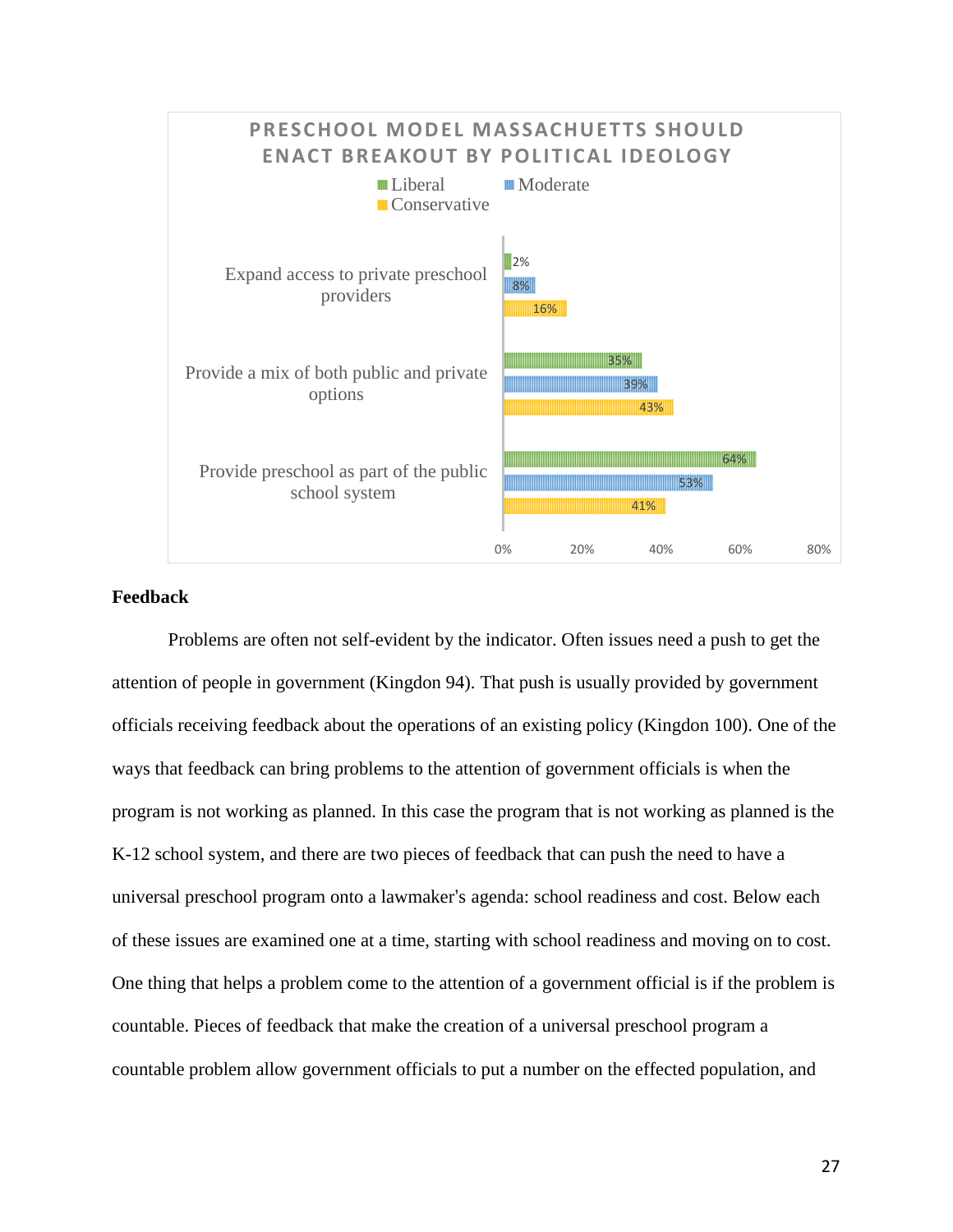makes it easier for a lawmaker to track how the problem is progressing. It also gives politicians an idea of what impact a policy may have on effecting the problem.

To assess whether a program is working successfully one must first define what the goals of the program are supposed to be. One goal of the public education system is to equip every child with the tools to be successful in their life. In Massachusetts, a widening achievement gap signals that this goal is not being met because some children are leaving school better prepared than others. In the survey participants were asked about their impression on whether attending a high-quality preschool better prepares a child to enter the K-12 system. The question was asked to determine if people in Massachusetts felt that the achievement gap in Massachusetts was due in part to the opportunity some kids had to attend preschool. The statement as it was phrased in the survey was: \_ "A child that attends preschool is better prepared for future schooling than a child that does not attend" \_. Of the 343 respondents that answered this question, 77% either strongly agreed or agreed with the latter statement. Eighteen percent said they neither agreed nor disagreed. The overwhelming agreement for this statements shows that people believe a preschool education influences school readiness. People feel that children that are not attending preschool before entering formal schooling are at a disadvantage to kids that had the opportunity to go. If this is the case than the K-12 system cannot function as it is intended because it will continue to build on gaps in kids learning and equip some children more than others to be successful. Furthermore, the sizable indifference to the statement shows there is a large population that could potentially be swung to support the idea by advocates if they had more information on the subject. If this occurred, it would increase the magnitude of the problem which would speed up how quickly a lawmaker acts on the issue.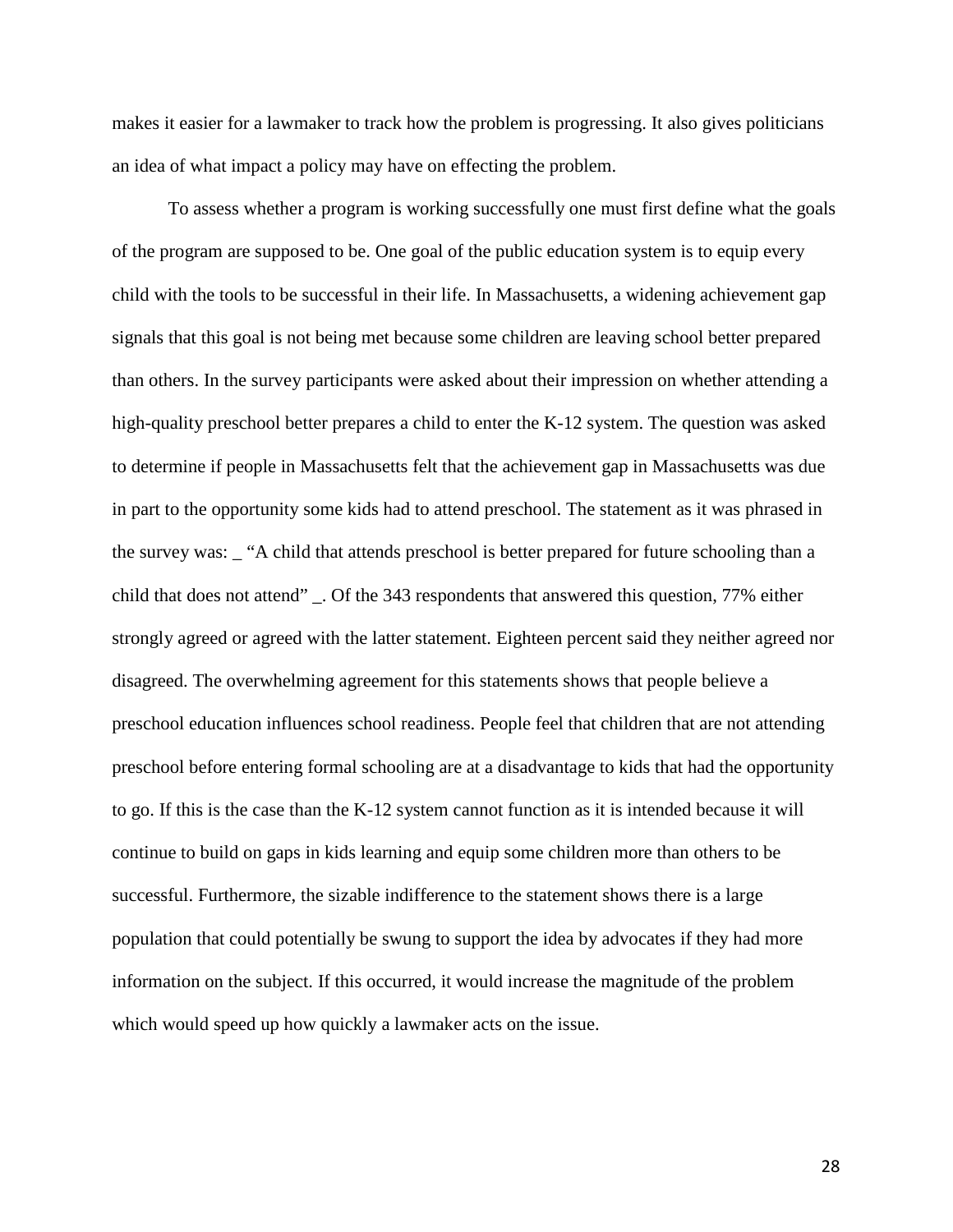| A child that attends preschool is better prepared for future<br>schooling than a child that does not attend | Choice<br>Count |
|-------------------------------------------------------------------------------------------------------------|-----------------|
| <b>Strongly Agree</b>                                                                                       | $33% - 114$     |
| Agree                                                                                                       | 44% - 150       |
| <b>Neither Agree nor Disagree</b>                                                                           | $18% - 61$      |
| <b>Disagree</b>                                                                                             | $4\% - 15$      |
| <b>Strongly Disagree</b>                                                                                    | $1\% - 3$       |
|                                                                                                             | 343             |

Another common piece of feedback that policy makers receive is about the cost of a

program. One of the reasons preschool is discussed at a problem is because the cost of sending a child to preschool in Massachusetts has been steadily increasing overtime<sup>[2](#page-29-0)</sup> and when asked if the cost of sending a child to preschool was too expensive, 68% of respondents either strongly agreed or agreed.

**The cost of sending a child to preschool in Massachusetts is too expensive**

| <b>Field</b>                      | <b>Count Choice</b> |
|-----------------------------------|---------------------|
| <b>Strongly Agree</b>             | $26\% - 90$         |
| Agree                             | $42\% - 146$        |
| <b>Neither Agree nor Disagree</b> | $23\% - 78$         |
| <b>Disagree</b>                   | $7\% - 25$          |
| <b>Strongly Disagree</b>          | $2\% - 6$           |
|                                   | $\sim$ $\sim$       |

345

When broken out by income over 60% of each income group either strongly agreed or agreed with the statement that the cost of sending a child to preschool in Massachusetts was too expensive. The fact that income was not a factor in support for the program shows that there is

<span id="page-29-0"></span><sup>&</sup>lt;sup>2</sup> In 2016 the cost of sending a child to preschool in Massachusetts was \$12,781 making it the most expensive state for full time preschool in the country (Business Insiders)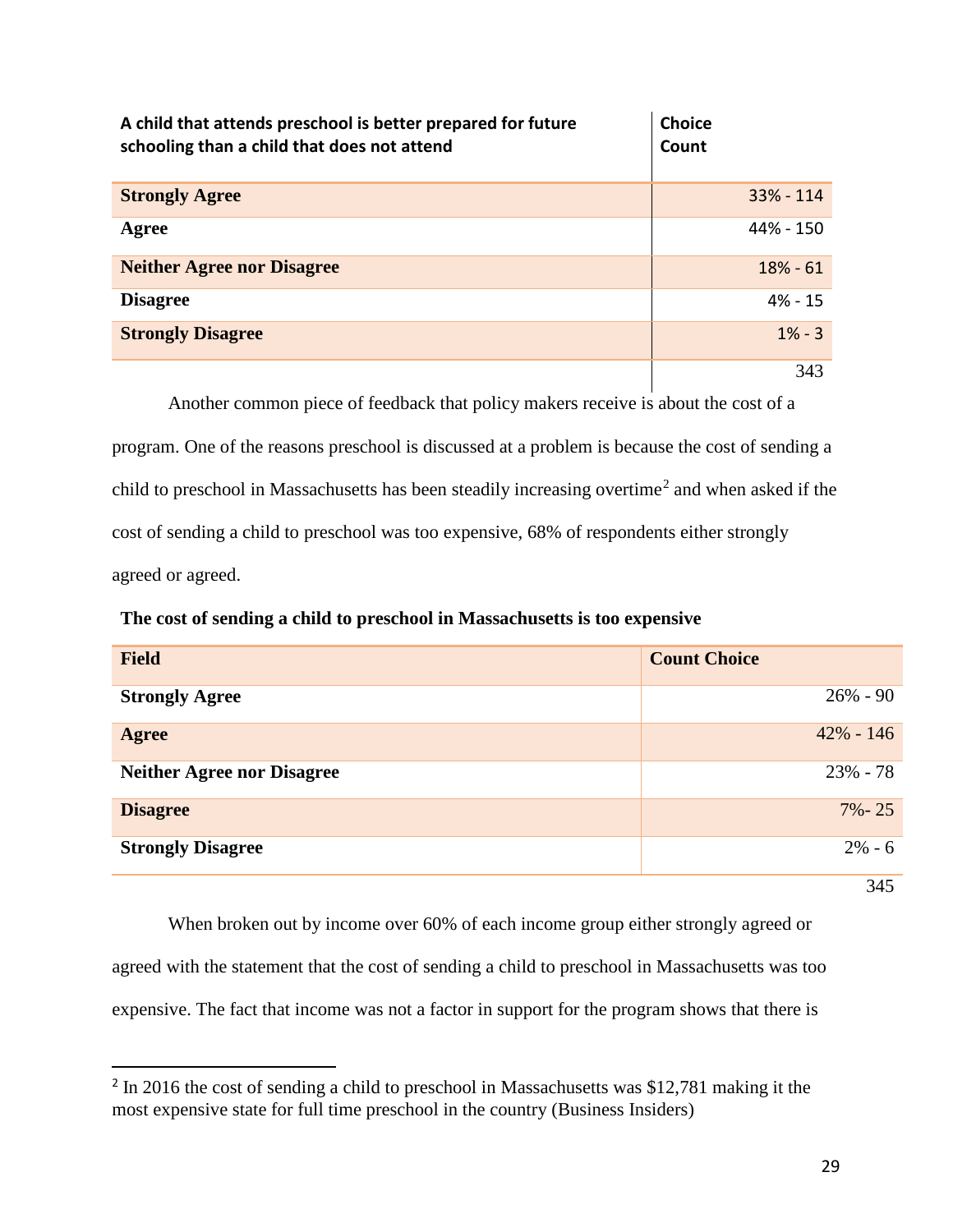an emphasis placed on the service that people are paying for rather than the price. If people making over \$150,000 who theoretically can afford to pay for preschool still feel it is expensive, it reflects their feeling that preschool is something that should be part of the public education system and thus is expensive relative to what they feel they should be paying. This is another indicator that the way people think about preschool is shifting. More people moving toward the belief that preschool is a public good that should be funded by the government.



This sentiment is reflected in the data, 82% of participants making \$100,000 or more that agreed that the cost of sending a child to preschool was too high also agreed that Massachusetts should fund a program that would expanded preschool access (See *Table 1* in appendix). Furthermore, 68% of respondents that agreed or strongly agreed with the statement that a child that attends preschool is better prepared for future learning than a kid that does not also felt that the cost of sending a child to preschool was too expensive (See *Table 2* in appendix). This increases the magnitude of the problem because it means there are some people that are aware of the benefits of preschool, but cannot afford to send their kids to it. Peoples' frustration with their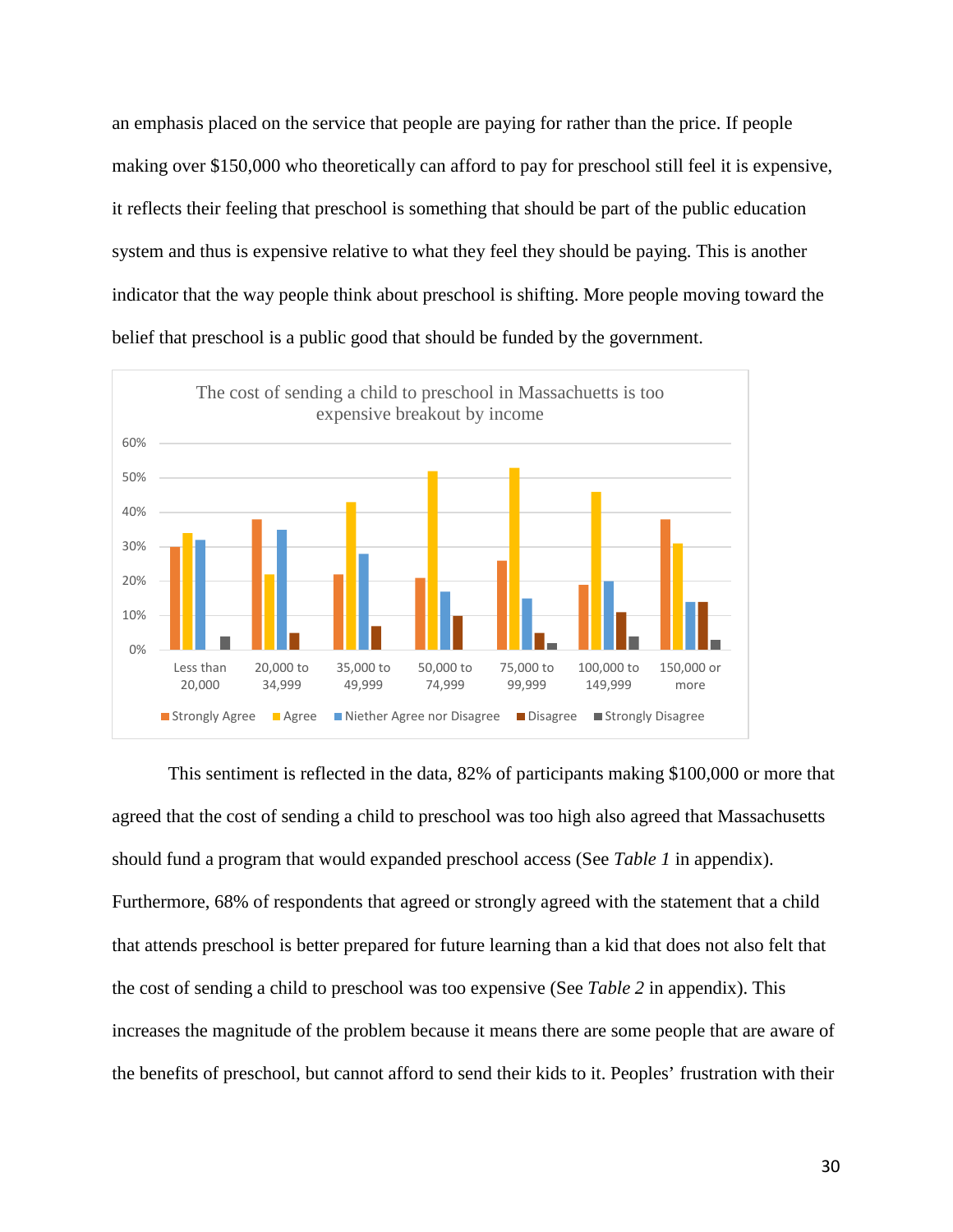inability to provide their child with something they know will be beneficial will only intensify as the benefits of preschool become more apparent. Eventually this frustration will begin the loop of feedback that exist between constituents and policymakers. The answer to the two indicator questions were both yes. Massachusetts residents do view the lack of a universal preschool program as a problem and believe it is a problem that government should play a role in fixing. Preschool has transitioned to something people feel should be included in the education system. However, only six percent of participants had heard universal preschool discussed prior to this survey. So, while the undertow of a problem exist it has not gained the attention across the state necessary for politicians to push the problem to the top of their agendas.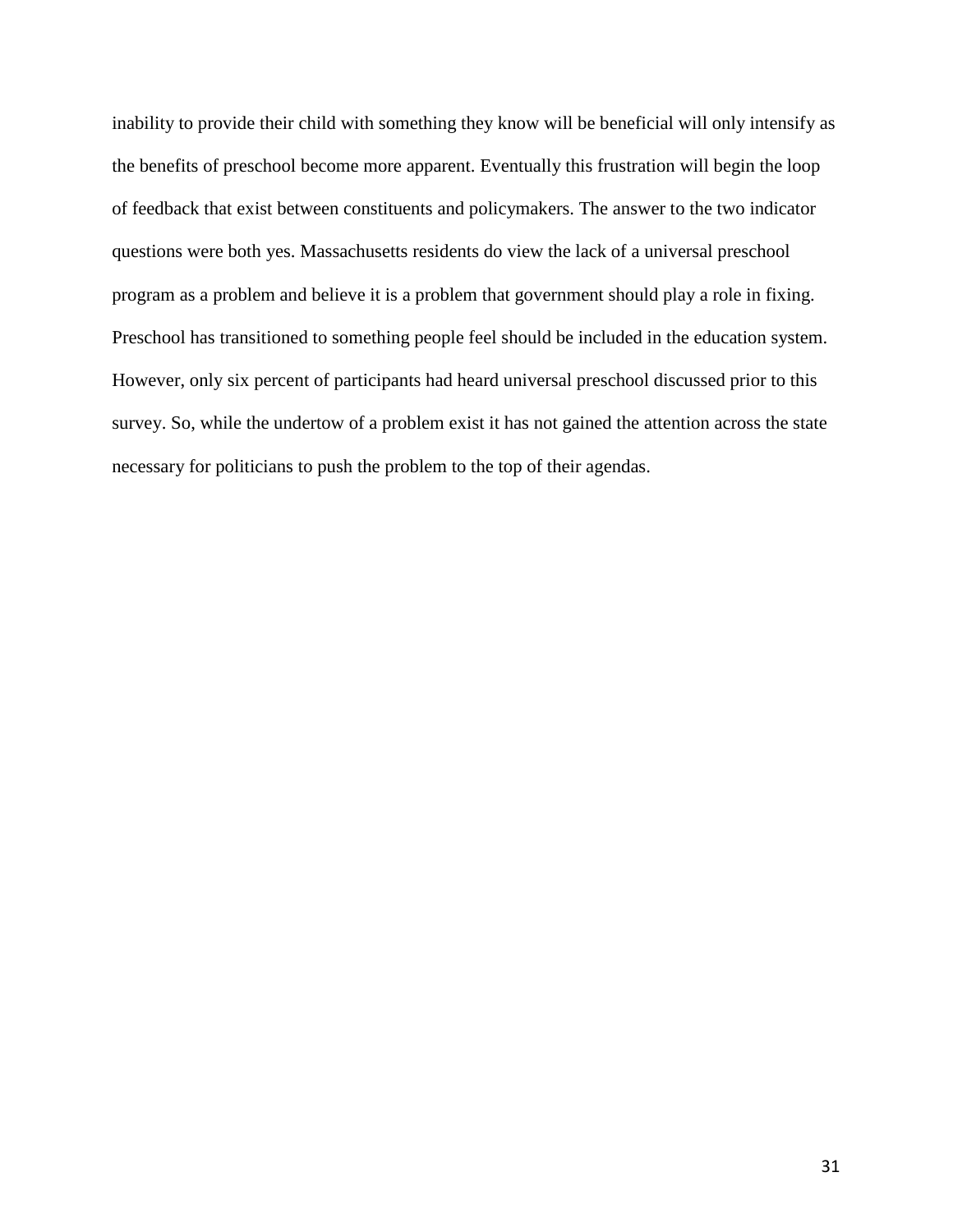## **Chapter 3 The Policy Stream**

The policy stream is important because for a problem to finds its way onto the political agenda the idea must have viable policy alternatives. Per Kingdon, generating these policy alternatives resembles the process of natural selection. Ideas float in a "primeval soup" some meet a set of criteria that allow them to survive, prosper and be taken seriously, while others that do not meet the criteria will fade or be combined with other stronger policies. Some states have already developed a comprehensive universal preschool program and the pieces are in place for Massachusetts to implement a universal preschool program of its own. From a policy perspective, there are multiple routes that Massachusetts can choose to pursue this end. Below I will examine four states universal preschool policies, using a policy matrix and determine if any state has a program that could be replicated in Massachusetts.

#### **Policy Matrix**

To assess the policy stream, and determine whether a viable policy option exist for the idea of universal preschool the principal researcher created a policy matrix. The policy matrix analyzed three states that currently have a universal preschool program. Those states being Florida, Oklahoma, and Georgia. Each state's preschool policy is scored out of twenty-five, and the states total score is the aggregate of five categories: Effectiveness, Technical Feasibility, Efficiency, Cost, and Equity. Each of these five categories was scored from one to five, a one being the lowest score a policy could receive for that category, a five being the highest. Each category has three to four sub categories the sum of which make up the total score for the main category. The scores from the five main categories were then added together to get the states final score.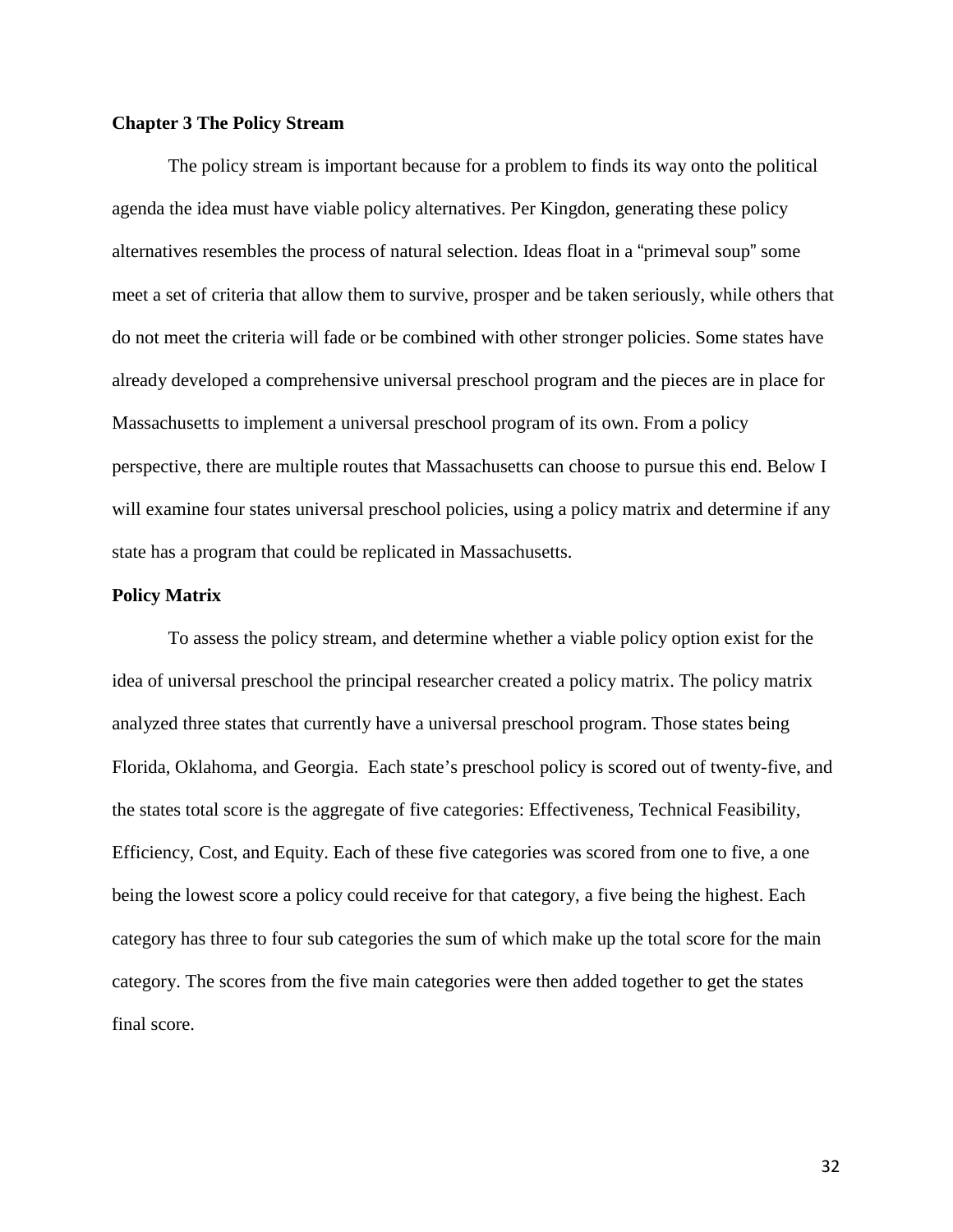For example, the effectiveness category measured the reach of the policy and how encompassing a state's program was. To identify this each program's hours of operation, operation schedule, percentage of districts which offer the program, and total state enrollment in the program<sup>[3](#page-33-0)</sup> was assessed. These areas were the subcategories for "effectiveness" and were scored on a scale of 0-1.25; four perfect scores in each subcategory would result in a perfect score for the category. This process was repeated for each of the five categories used to evaluate each states policy. Below there is a replica of the scoring sheet, including a short explanation of what a program needed to obtain a perfect score, and the final score for each category.

The score for efficiency worked slightly different from the rest of the categories because the efficiency score was based off the quality checklist standards from the *National* Institute *for Early Education Research* (NIEER). The NIEER benchmarks were chosen because they are a nationally recognized set of standards, which are used to evaluate the quality of preschool programs every year. Each states score was based on the institutes 2015: *State of Preschool Yearbook*, and was based on the percentage of standards they covered.<sup>[4](#page-33-1)</sup> For example if a program met three out of the eight quality standards or thirty seven percent then their score would be thirty seven percent of 5, since a 5 is a perfect score. Two of the subcategories were weighted. These subcategories were, program monitoring and learning standards for the preschools. The scoring of the cost category also deferred slightly from the rest of categories. Under cost there were only three subcategories so they were scored on a scale of 0-1.6 instead of 0-1.25. The more states spent per child enrolled in its preschool program the higher the score they received for that subcategory.

<span id="page-33-0"></span><sup>&</sup>lt;sup>3</sup> The total enrollment statistic was based off eligible preschool aged children

<span id="page-33-1"></span> $4$  The NIEER has 10 quality standards however the percentages were out of 8 because two of the standards were incorporated as subsections for the Technical Feasibility category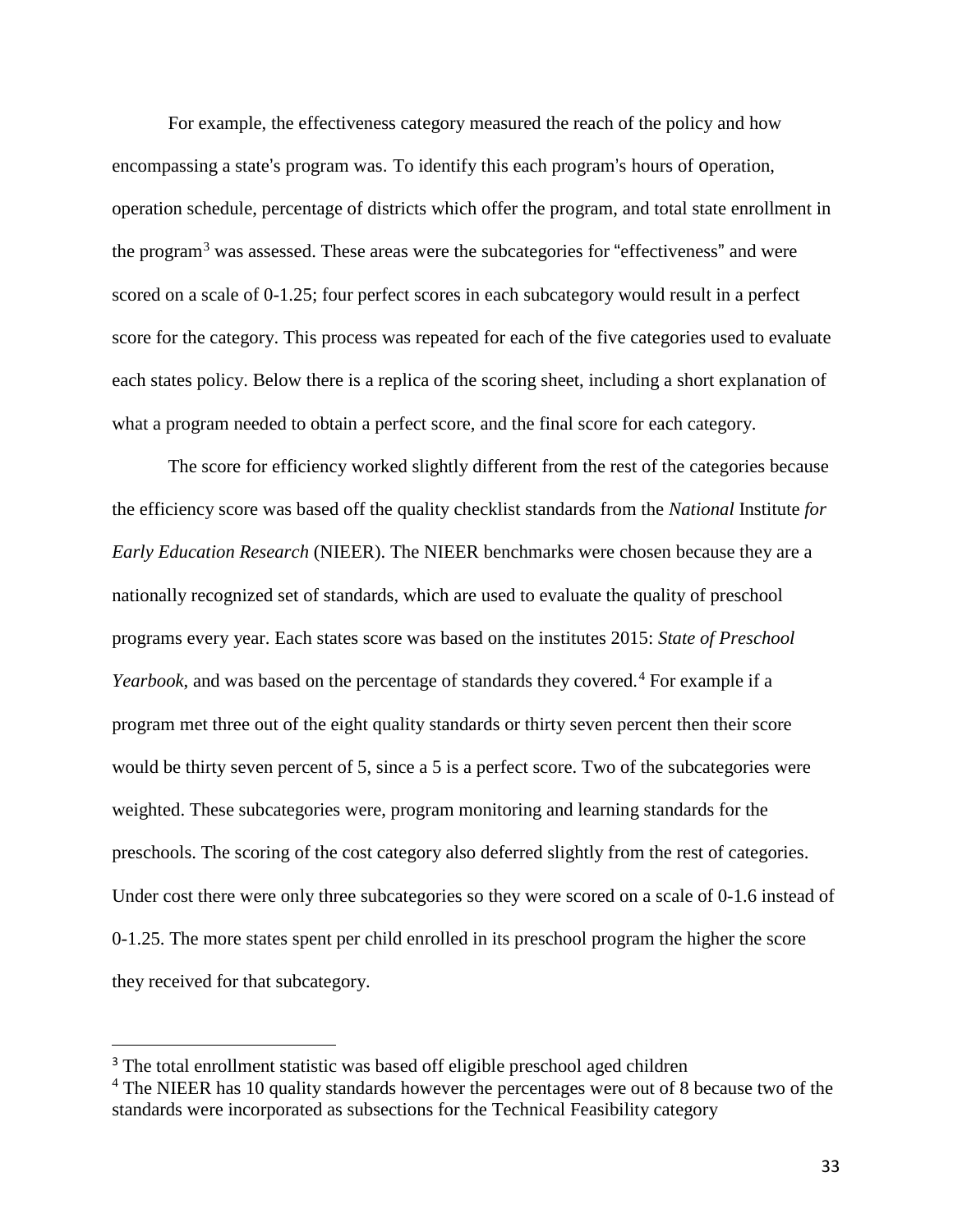The efficiency category was scored using the NIEER guidelines and information learned through consultation with current pre-k teachers. The pre-k teachers input was specifically used to determine which subcategories should carry the most weight. For example, the pre-K teachers emphasized that student to staff ratio was especially important to their success as teachers, thus programs which went over the recommended student to staff ratio, if only by one child, were heavily penalized for that portion of the scoring. Conversely programs which were under the student to staff ratio received more generous scoring for that portion. Each of the subcategories weighted in this way is marked with an (\*). Scoring occurred in a similar way in the equity category. The "percent head start" sub-category was used to measure the number of low-income students involved in the program. Another sub category that was weighted was the amount the state that offered the preschool program spent per pupil on their K-12 system. This is because unless a student receives high quality education after they exit the pre-k program the gains the child received from attending the program may begin to dissipate over time (Young). Thus, states that were not making an investment in their K-12 system to supplement their preschool program were penalized.

## *Policy Matrix Scoring Criteria*

#### Effectiveness  $-1-5$

• Hours of Operation  $0 - 1.25$ 

The ideal hours of Operation were 6.5 hours a day

• Operation Schedule  $0 - 1.25$ 

The ideal pre-k program would run for a full academic year, and run throughout the summer

• Percentage of districts which offer the program 0-1.25

To have received a perfect score in this subcategory a state needed 100% of its districts to have adopted the program.

• Total State Enrollment 0-1.25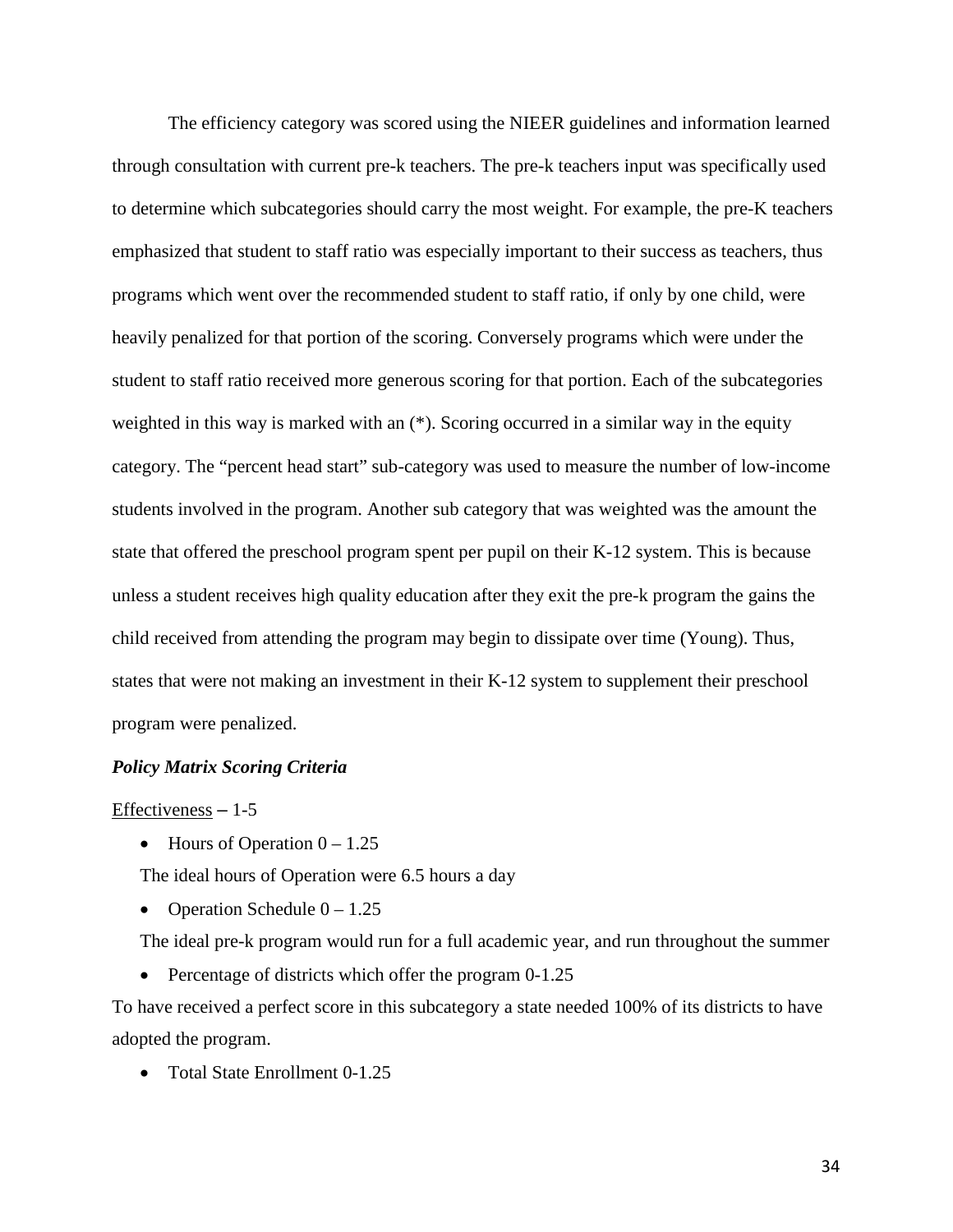To receive a perfect score over 70% of the state's eligible preschool aged children must be enrolled.

Technical Feasibility

- Pay of teachers and assistant teachers 0-1.25
- Programs that paid preschool teachers the same amount as K-12 teachers received a perfect score in this category
- Education and Certification requirements 0-1.25

For a program to receive a perfect score it must be mandatory that all assistant teachers have a Child Development certification (CDC) or equivalent, and all main teachers must hold a Bachelor's degree.

• Staff to Student Ratio\* 0-1.25

Ideal staff to student ratio was 1:10

• Classroom Size\* 0-1.25

Ideal class size was 20

**Efficiency** 

NIEER Quality Standards Checklist<sup>[5](#page-35-0)</sup>

Cost

• Total Spending on Pre-K 0-1.6

The programs that spend the most compared to preschool programs in different states received a perfect score

• State Spending Per Child 0-1.6

The program that spent the most per pupil compared to other state programs received a perfect score.

• Funding Mechanism 0-1.6

A program received a perfect score in this category if the amount spent on the programs was constant from the time of its inception.

Equity

• % Head Start Students 0-1.25

<span id="page-35-0"></span> <sup>5</sup> Quality Standards Checklist can be found in the appendix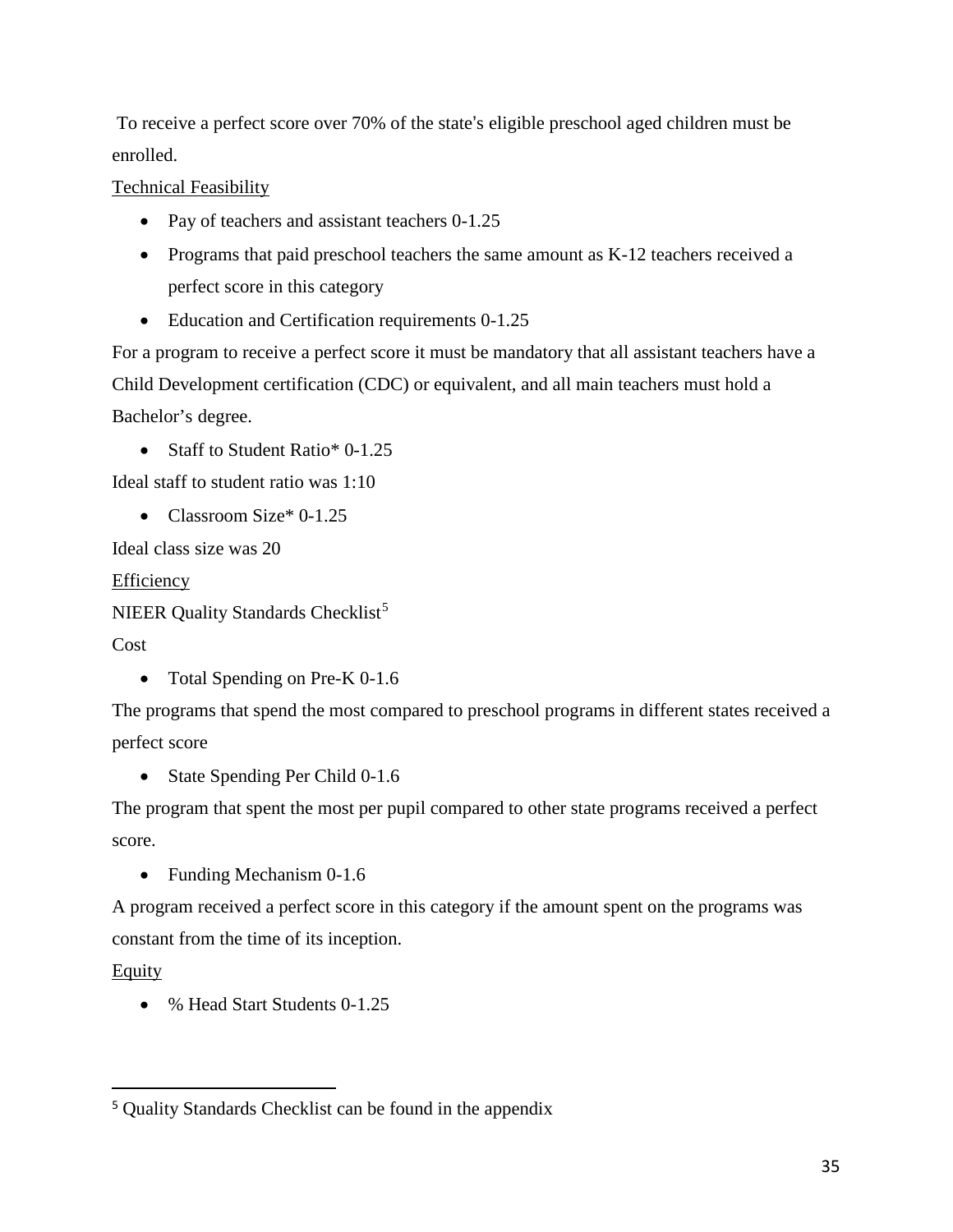Programs that had above 10% of enrolled children coming from head start received higher scores.

- % Special Education Students 0-1.25
- % English as a Second Language Learners 0-1.25
- Spending Per Child K-12\* 0 -1.25

The state that spent the most per pupil among the states that were evaluated on their K-12 system received a perfect score

## *Matrix*

| Criteria of Evaluation       | Georgia | Florida        | Vermont | Oklahoma |  |  |
|------------------------------|---------|----------------|---------|----------|--|--|
| <b>Effectiveness</b>         | 4.7     | 4.1            | 3.6     | 4.5      |  |  |
| Cost                         | 4.5     | 3.4            | 3.2     | 4        |  |  |
| <b>Technical Feasibility</b> | 4       | 3.9            | 3.5     | 5        |  |  |
| <b>Efficiency</b>            | 5       | $\overline{2}$ | 1       | 4        |  |  |
| <b>Equity</b>                | 3.8     | 3.8            | 3.7     | 4.4      |  |  |
| <b>Total Score</b>           | 22      | 17.2           | 15      | 21.9     |  |  |
|                              |         |                |         |          |  |  |
|                              |         |                |         |          |  |  |

## **Massachusetts**

Massachusetts has implemented a few policies aimed at expanding access to preschool across the state. In 2007 the state launched a pilot universal preschool program which provided grants to eligible sites to spend in areas hypothesized to be linked to quality outcomes for children (Mass Gov. 2009). These areas included high quality curricula, systematic assessment (of the pre-k programs), and staff support through compensation and professional development. The pilot program found that the highest priority for quality was investment in staff. The programs that received the grant used the funds to offer more competitive salaries to teachers which enabled them to recruit, and higher a highly educated staff -- a task which is crucial for any organization to perform well (Mass Gov. 2009). The investment in quality staff gave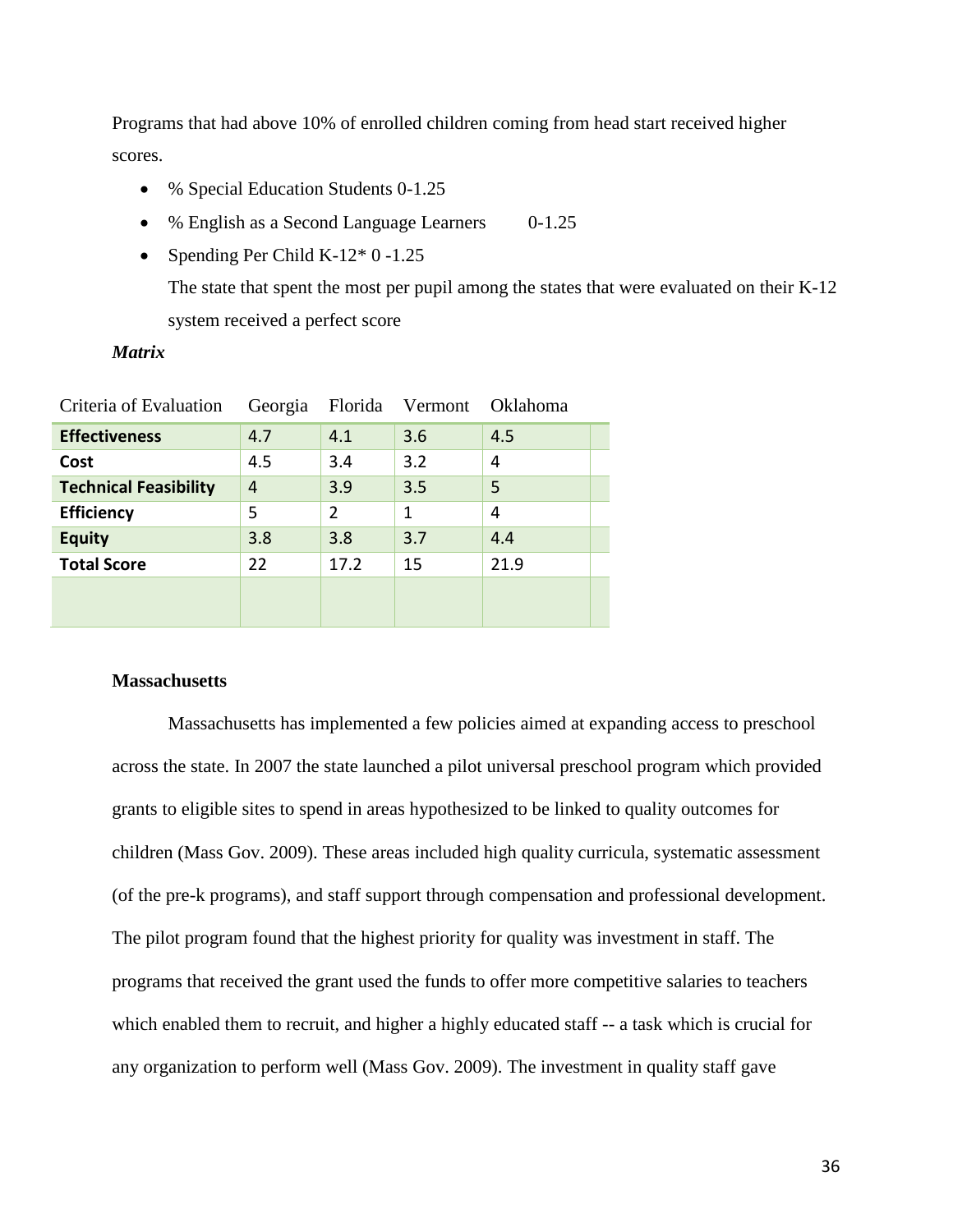programs the opportunity to add teachers to more classrooms (lowering the student teacher ration), increase the amount of personalized attention each student received, and devote more resources to English language Learner (ELL) who are a growing population in Massachusetts. The grant program which was established in 2007 continues today however receiving the grant is highly competitive making it difficult for preschool programs to receive it. Ultimately very little progress has been made in creating a policy that will get Massachusetts to the ultimate goal of a preschool program that extends access to preschool to children across the state.

#### **Vermont**

One way Massachusetts can begin the transitioning to a truly comprehensive universal preschool program is by modeling itself after Vermont's universal pre-k initiative. In Vermont, the state offers to pay for ten hours of pre-k a week for up to thirty-five weeks to eligible 3,4 and 5-year-old children (Sawyers 2014). School districts have the choice to extend more than ten hours a week, however they must fund it themselves (Sawyers 2014). Vermont's plan gives parents a choice of the setting they feel will be the best fit for their kids. In Vermont, some nonpublic school preschool programs have been prequalified and children can attend these facilites and still be eligible for the subsidy. The state has also partnered with local school districts to insure the policy can reach the most children. All prequalified programs which include, childcare centers, Head Start programs, and private schools are accredited by the National Association for the Education of Young Children (NAEYC) and abide by a uniform set of standards. Along with Vermont, both Georgia and Oklahoma launched pilot programs to ensure that the program was quality before they expanded. Massachusetts can benefit in two ways from following the Vermont model: first it addresses concerns about the cost of implementing a universal preschool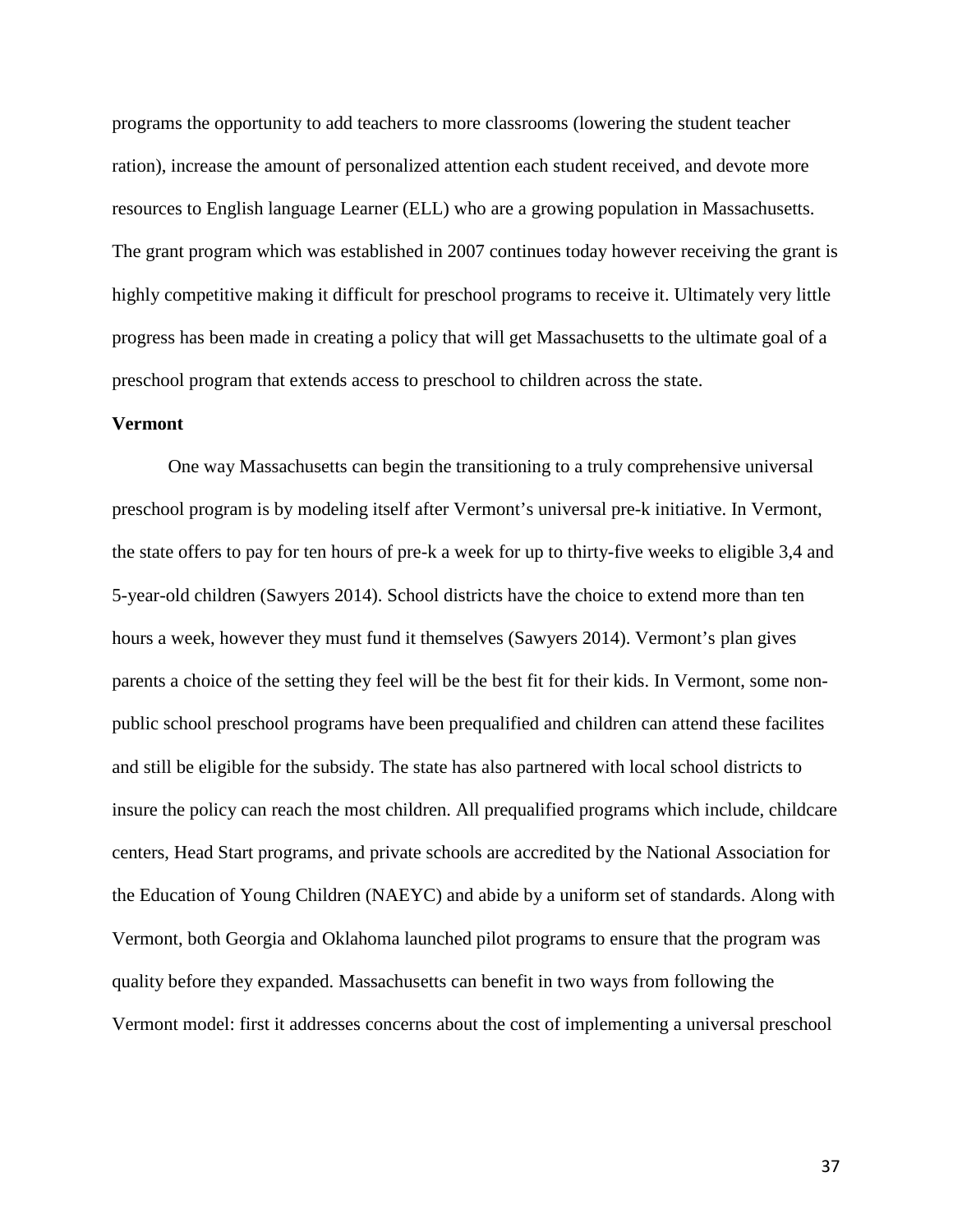program, and second it will allow policymakers in Massachusetts to gauge the popularity of the program and decide how they would like to proceed.

#### **Florida, Georgia, Oklahoma**

Although Vermont's policy offers an excellent launching point it can only be used as a step to Massachusetts reaching the implementation of a comprehensive universal preschool program (UPK). For a blueprint to get to this model one must turn to the three states with full preschool programs: Georgia, Florida and Oklahoma. Georgia's program is 6.5 hours five days a week, and is offered for the full academic year, as well as sixty transitional days for summer preschool classes (Barnett 2015). Unlike Vermont none of the comprehensive UPK programs serve both eligible three and four year olds. This is an area Massachusetts policymakers charged with developing a UPK program may choose to develop as a way to separate Massachusetts programs from other states. One area the three states that have a UPK program have been successful is getting school districts to participate in the program; in each state over ninety percent of school district have adopted the preschool policy. In fact, Florida's UPK program serves the highest percentage of four year olds in the country (Bassok, Miller, Galdo 2014). The popularity of these state programs leads one to believe that Massachusetts would not face an enrollment shortage upon implementation of this program.

The fundamental difference between the three programs is that Georgia and Florida utilize the services of the existing childcare sector, while about ninety percent of Oklahoma's program is delivered using the public-school system (Bassok, Miller, Galdo 2014). By leveraging private schools, community agencies, and for-profit childcare providers Georgia and Florida were able to roll out the policy faster, and leave control of were a child goes to preschool in the hands of the parents (Raden 1999). Meanwhile Oklahoma has embedded the system into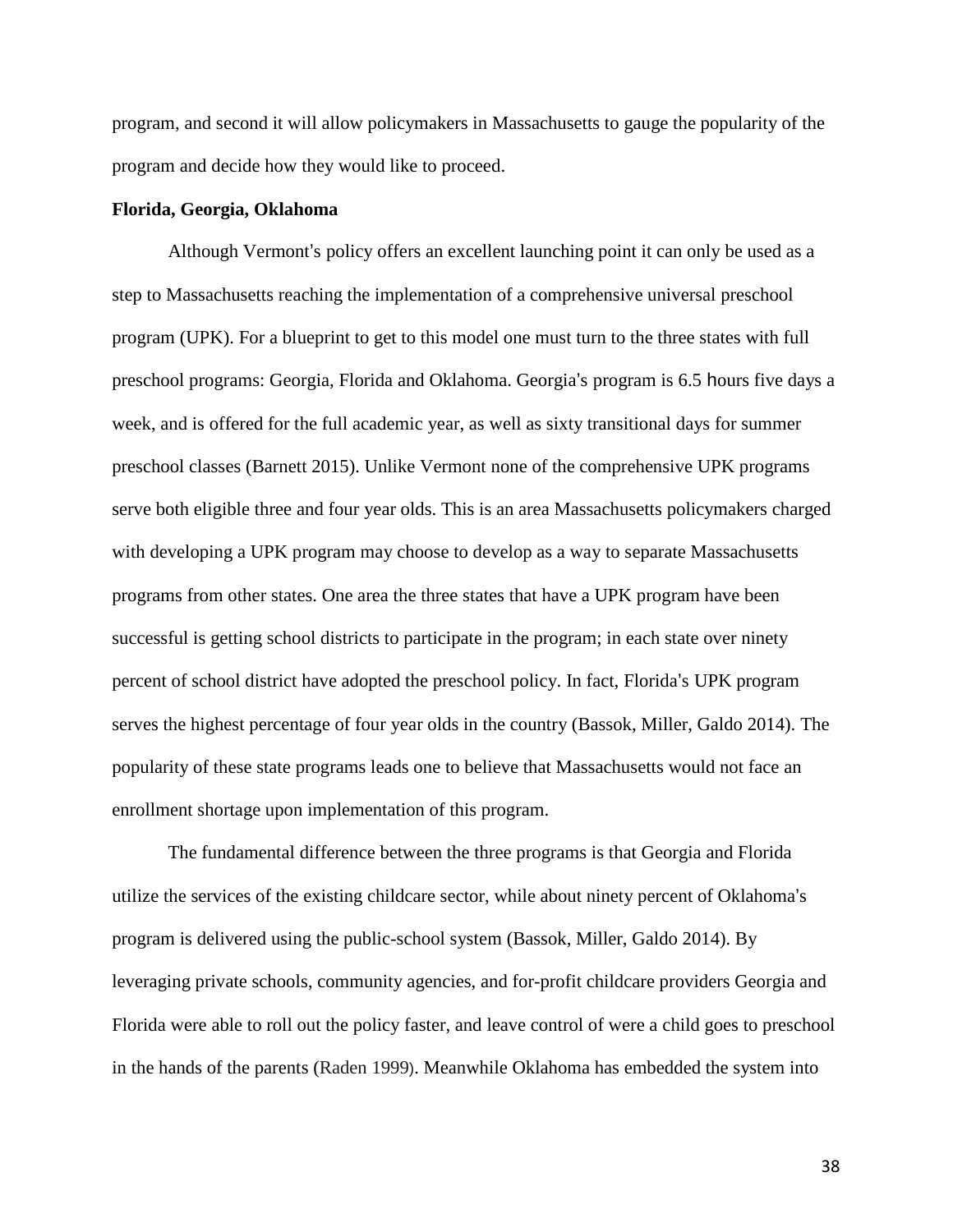the fabric of their education system so much so that school runs  $Pre-K - 12$  (Gormley 2005). Massachusetts may find Georgia and Florida's model more politically feasible because the state would not need to invest in the infrastructure necessary to launch fully public preschool. Furthermore, Florida and Georgia both received higher scores than Oklahoma in the "Operation schedule" subcategory because they each offer a summer program which is important for preschool age children who are too young to be left home alone. The transitional summer programs offered parents a safe place for their child to be while they make plans for them for the rest of the summer.

One of the challenges that program's face is maintaining the correct classroom size. As the demand for the program increases so too does the temptation to increase the staff to student ratio. Both Georgia's class size and staff to student ratio were above the *NIEER* recommendation and lost each program major points in the technical feasibility category. Georgia and Oklahoma's strong program standards provide clear requirements for staff to student ratio that preschools are expected to abide by. Georgia and Oklahoma also require all assistant teachers in preschool classrooms to be CDA certified, and require all lead teachers to hold a bachelor's degree (Barnett et al.). Furthermore, both states place great emphasis on teacher wages. In Georgia, preschool teachers receive the same pay as K-3 teachers, and in Oklahoma pre-k teachers are guaranteed the same compensation and benefits as teachers in the public elementary schools (Raden et al.). Oklahoma's program, received a perfect score in technical feasibility because of its strict standards associated with class size, student teacher ratio, and staff wages which are strongly associated with teacher retention and the overall quality of care provided by the pre-k program (Gormley 2005). If Massachusetts is to implement its own UPK program policymakers will need to strike a balance between availability and quality. This is a balance which the state of Florida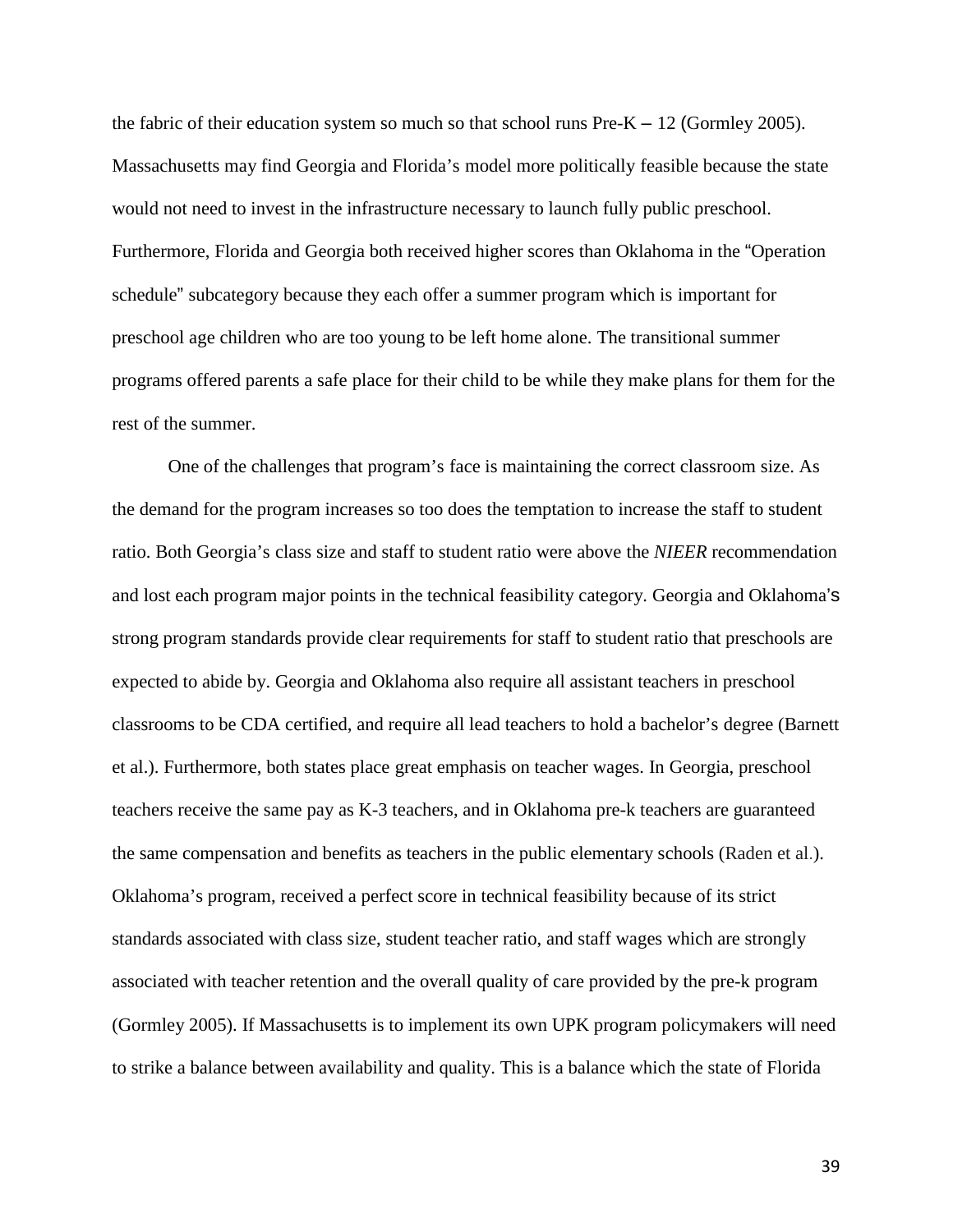has struggled with. Despite the fact Florida's program reach's more kids then in any other states program, it does not prioritize quality, which is paramount because attending a low quality preschool program can end up being detrimental to a child's development (Barnett et al.).

## **Winner Winner**

Georgia's program scored the highest in the policy matrix edging out the other programs because its funding mechanism is the most reliable. In Georgia, a portion of the funds from a state lottery are earmarked to go directly toward their preschool program (Raden 1999). Other states have rolled the funding for their pre-k program into their K-12 education budget or use some other complex combination of state federal and local funding to pay for their program. Georgia specifically avoided combining the funding for the preschool program with the regular education budget for fear that if the funding was combined then money meant for the pre-k program would be mismanaged and get lost in the system. Georgia's funding system is designed solely to pay for their pre-k program so the state is able to spend the most of any of the programs, and is assured funding for the program will always be there.

Furthermore, having a constant funding source means that over time a collation can form around the issue and insure that the funding is further protected (Bushouse 78). The problem other states, such as Oklahoma and Florida have is a lack of constant funding. In these states the legislator decides every year the amount designated for their UPK program. This instability in funding often results in lower quality programs. Massachusetts cannot create a new state lottery to funds its UPK, but lawmakers should take into consideration Georgia's program when determining how the funding for the program will work. The funding needs to be protected so that the money allocated is constant and the state can reap the greatest return on investment.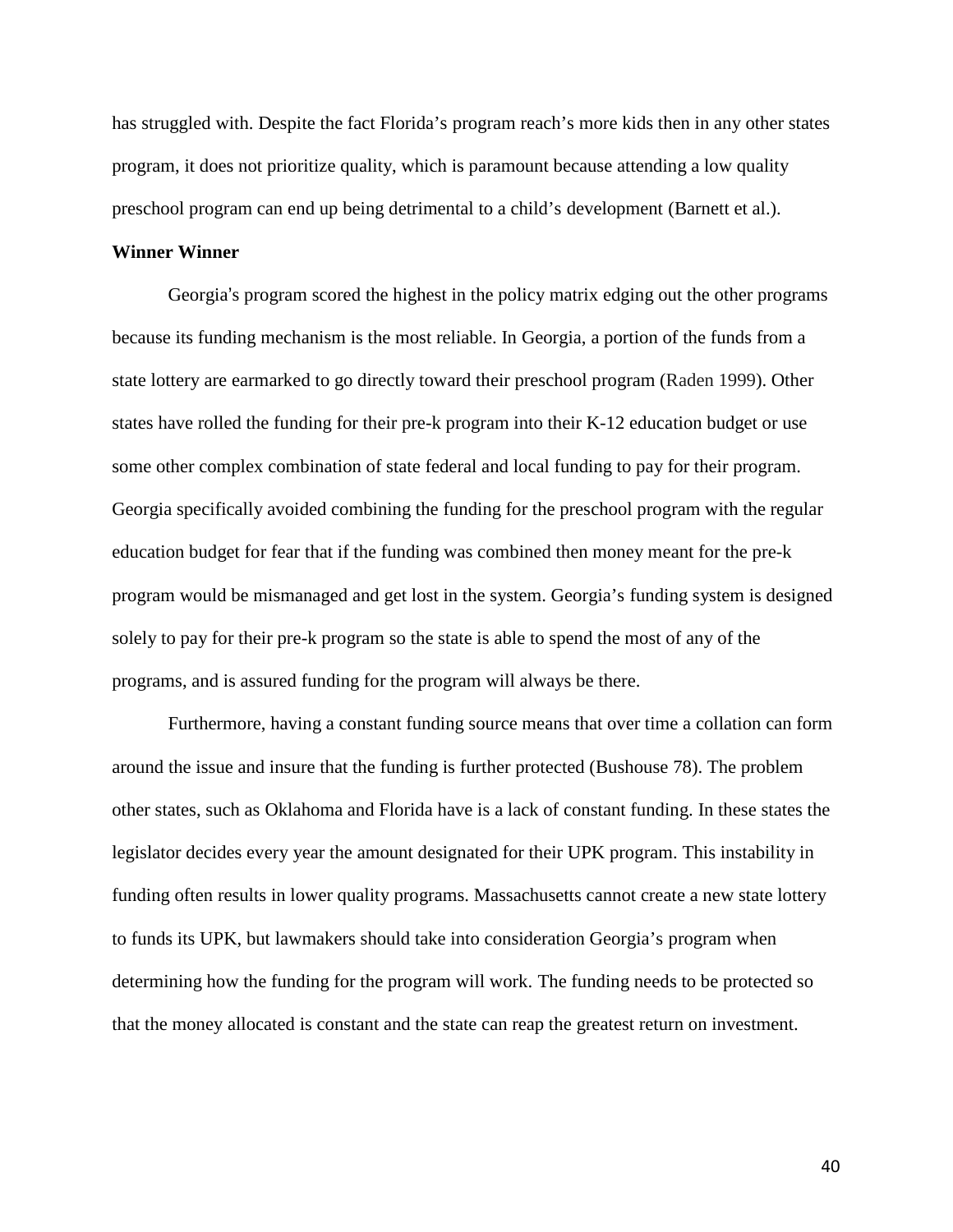Massachusetts can protect the funding by capping the amount of times the money can be decreased over a period of time.

Part of reaping the highest return on investment is adequately funding the K-12 systems so that children build on the gains that they received from preschool. This is one area were the state of Georgia needs to improve. Georgia, received one of its worst scores in the "Spending per child K-12" subcategory. The state ranks in the bottom fifteen in the country in spending per pupil. Georgia's preschool program was created in response to the states struggling education system but simply adding a preschool program is not enough. A lack of investment in the K-12 system lost Oklahoma and Florida points in the same subcategory. All three states were in the bottom fifteen of the country in education spending. It is important the policy makers understand that achieving greater results in education requires a combination of both an investment in preschools and the existing K-12 system. This issue would not be a problem in Massachusetts as the state is constantly ranked toward the top in the country in education spending. It is one reason that a universal preschool program would be particularly effective in Massachusetts. Policymakers will also have to consider the need to expand access to special education children, and can look to states like Oklahoma for tips on integrating ESL learners into the preschool program.

Finally, although Georgia scored the highest in the policy matrix each state's program had elements that needed improvement. Massachusetts has the tools to create a successful preschool program and the fact that some states have already developed comprehensive universal preschool programs means that the pieces are in motion for Massachusetts to implement a preschool program of its own. From a policy perspective, the state can replicate things from each of the programs in the matrix to ensure that it is one of the strongest in the country. Furthermore,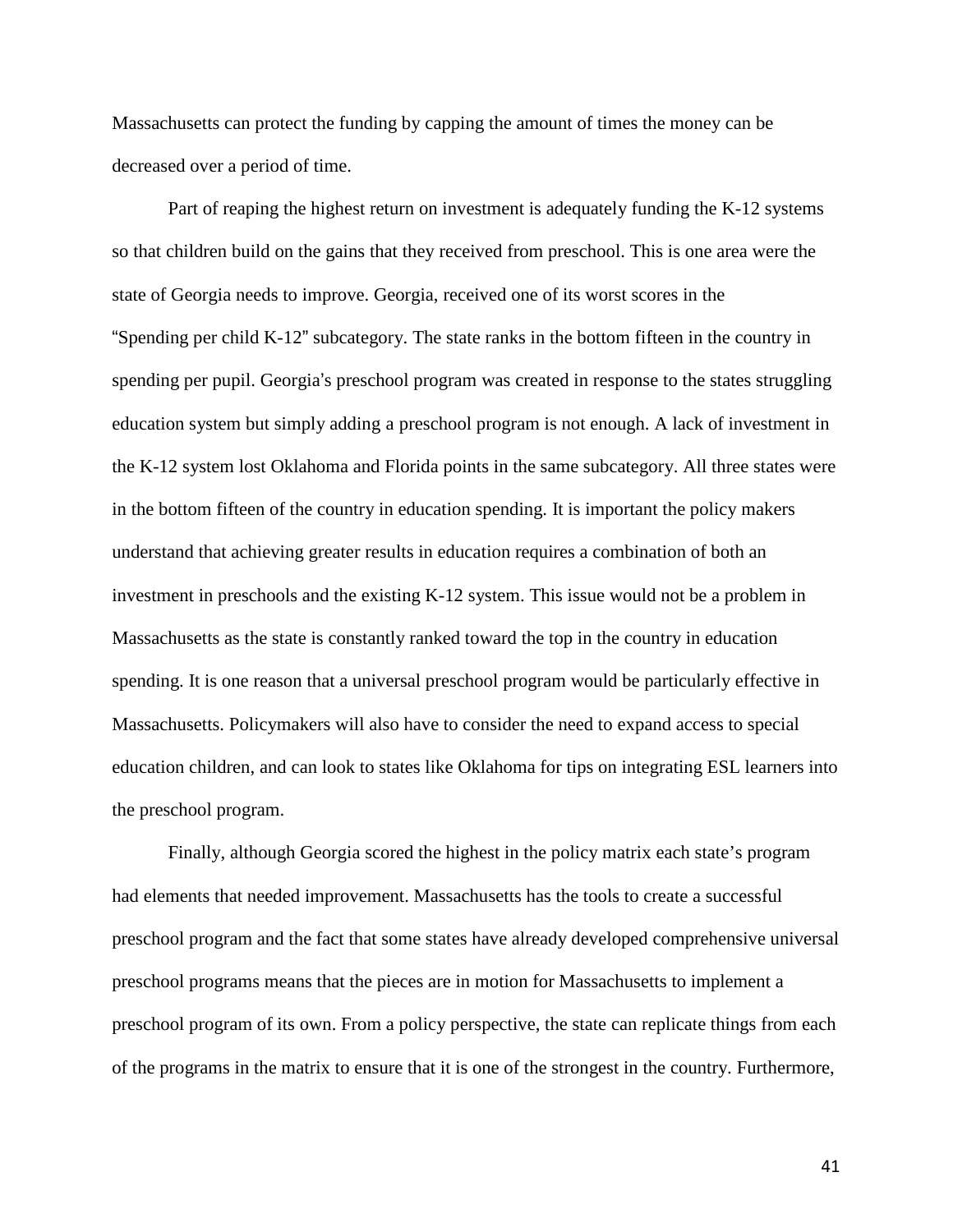not only do multiple other states already have some type of universal preschool programs but they have implemented them in ways that can be replicated in Massachusetts.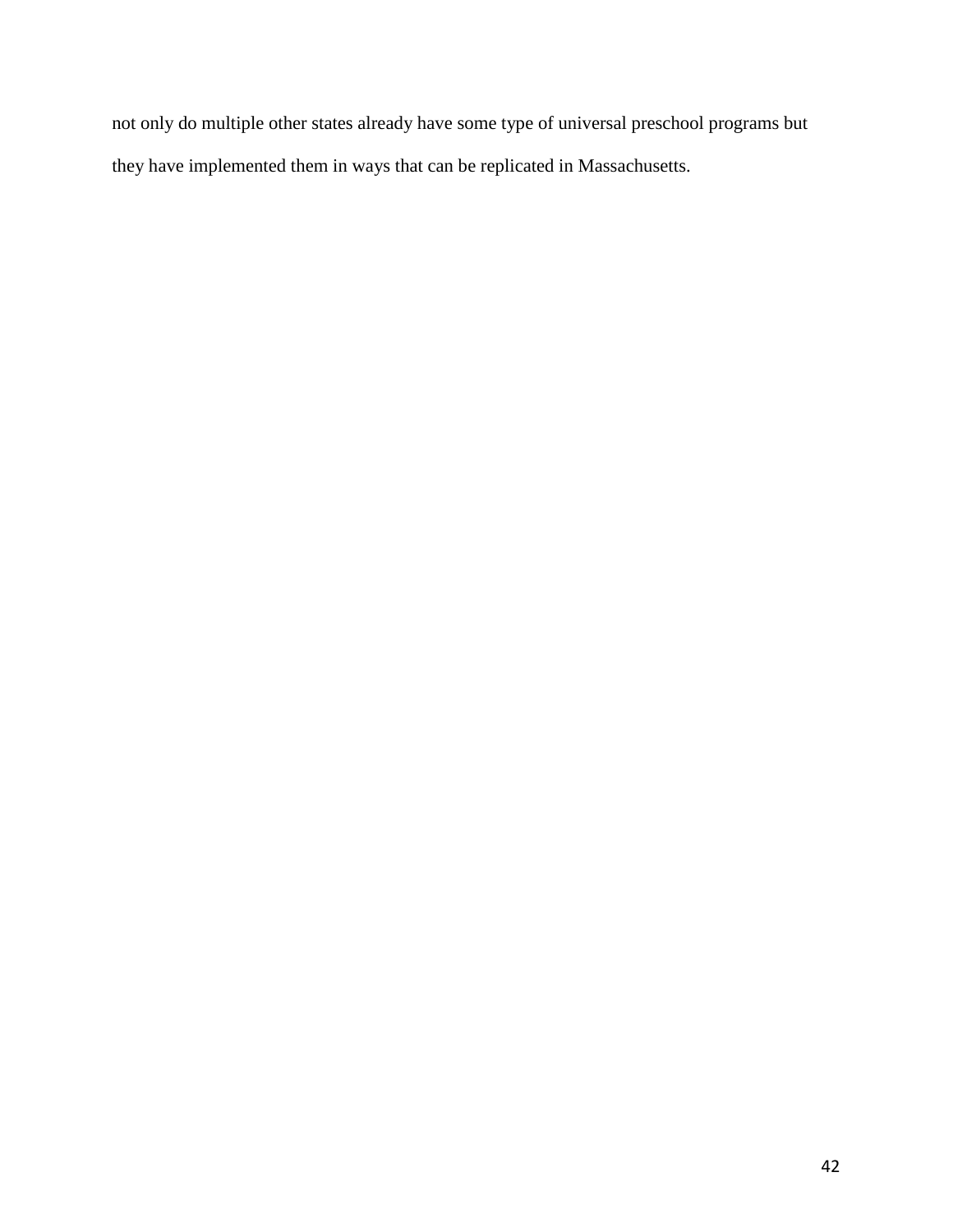#### **Chapter 4 Politics Stream**

The politics stream focuses on actors within politics that have the power to move an issue forward. Depending on the way power is orientated amongst members of congress, interest groups, and non-fit leaders. A political climate may exist that is beneficial for some policy ideas while forcing others to wait for a more advantageous opportunity. While ideology plays a large role in the type of policies that will have a greater chance of being passed. If the feedback that politicians hear from the public is loud enough those issues will also be forced onto the political agenda. In this chapter, we discuss the three main themes discussed in the interview. The three themes being:

- 1. What are the most salient educational issues in Massachusetts today?
- 2. What interviewees thought about the policy idea of Universal Preschool?
- 3. What are the outcomes that make a preschool program high quality?

The interviews attempted to determine if the feedback that a problem existed observed from the survey was reaching its way to stakeholders in education policy. If the feedback that politicians were hearing from the public was only moderate than universal preschool would not be high on the political agenda. All these factors were used by the principal researcher to determine what political climate the idea of universal preschool exist in.

#### **Interview Methods**

To assess whether the idea of universal preschool was feasible and whether the policy idea existed in the right political climate for action to be taken on it, the principal researcher conducted a series of in-depth phone interviews with state policy makers, school committee members, nonprofit members, and stakeholders in the education field. In these interviews, I discussed with individuals about the current state education policy, and got their thoughts on the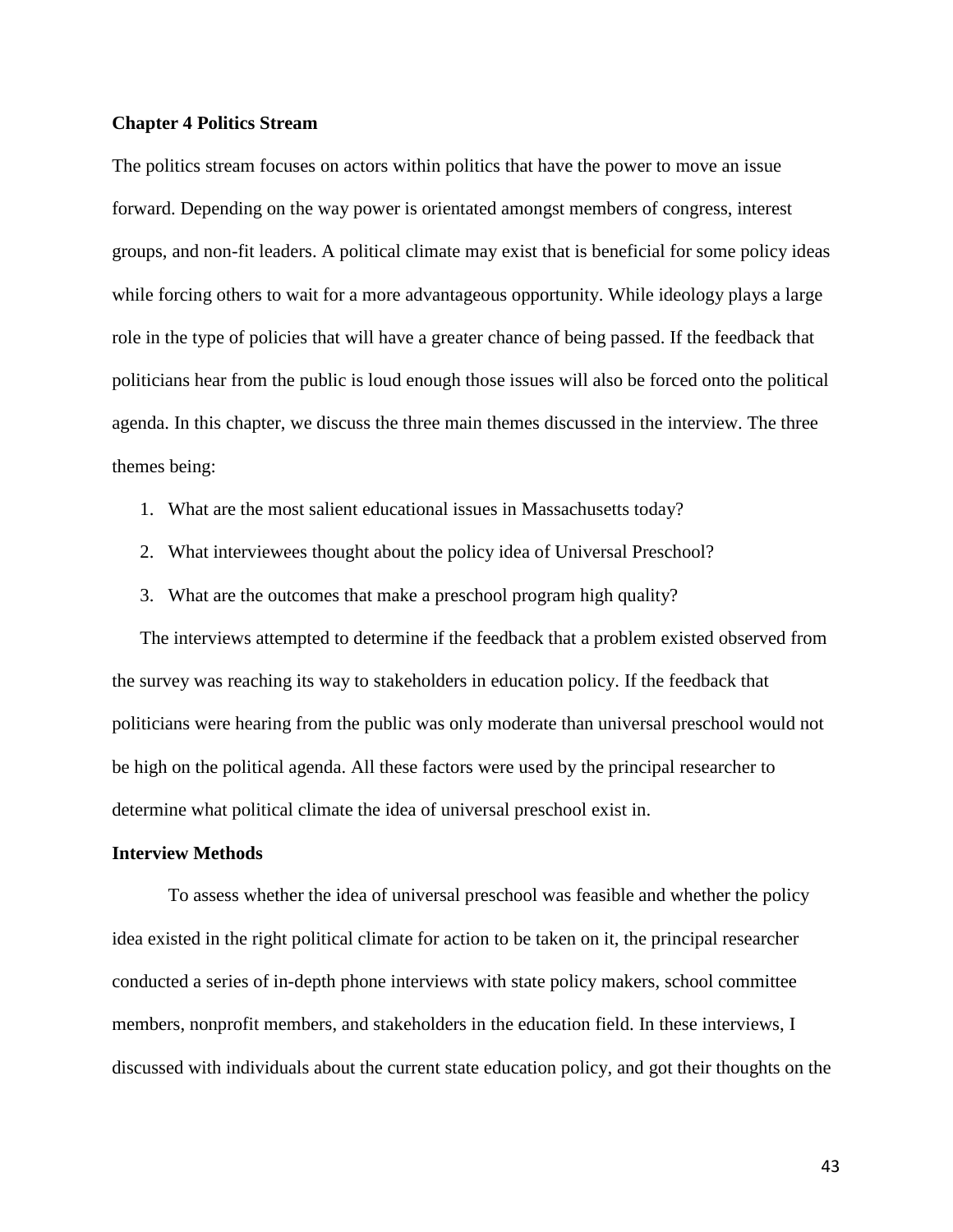idea of universal preschool. Only one interview was not conducted over the phone. Instead this interviewee received the interview questions and sent back their responses in an email. From the interviews, I discerned common themes about the benefits that a universal preschool program could have as well as challenges to getting the policy passed and concerns about the idea. The interviews were taped and transcribed verbatim for later analysis.

The researcher put together a recruitment list comprised of state representatives and senators, non-profit leaders, senate candidates, and childcare professionals. Email recruitment letters were sent out, and as participants responded and interviews were conducted further snowball, or chain sampling resulted<sup>[6](#page-44-0)</sup>. Participants were interviewed at a mutually convenient time with leeway given to the interviewee. Participants that requested the interview question ahead of time were sent them, while others did not know what would be asked prior to the interview. The researcher investigated the organizations that participants were a part of prior to the interviews so that interview questions could be tailored to interviewees' specific knowledge base within the education realm.

There were three overarching questions regarding universal preschools saliency and feasibility that were asked to every interviewee. The three questions were: What are the most salient educational issues in Massachusetts today? What are your thoughts on the policy idea of universal preschool? And what are the outcomes that make a preschool program high quality? In addition to these questions two more overarching question were asked to participants that worked directly in a school district. These questions were: Describe the Kindergarten structure in

<span id="page-44-0"></span><sup>&</sup>lt;sup>6</sup> Snowball or chain sampling is when initial participants recommend other individuals that are knowledgeable about the topic being discussed.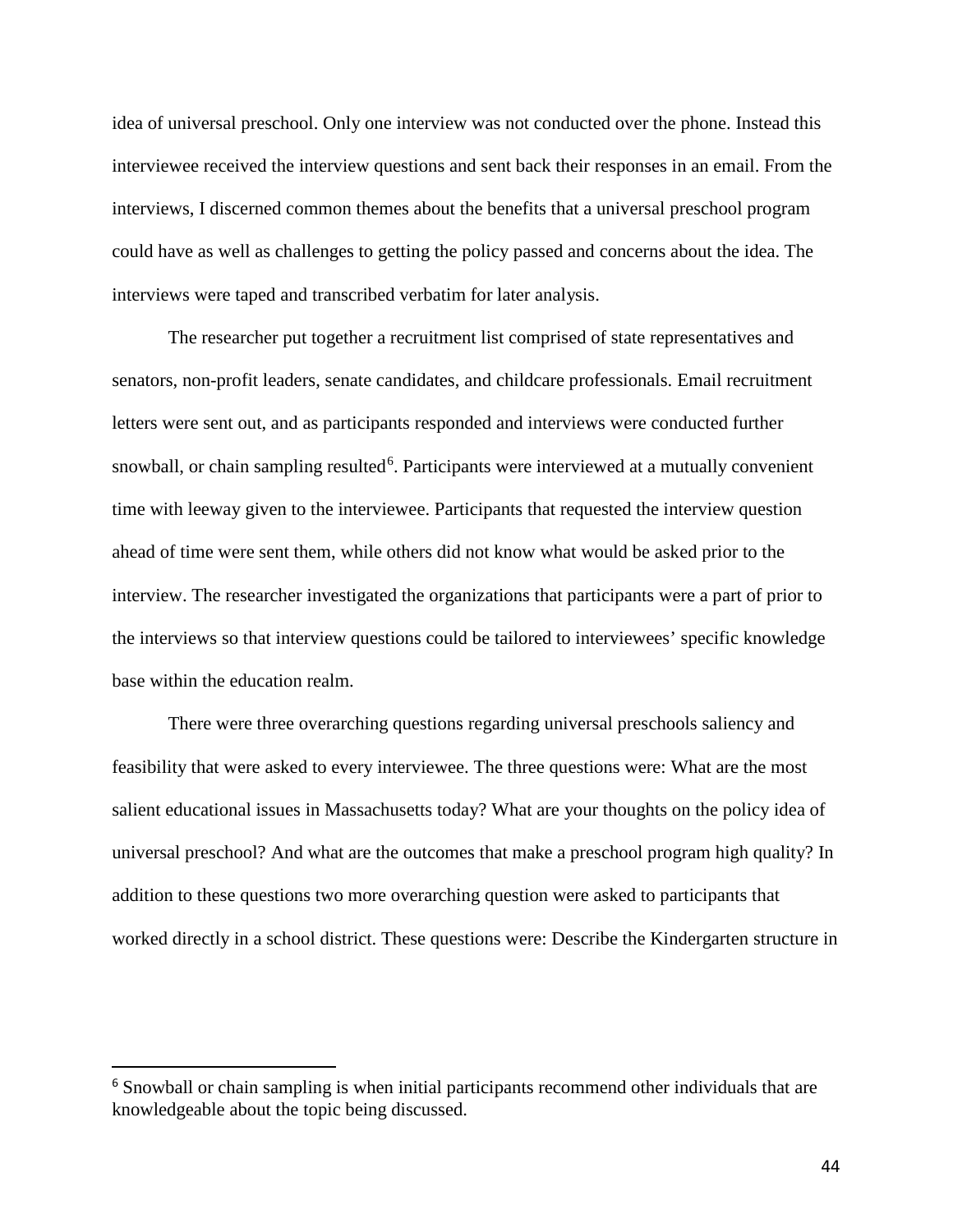your town/city? And describe the existing preschool structure (if any) in your town/city? These over-arching questions created the parameters for textual analysis and comparison.

#### **Education issues in Massachusetts**

It was important to begin every interview by asking what the interviewee believed were the most important issue in education because their answer to this question would set the tone for how the issue would be discussed for the rest of the conversation. There were two issues that those interviewed brought up as being the most important problems in education today. The first was the growing achievement gap that exist in Massachusetts, and the second the effects that budget constrains have on providing quality education to students. Those that answered budget constrains as the biggest problem facing education were mostly local officials. In these interviews the conversations revolved around what properly funding a program that would expand access to preschool would look like. These conversations put into perspective the type of legislation that local lawmakers would support if the policy was proposed. The conversations that focused on the achievement gap as the most pressing educational issue today focused on high impact practices. The achievement gap is the space between the top performing students and the lowest performing students, and this gap can be perpetuated when budget constrains restrict the investment that schools can make to close the gap. The finance director interviewed discussed how for public schools the cost of doing business, raises faster than the revenues that come in to support the operation. Budget constrains make it difficult for schools to retain the programs and teachers they already have. Children are entering school with higher needs than ever before and school districts are being charged with finding a way to care for these needs. So schools need to be effective with every dollar they spend.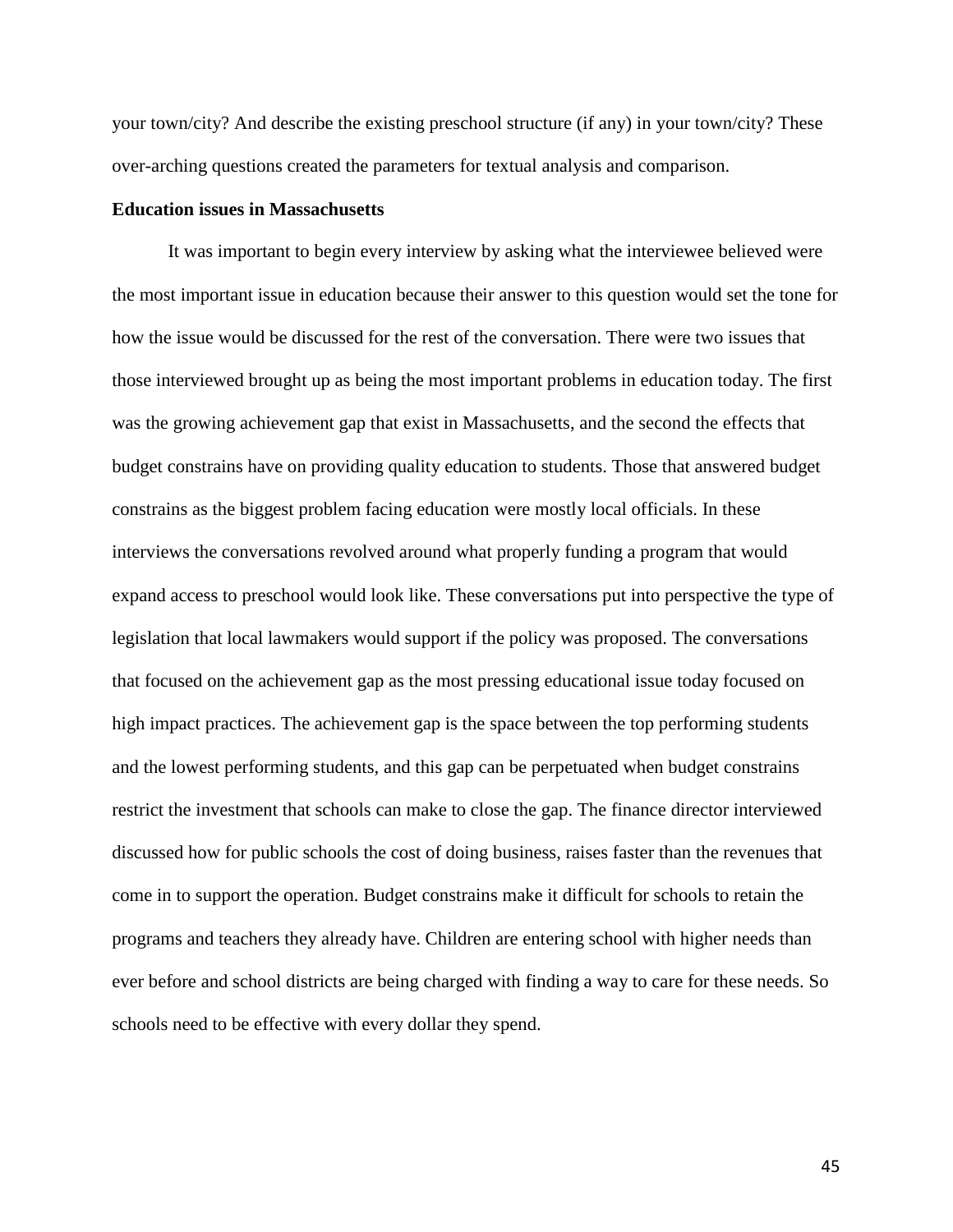Lean school budgets affect school districts ability to expand access to preschool because they are weary of adding a large preschool program and not having the money to sustain it. School districts have not pushed state legislators on universal preschool because if a program were to be created and then underfunded districts would need to make cuts elsewhere to be able to afford it. Concern about state funding was an issue that came up repeatedly in my discussion with school committee members. They discussed the difficulty of putting together a budget with so many questions concerning what programs the state would fund and if they would be funded at the correct level. When the principal researcher asked a school committee member what their school districts would like to know from the state about a universal preschool program before their district accepted the money to implement it they replied, "if you're going to tell us that you'll fund it actually fund it otherwise don't put it in there". School districts are stretched thin finding money to cover both unfunded and underfunded mandates from the state which has led to apprehension about any new state program even if they believe the program will be beneficial to kids in their district.

#### **The Policy Idea of Universal Preschool**

The idea of universal preschool is one that was embraced by every person that was interviewed. One state legislator that was interviewed said that universal preschool was a "must do for Massachusetts to stay viable as an economic and educational center". Massachusetts has fared well as leader in both the country and the world through a commitment to providing exceptional education but many education stakeholders feel we have not mad the necessary investment to continue this trend. This sentiment was a thread throughout my conversations and is indicative of a desire on the part of stakeholders in education to be innovators on this issue. One school committee member claimed that it would: "impossible to close the achievement gap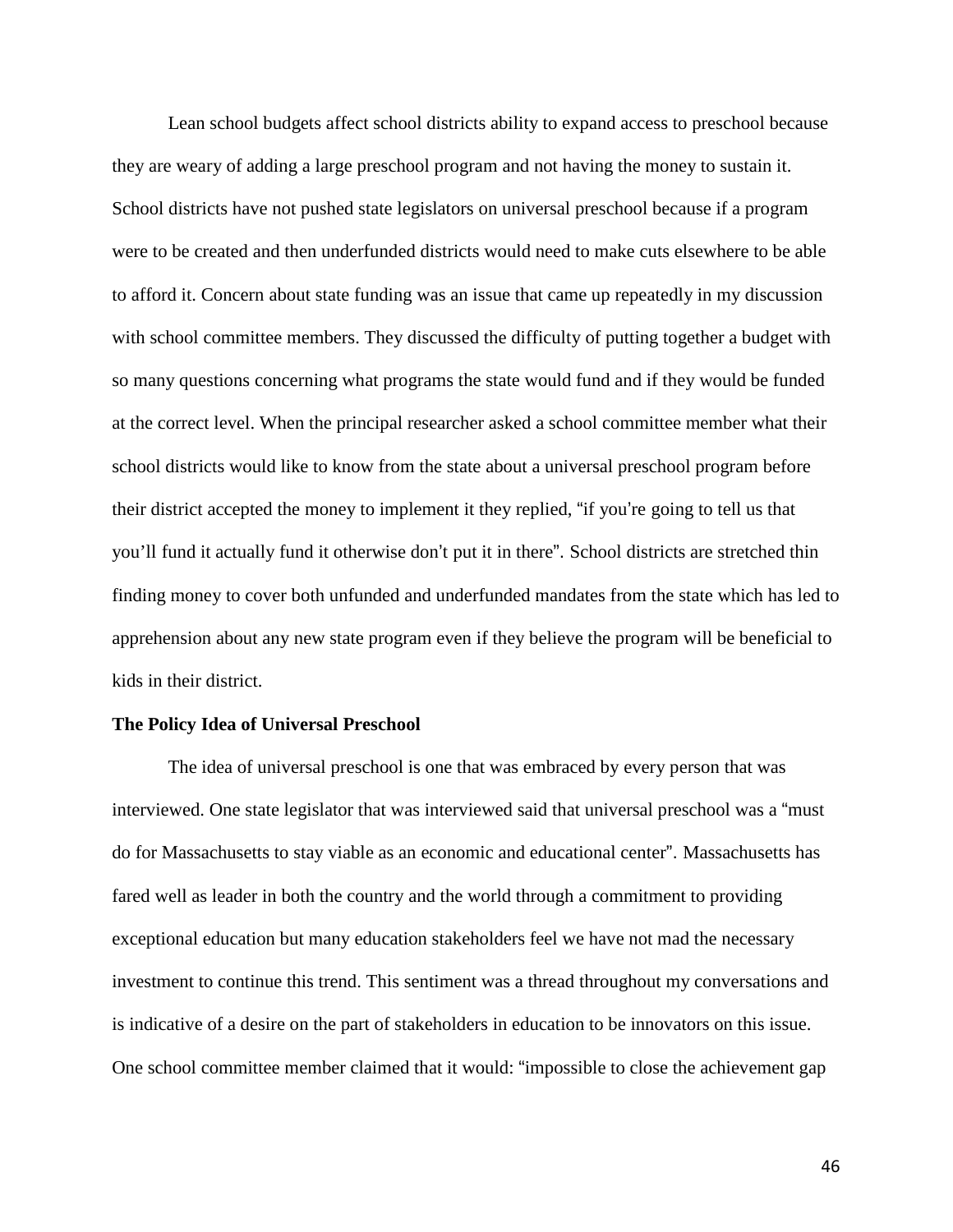without dealing with kids in the birth through five-year old range." By linking the policy to another problem policymakers can sell one solution as the fix to multiple problems -- a strategy that makes the policy more appealing. Yet despite the support for the idea, questions surrounding the logistics of implementing the program tempered the enthusiasm that lawmakers I spoke to had for the program.

The biggest problem articulated was that implementing a universal preschool program would be difficult because of space concerns. Cities and towns would have to find a place to put hundreds of preschool-aged children. A director at a non-profit focused on creating policies aimed at addressing preschool expansion discussed this issue. She explained that the limited space will force Massachusetts to be committed to a mix provider system. This is a theme constant with the large number of people that believed Massachusetts should adopt a mix provider system on the survey. A mixed provider system will allow the state to utilize the existing private preschool structure which will provide districts relief and allow more of kids to participate in the program. The mixed provider system makes the policy idea of universal preschool more politically feasible because the policy works with the private sector. This means politicians do not have to worry about expending capital fighting private interest groups.

Yet, there are still logistical considerations that need to be taken into account when building a space that will be used by three and four year olds. For example, preschool aged children require a different sized toilet. These are details that the people interviewed brought up as issues that seldom get considered when a policy is rolled out but that can through off the budget of already cash strapped school districts. The expense of implementing a universal preschool program is further magnified when the cost runs into competing needs. There is only one pot of money and schools will lobby to get money for the issues that are most important to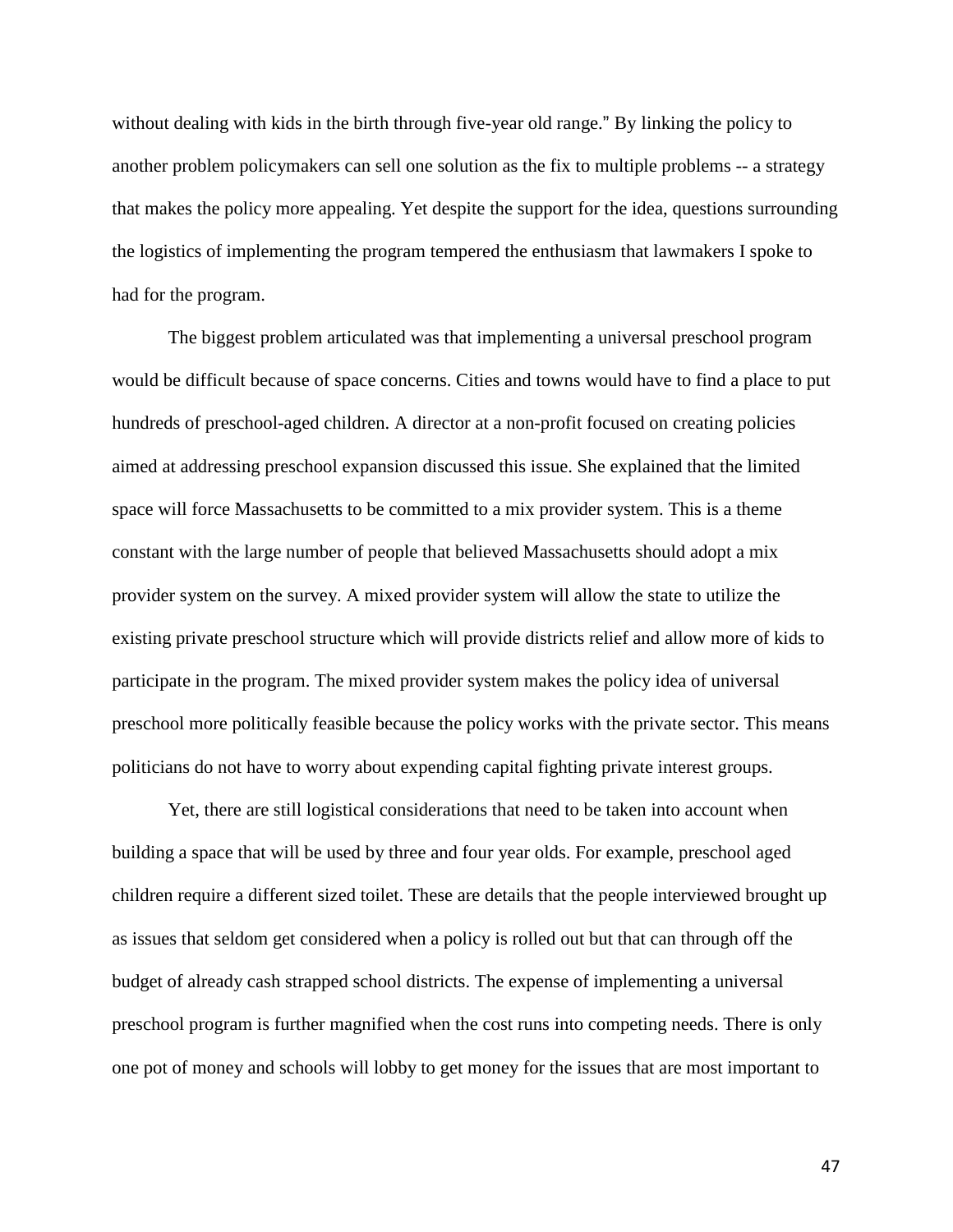the district at the moment. For example, one school committee member told that the town was considering building another high school four or five years down the line, for that district obtaining the funding for a new high school is the highest issue on their agenda which means it is the issue that will be lobbied for the hardest by education stakeholders in that town. Thus, while expanding access to preschool programs is an idea that has support it will rarely be a spending priority for local school districts that will have more pressing matters that need their attention. This is a problem that will constantly follow the push for universal preschool. Tight budgets mean schools create budgets based on their immediate concern rather than the things they hope to accomplish or wish they could provide.

Talking to one non-profit leader, there is a silver lining for the idea of universal preschool. The interviewee explained that there were similar concerns in Massachusetts during the push for full day Kindergarten. Many districts felt that the program would be too expensive for them to maintain but districts found that it was cheaper to offer a full day Kindergarten program rather than the half day that was mandated by the state because they could get more money. This is a positive sign because it means that although schools districts may be apprehensive at first to implementing a large-scale program like universal preschool they may be willing to come around. One school committee member explained to me that his district came around to full day Kindergarten because it was the "right thing to do". Thus, while framing the issue in economic terms may be the most persuasive way for convincing state legislators. Focusing on the educational benefits that preschool can provide may be the better argument to convince school districts.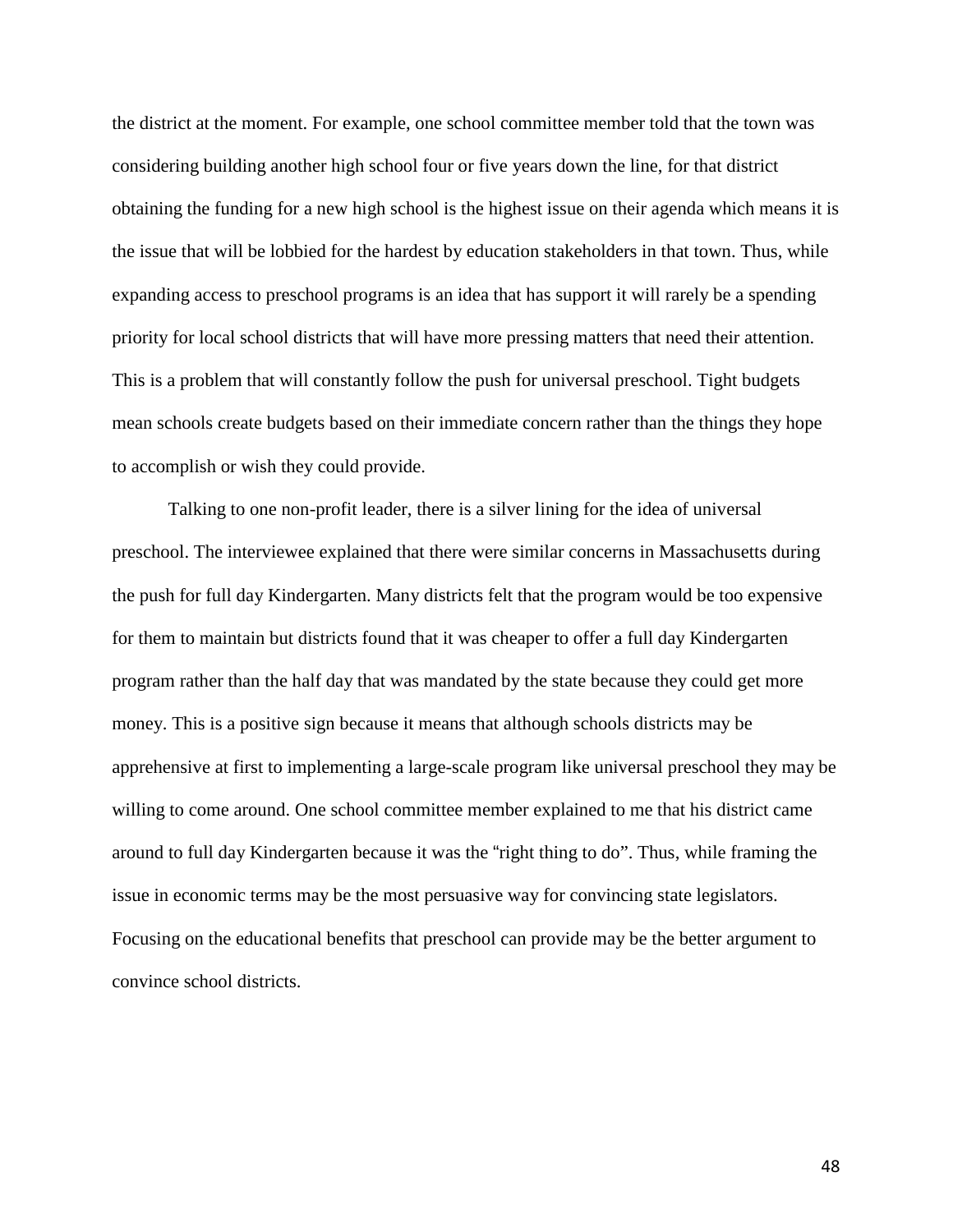#### **Outcomes that make a preschool program high quality**

Although the policy stream for universal preschool is flowing, there is a different political battle to fight over how preschool programs should be evaluated. There is no coherent definition of the outcomes that make a preschool program high quality. All the interviewees had different responses in part because getting universal preschool passed will require education stakeholders to rethink how children are assessed. The current evaluation system places a large emphasis on punitive high stake testing but as one interviewee explained it is difficult to create a concise list of outcomes for a preschool program that can be measured in that way. Along with the educational component preschool develops a child's social and emotional skills and the current system does not have the means to measure these skills effectively.

If the idea of universal preschool is going to progress policymakers and education stakeholders will need to have a conversation about the best ways to evaluate preschool aged students. Without a new way to evaluate outcomes for preschool aged children, universal preschool lacks the necessary measurable characteristics that would make it attractive to lawmakers. Expanding access to preschool is a problem that is on politicians' agenda because it exists within conversations on education, but the unquantifiable aspects of the policy means lawmakers can win political points for supporting the idea of universal preschool while at the same time having political cover for their inaction. This cycle has led to frustration among childcare organizations that are aware that lawmakers have been dragging their feet on this issue: "you know there is no other educational reform that has been studied as much as investment in preschool, and you can look at headlines or the editorial page and the same editorials we were writing in 2000 are still being written today, it has been hard to move the needle". Pushing policy initiatives that expand access to preschool will require preschool advocates to tweak their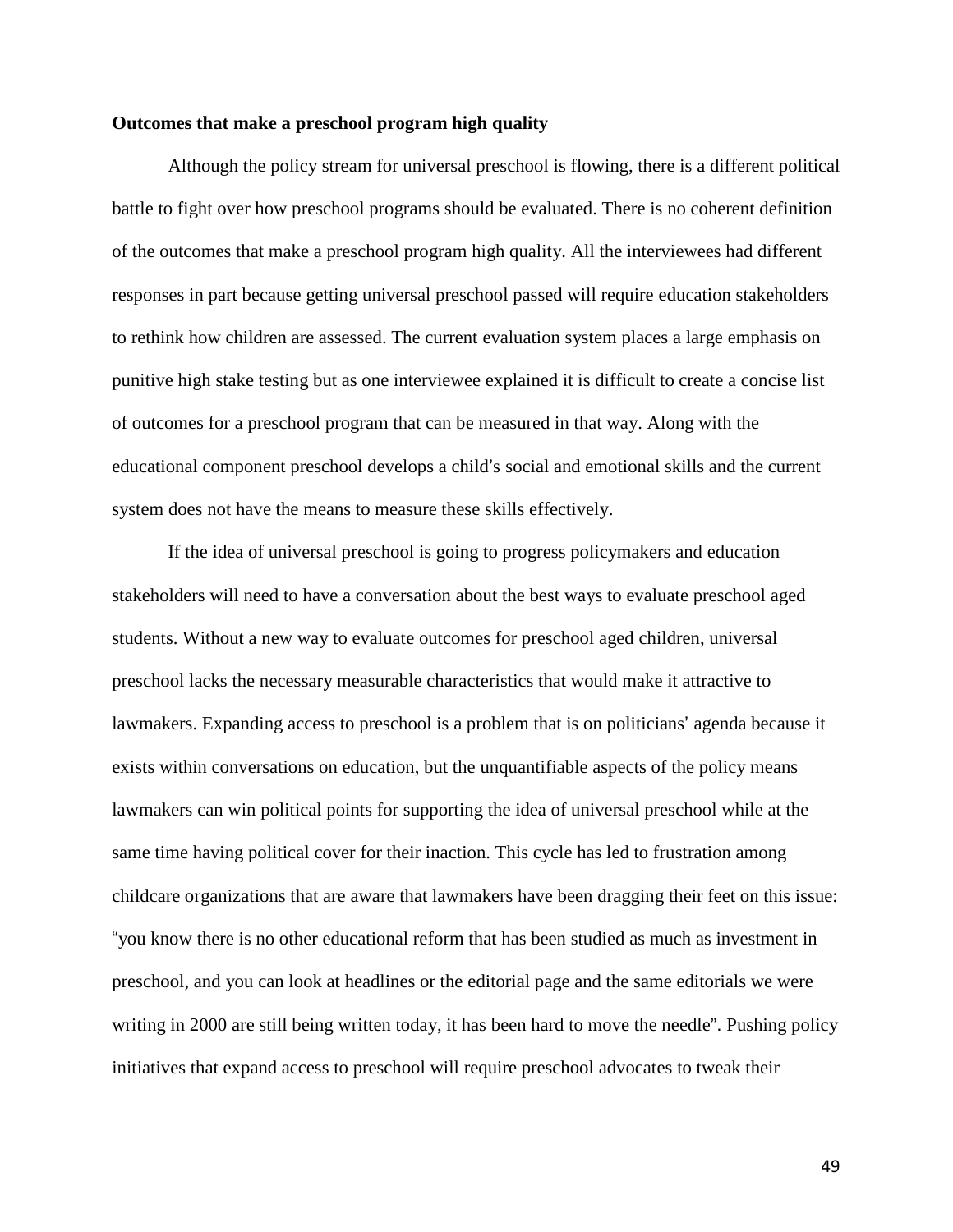approach and possibly rebrand the issue to create the correct political climate for action to be taken.

The interviews revealed that discussions about expanding access to preschool are occurring but not picking up very much traction because of concerns from school committee members regarding tight local budgets and policymakers regarding how a universal preschool program would be evaluated. With many school districts finding it difficult to support their current operation. Any policy aimed at addressing preschool would likely not be supported unless a new revenue stream was created to support the program. For advocates the challenge will be convincing the public that universal preschool is a policy worth an increase in taxes or a reduction in spending in other areas. For now, the feedback to politicians is not strong enough for one to expect any imminent action on the issue.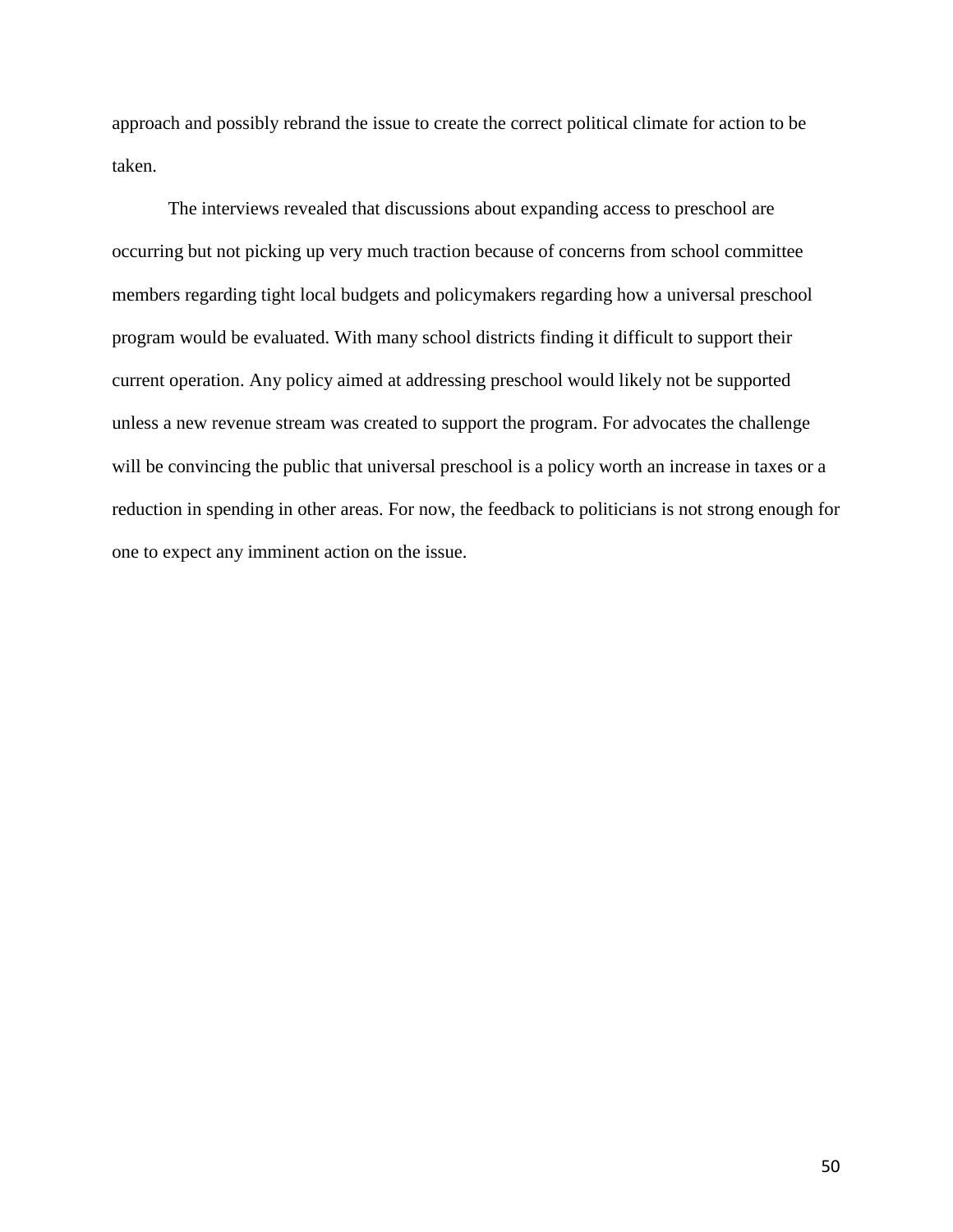#### **Conclusion**

#### **Window of Opportunity**

The window of opportunity is the opportunity for action on a given initiative (Kingdon 166). These policy windows rarely present themselves and only stay open for a short period. For a policy window to open each of the three streams must be flowing and converge simultaneously. This means, a problem must rise to the level of needing government attention, there must be a viable policy alternative to remedy the problem that exist, and the right political climate must exist for potential passage of the legislation. In Kingdon's model all three streams may be flowing but may never converge because each stream is independent. The policy idea of universal preschool falls short in Massachusetts because although every stream is seemingly flowing each are on a different level from the other making it difficult for the streams to converge.

The policy stream which is the most developed of the three offers three comprehensive policy alternatives to expand access to preschool. There is also a starter policy which lawmakers could use as a trial balloon before committing big money to a full program. Yet, none of the policies have an efficient way to measure outcomes and it is unlikely that policymakers in Massachusetts get behind a policy alternative that does not allow them to track the progress of students within the program. For the policy to be viable in Massachusetts it needs to satisfy a two-prong test, first does the program give more children the opportunity to attend preschool, and second does the program insure that expanded access is paired with quality. The policy alternatives provide a blueprint to expanding access but falls short of explaining the outcomes that make a program high quality.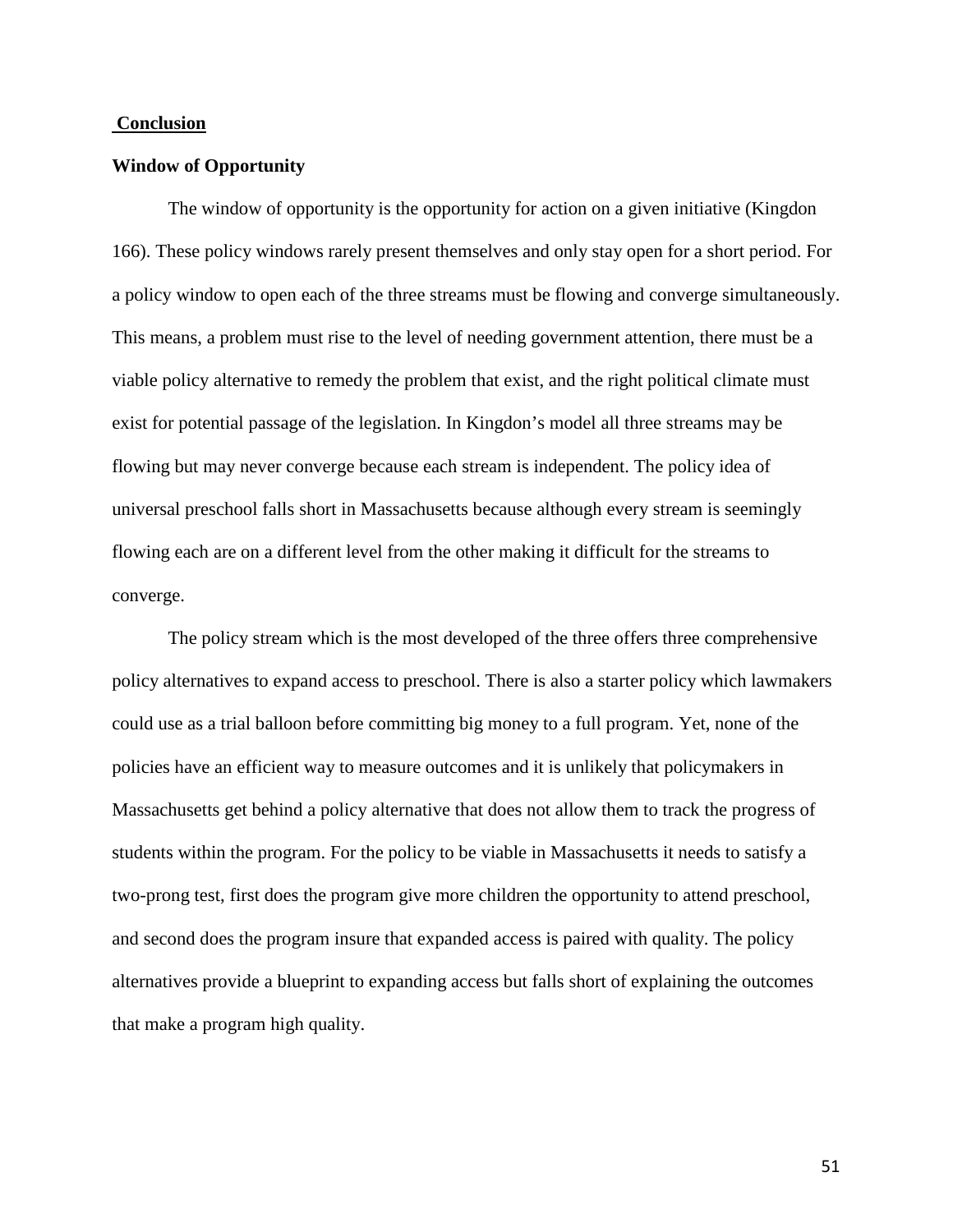The lack of measurable outcomes prevents the policy and politics stream from converging. No measurable outcomes mean there is no policy alternative attached to the problem, which gives politicians political cover for their inaction. Although there was wide spread support among the interviewees that I spoke to there was not urgency. Universal preschool exists as an idea not a policy so it is discussed in the abstract, as an idea that should occur in an ideal society rather than an issue that requires immediate action. This is due in part to the fact that it is an issue within education that deals with three and four year olds. If a real conversation about preschool is going to occur there must be a tangible policy attached to the idea for people to discuss. One interviewee explained to me that advocates of universal preschool are asking the wrong questions. Politicians are asked "will they support idea X or idea Y" when they should be asked "How will you vote on bill X or bill Y". No politician wants to be perceived as anti-preschool or education so if asked if they support the idea of universal preschool their answer will most likely be yes because without a bill attached to that idea there is no consequence for their answer. However, if state legislators were asked how they would vote on a comprehensive universal preschool bill they would have to defend their decision to be for or against the bill on the merits, and advocates would be able to retool the policy solution based on the arguments made by non-supporters.

The problem stream faces a similar reality as the politics. There was overwhelming support for expanding access to preschool among those surveyed. Yet only six percent of respondents had heard the idea of universal preschool be discussed prior to taking the survey. This would lead one to believe that people's support preschool because people generally support education policies. However, this is not the case because many respondents believed that the cost of preschool was too expensive, and believed that the government should take action to expand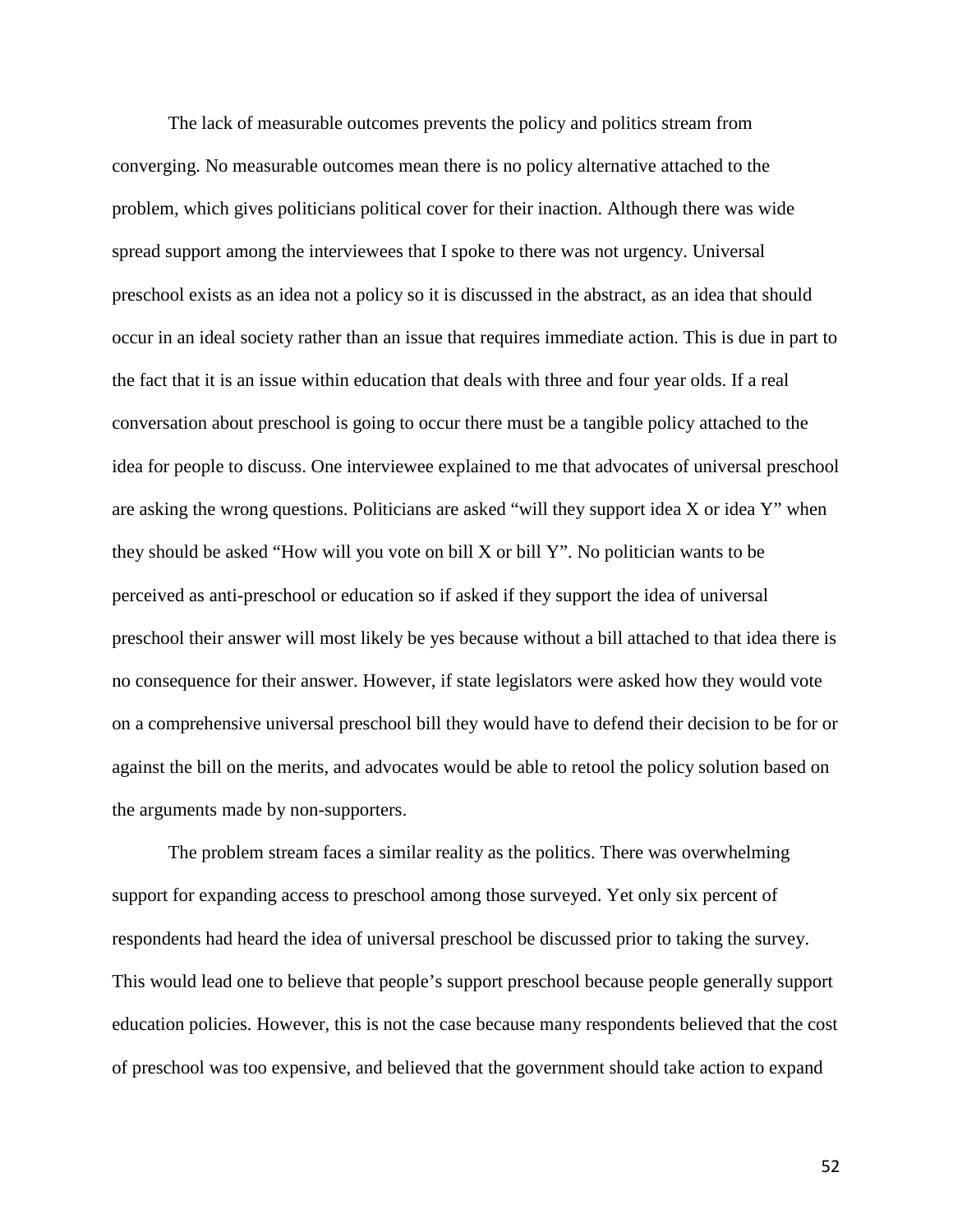access to preschool. The issue in the problem stream is that people do not associate universal preschool as the policy solution to both those problems. Advocates need to aggregate peoples interest in different problems related to preschool together and attach the policy idea of universal preschool as solution to that the problem. Advocates also need to be asking the proper questions in the problem stream. Instead of asking people if they support the idea, people should be asked if they would be willing to pay more in taxes or where they would be willing to take cut back to pay for a preschool program. These questions would paint a better picture of the statewide mood for universal preschool.

#### *Political Agenda vs. Legislative Agenda*

To explain were the limbo that the issue of universal preschool exists in right now one must imagine a person with two To-Do list. The first list is comprised of all the things that person needs to get done immediately or in the near future. On this list, there are things like, go grocery shopping, get an oil change, mow the lawn, then one has the list of things they would like to do when they have some free time. On this list, there are things like, start the book you've been meaning to read, write down that business idea you're always talking about, organize the photo album. The problem with the items on the latter list is they are the things that are the ones constantly being bumped down the priorities list. In this same vain the things on the legislative Agenda to going grocery shopping or getting an oil change. The issues are the legislative agenda are pressing and very close to being dealt with (either voted up or voted down), while the political agenda is reading that book that has been collecting dust on your bookshelf for months. These issues are not pressing but politicians can gain political points for supporting these issues without having to worry about dealing with the issue.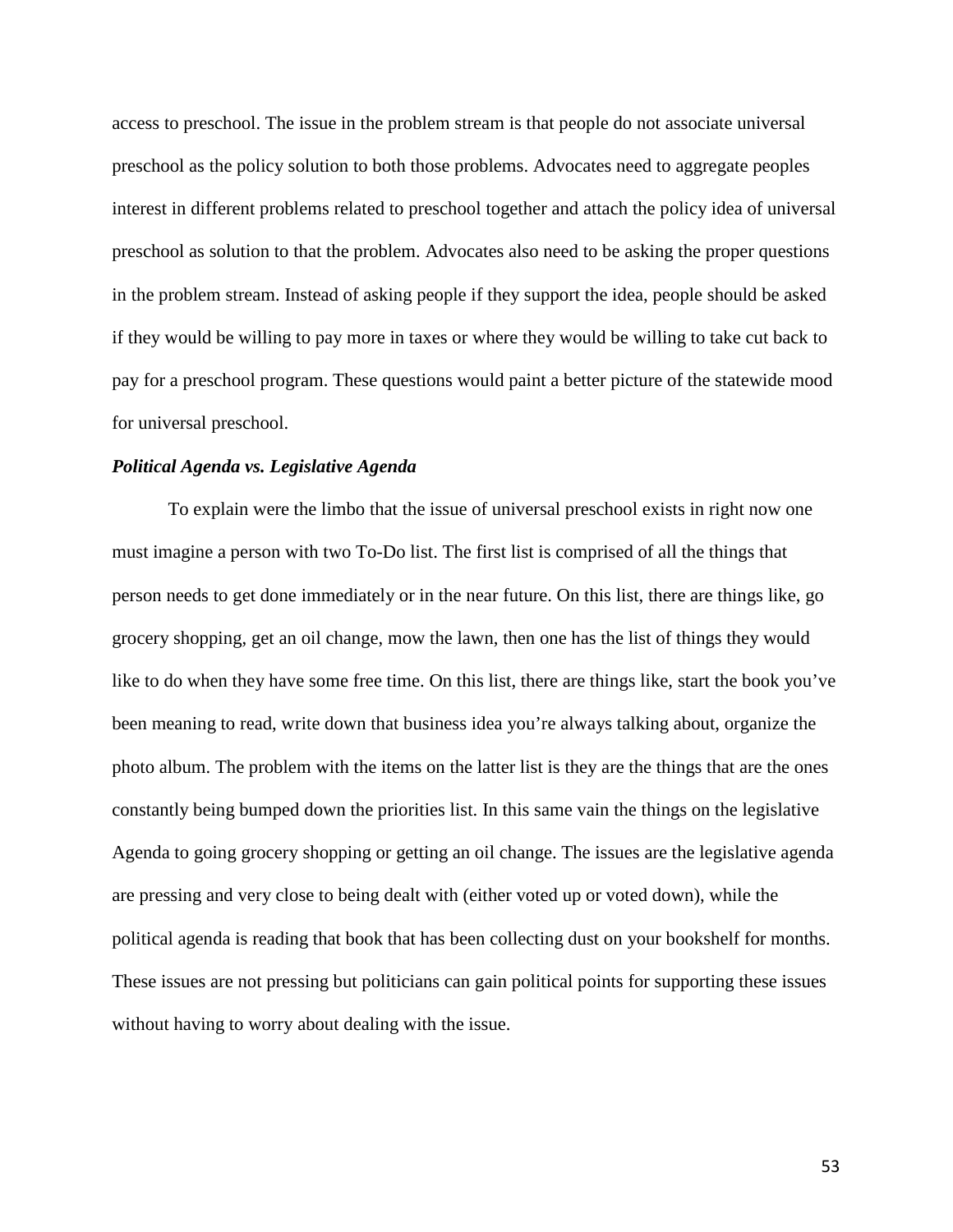The idea of universal preschool is stuck on the political agenda. Many politicians use the idea as a talking point on campaigns and press releases but few, if any, have any intention of following through with the idea. If universal preschool is going to move from the political agenda to the legislative agenda, it will require the issue have a champion. If a politician in Massachusetts is willing to make universal preschool their cornerstone issue and expend the political capital necessary, that person could act as the agent that allows all three of the streams to converge at the same time. As of now the voices in the problem stream are too diverse and the political will does not exist in Massachusetts for a window of opportunity to open.

#### *Implications*

The next step in early childhood education research is defining the learning outcomes students that attend a high quality preschool program should receive, and finding a way to evaluate those outcomes. The social emotional skills that children receive from preschool do not fit into the high stakes testing that is currently used to evaluate students in the K-12 system. The evaluation of preschool aged students will require that students are assessed based on development rather than performance. To do this an emphasis will need to be placed on tracking a student's progress in relation to themselves over a period rather than assessing a student on a single performance like a standardized test. Distinguishing between performance-based evaluations and development assessments is especially important in preschool because one is attempting to evaluate social and emotional development which cannot be measured in one instance. Each student must be evaluated by how much they progressed compared to themselves when they entered the preschool program rather than a set of arbitrary benchmarks. If these changes in evaluation are made than preschool has the chance to radically transform public education in the United States.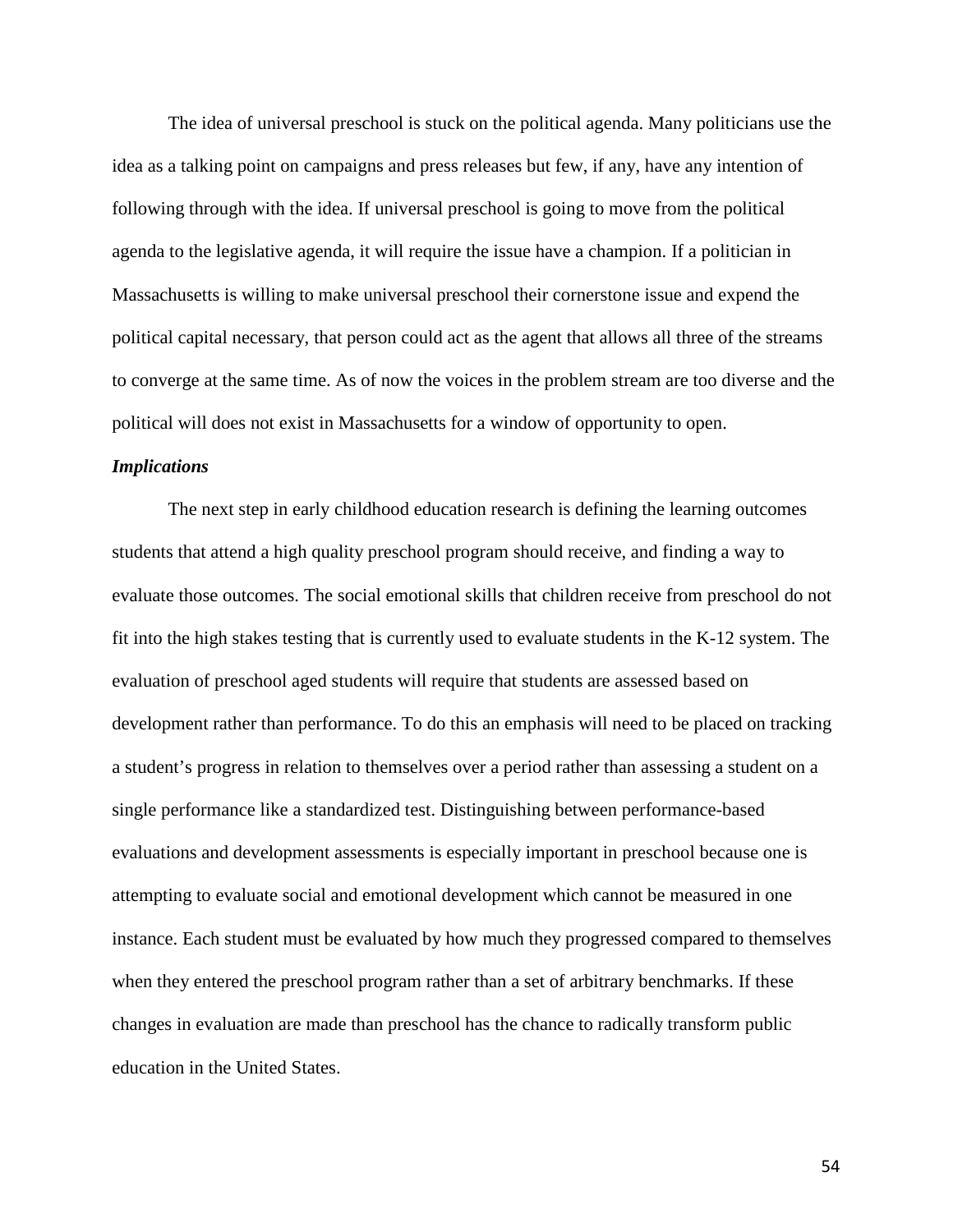## **Works Cited**

- Anderson, L. M., Shinn, C., Fullilove, M. T., Scrimshaw, S. C., Fielding, J. E., Normand, J., ... & Task Force on Community Preventive Services. (2003). The effectiveness of early childhood development programs: A systematic review. American journal of preventive medicine, 24(3),
- Barnett, W. S., Carolan, M. E., Squires, J. H., Brown, K. C., & Horowitz, M. (2016). The state of preschool 2015: State preschool yearbook. New Brunswick, NJ: National Institute for Early Education Research.
- Bassok, D., Miller, L., & Galdo, E. (2014). The effects of universal state prekindergarten on the size and composition of the child care sector: The case of Florida's voluntary prekindergarten program. EdPolicyWorks Working Paper< http://curry. virginia. edu/uploads/resourceLibrary/27\_Universal\_PreK\_and\_the\_Child\_Care\_Sector. pdf.
- Bushouse, B. K. (2009). *Universal preschool: Policy change, stability, and the Pew Charitable Trusts*. SUNY Press.
	- Campbell, F. A., & Ramey, C. T. (1995). Cognitive and school outcomes for high-risk African-American students at middle adolescence: Positive effects of early intervention. American educational research journal, 32(4), 743-772.
	- Cascio, Elizabeth U., and Diane Whitmore Schanzenbach. The impacts of expanding access to high-quality preschool education. No. w19735. National Bureau of Economic Research, 2013.
	- Garces, Eliana, Duncan Thomas, and Janet Currie. "Longer-term effects of Head Start." The American Economic Review 92.4 (2002): 999-1012.
	- Gormley Jr, W. T., Gayer, T., Phillips, D., & Dawson, B. (2005). The effects of universal pre-K on cognitive development. Developmental psychology, 41(6), 872.
	- Gormley, W. T., & Phillips, D. (2005). The Effects of Universal Pre-K in Oklahoma: Research Highlights and Policy Implications. Policy Studies Journal, 33(1), 65-82.

Hambleton, M. M. M. (2015). An Argument for Federally Funded Universal Preschool.

John, Peter. "Is there life after policy streams, advocacy coalitions, and punctuations: Using evolutionary theory to explain policy change?" Policy Studies Journal 31.4 (2003): 481- 498.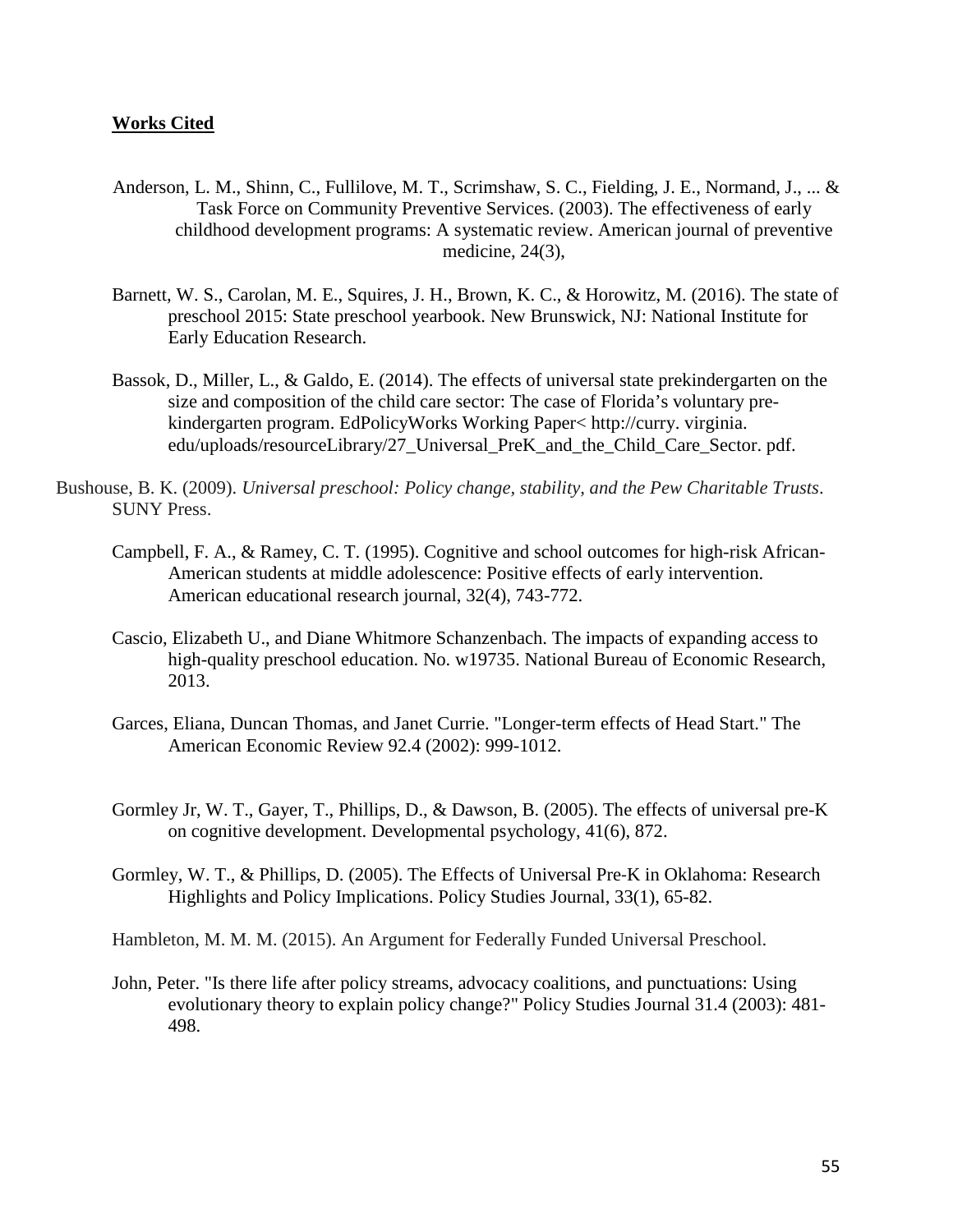- Kingdon, John W. Agendas, Alternatives and Public Policies. 2nd ed. N.p.: Addison-Wesley Educational, 2003. Print.
- Ludwig, Jens, and Douglas L. Miller. "Does Head Start improve children's life chances? Evidence from a regression discontinuity design." The Quarterly journal of economics 122.1 (2007): 159-208.
- Mass.Gov. Department of Early Education and Care, (2009) Portal. "Universal Pre-Kindergarten Program.", N/a. Web. 22 Apr. 2017.
- Masse, Leonard N., and W. Steven Barnett. "A benefit-cost analysis of the Abecedarian early childhood intervention." Cost-Effectiveness and Educational Policy, Larchmont, NY: Eye on Education, Inc (2002): 157-173.
- Miedel, W. T., & Reynolds, A. J. (2000). Parent involvement in early intervention for disadvantaged children: Does it matter? Journal of School Psychology, 37(4), 379-402.
- Raden, A. (1999). Universal Prekindergarten in Georgia: A Case Study of Georgia's Lottery-Funded Pre-K Program. Working Paper Series.
- Sawyers ,T., June 2014. "*Vermont's New Universal Preschool Law".* Project Launch, April 17
- U.S Department of Education, "Children's Brain Development." Education Matters., n.d. Web. 23 Feb. 2017.
- White, K. R., Taylor, M. J., & Moss, V. D. (1992). Does research support claims about the benefits of involving parents in early intervention programs? Review of Educational Research, 62(1), 91-125.
- Young, Robin. 20 Feb. WBUR. Here and Now, "Why Oklahoma's Universal Pre-K Is Successful." Web. 08 Dec. 2016.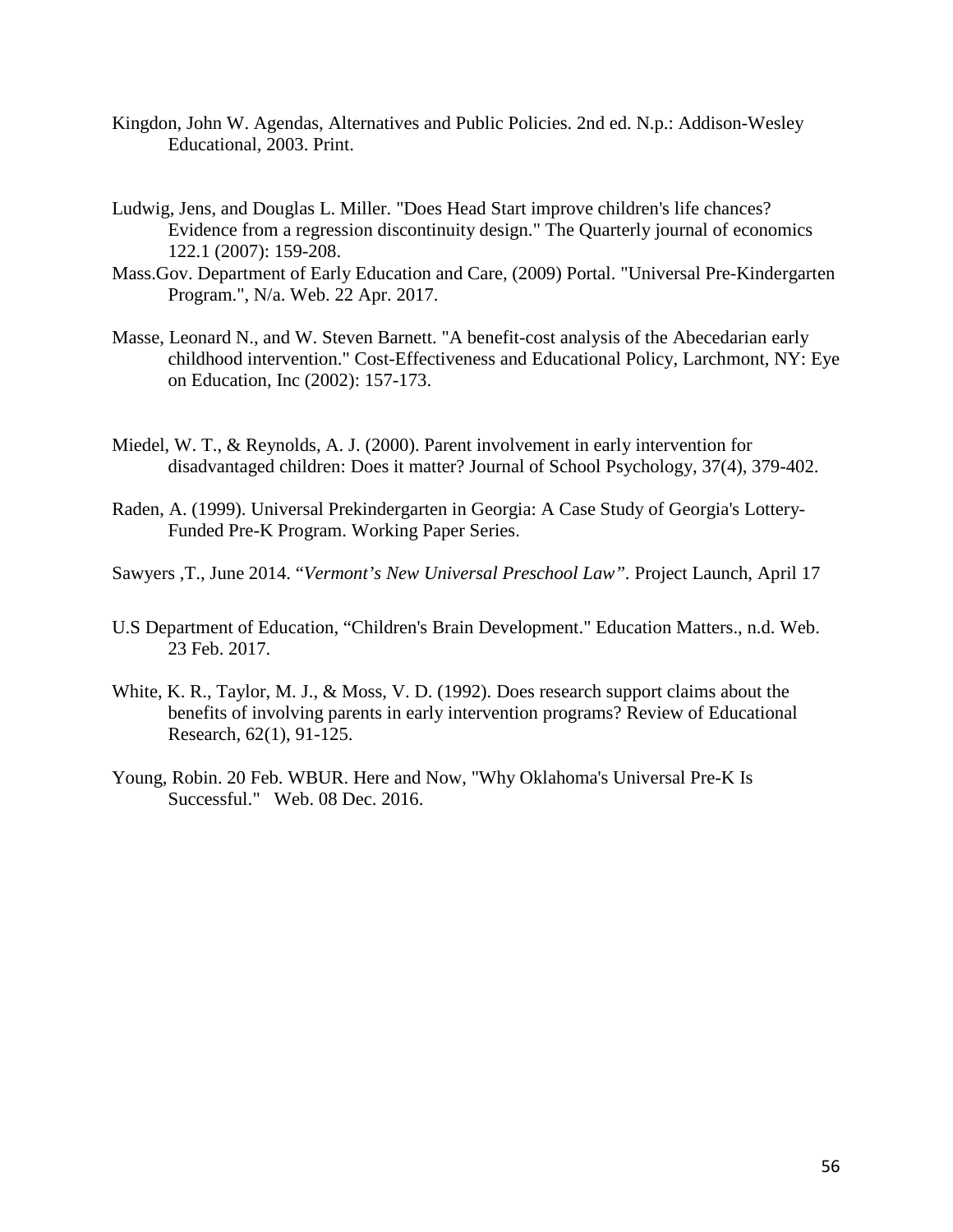# **Appendix**

## Scoring Per State

## **Oklahoma**

Effectiveness

- Hours of Operation 1.25
- Percentage of Districts which offer the Pre-K Program 1.2
- Operation Schedule 1.1
- Total Enrollment 1.0

Effectiveness Total Score: 4.5

Technical Feasibility

- Pay of teachers and assistant teachers 1.25
- Certification requirements/ Level of Education needed to be a teacher 1.25 (Includes requirements for assistant teachers and Main Teachers)
- Staff to Student Ratio 1.25
- Classroom Size 1.25

Technical Feasibility Total Score: 5

Cost

- Total state spending on pre-k 1.1
- State spending per child 1.3
- Funding Mechanism 1.6

Cost Total Score: 4

Equity

- % Head Start 1.22
- % Special Ed 1.15
- $% ESL 1.25$
- Spending Per Child .8

## **Vermont**

**Effectiveness** 

- Hours of Operation 0.4
- Percentage of Districts which offer the Pre-K Program 1.15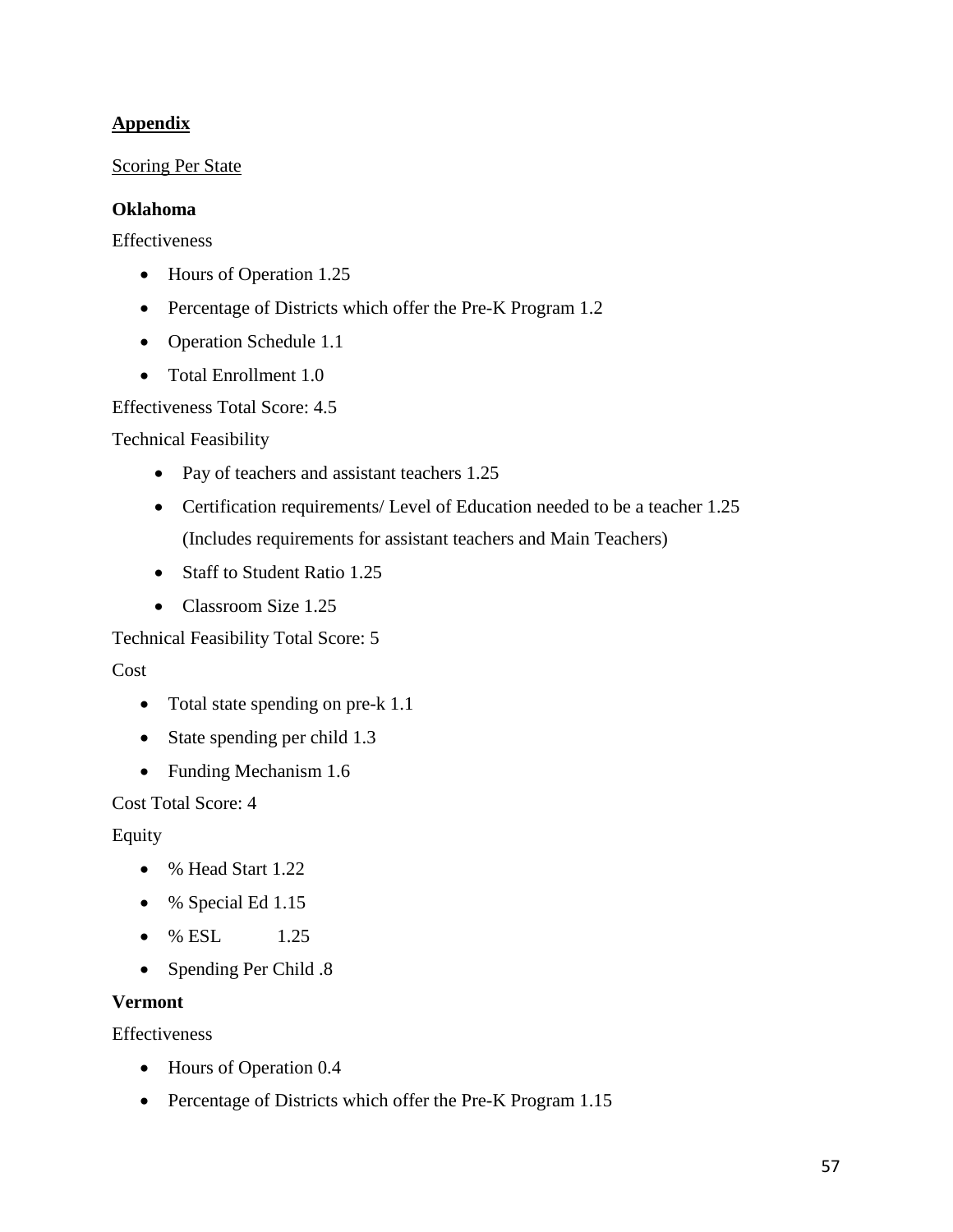- Operation Schedule 1.06
- Total Enrollment 1

Effectiveness Total Score: 3.6

Technical Feasibility

- Pay of teachers and assistant teachers .85
- Certification requirements/ Level of Education needed to be a teacher .2 (Includes requirements for assistant teachers and Main Teachers)
- Staff to Student Ratio 1.25
- Classroom Size 1.25

Technical Feasibility Total Score: 3.5

Cost

- Total state spending on pre-k .6
- State spending per child 1.6
- Funding Mechanism 1

Some programs lost more points for having a funding mechanism, which continually needs to be renewed by the state legislator; Vermont has a legislator committed to continuing to increase the funding which goes toward their Pre-k program.

## Cost Total Score: 4

## Equity

- % Head Start 1.0
- % Special Ed 1.0
- % ESL .5
- Spending Per Child 1.25

Equity Total Score: 3.7

## **Georgia**

Effectiveness

- Hours of Operation 1.25
- Percentage of Districts which offer the Pre-K Program 1.25
- Operation Schedule 1.15
- Total Enrollment 1.05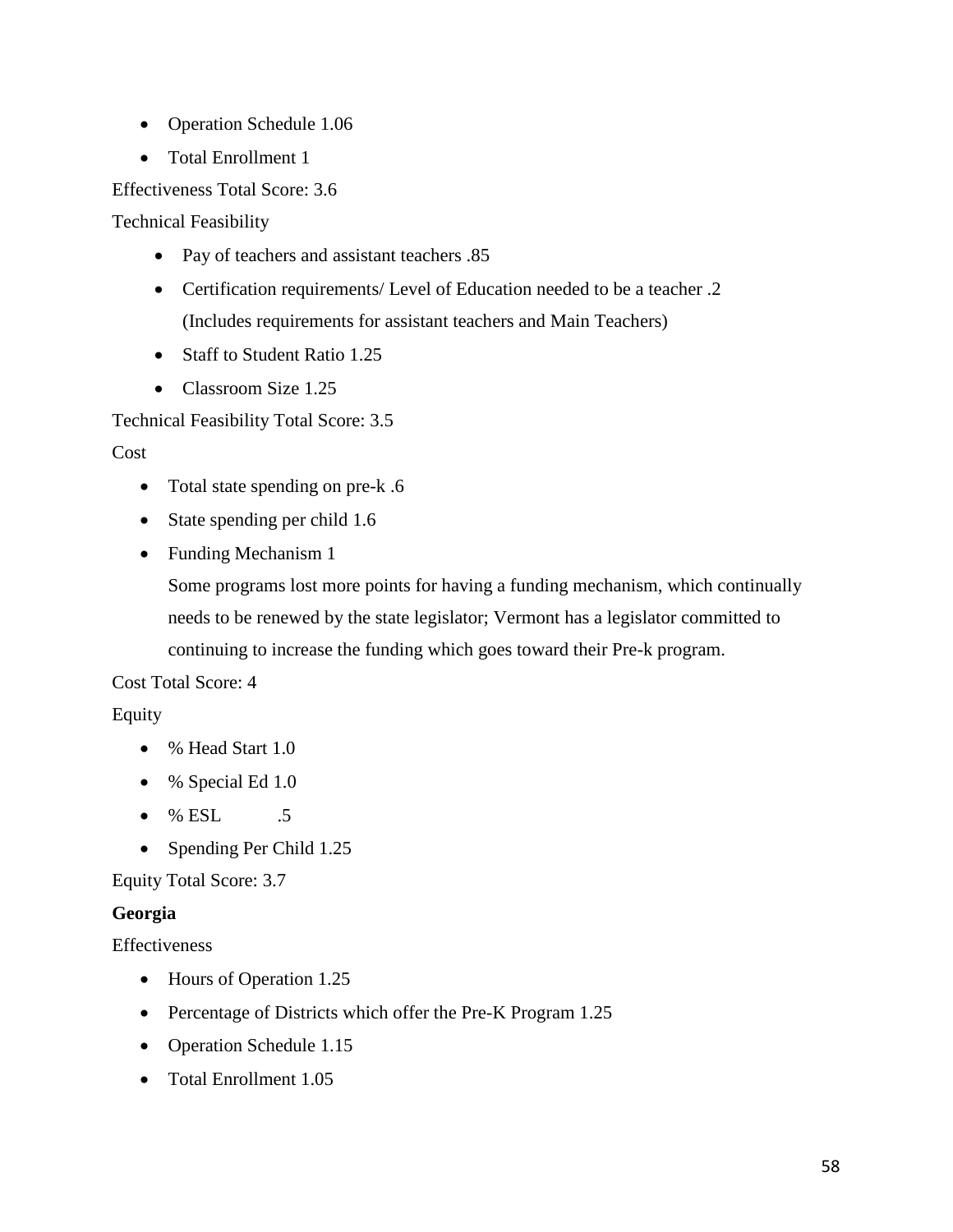# Effectiveness Total Score: 4.7

Technical Feasibility

- Pay of teachers and assistant teachers .75
- Certification requirements/ Level of Education needed to be a teacher 1.25 (Includes requirements for assistant teachers and Main Teachers)
- Staff to Student Ratio 1.00
- Classroom Size 1.00

# Technical Feasibility Total Score: 4

Cost

- Total state spending on pre-k .6
- State spending per child 1.6
- Funding Mechanism 1

Cost Total Score: 4.5

# Equity

- % Head Start 1.17
- % Special Ed 1.2
- $% ESL = 1.1$
- Spending Per Child .4

## Equity Total Score: 3.8

## **Florida**

**Effectiveness** 

- Hours of Operation 0.6
- Percentage of Districts which offer the Pre-K Program 1.25
- Operation Schedule 1.18
- Total Enrollment 1.1

## Effectiveness Total Score: 4.1

Technical Feasibility

- Pay of teachers and assistant teachers .70
- Certification requirements/ Level of Education needed to be a teacher 1.00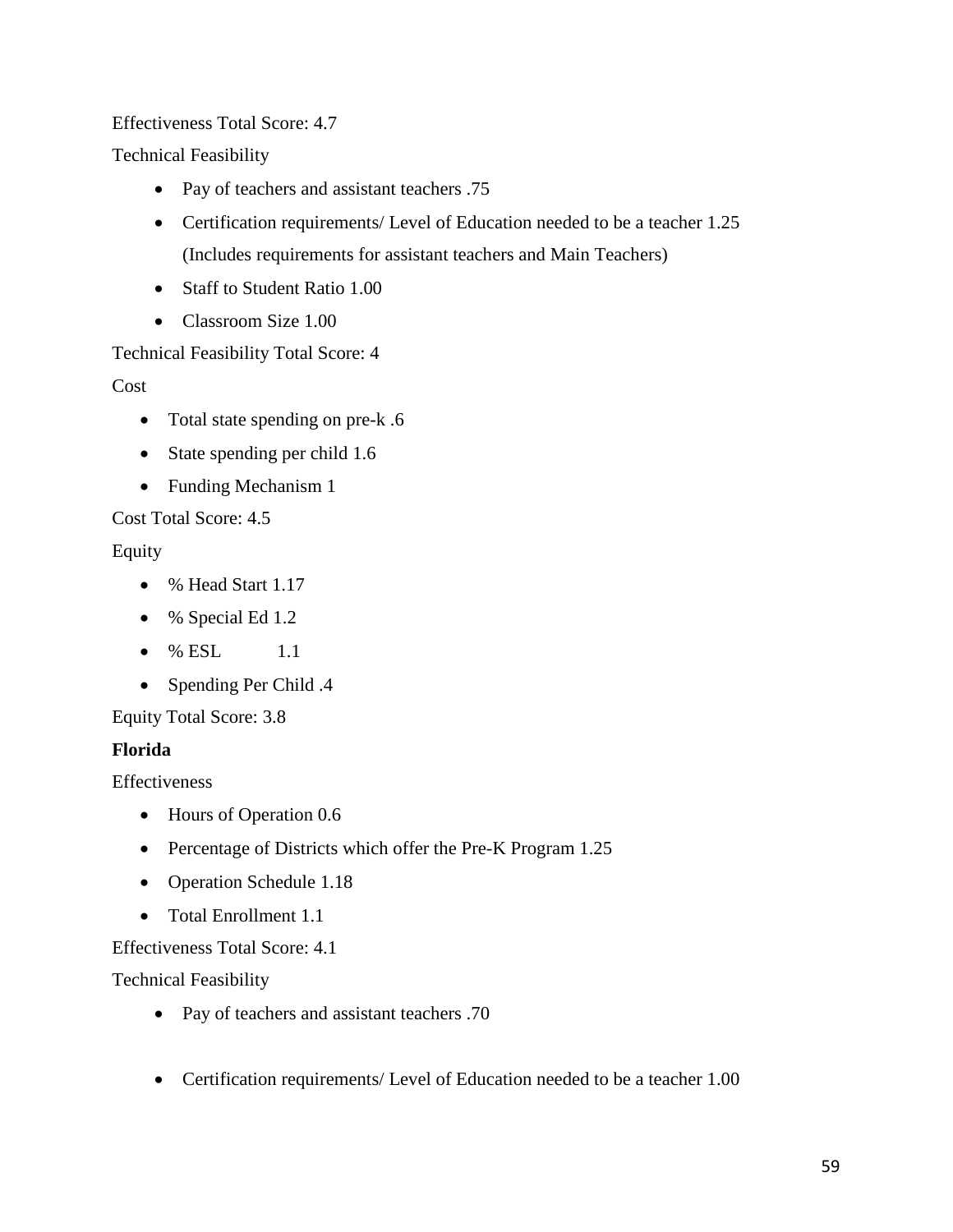- (Includes requirements for assistant teachers and Main Teachers)
- Staff to Student Ratio 1.00
- Classroom Size 1.25

Technical Feasibility Total Score: 3.9

Cost

- Total state spending on pre-k 1.4
- State spending per child 0.7
- Funding Mechanism 1.3

Cost Total Score: 3.4

Equity

- % Head Start 1.2
- % Special Ed 1.2
- $% ESL$  .62
- Spending Per Child .82

Equity Total Score: 3.8

NIEER Quality Standards Checklist

- 1. Comprehensive early learning standards
- 2. Lead pre-k teachers have a bachelor's degree
- 3. Lead pre-k teachers have specialized early childhood training
- 4. Assistant pre-k teachers have a Childcare Development Associate (CDA)
- 5. Teachers participate in substantial number of hours of professional development
- 6. Maximum class size is 20 or fewer
- 7. Staff to child ratio is 1:10 or less
- 8. Children receive screening, referral and support services for vision, hearing, dental, health and other support areas
- 9. Children are provided meals and/or snacks
- 10. Systems hold individual classrooms accountable and monitor to ensure quality standards are being met.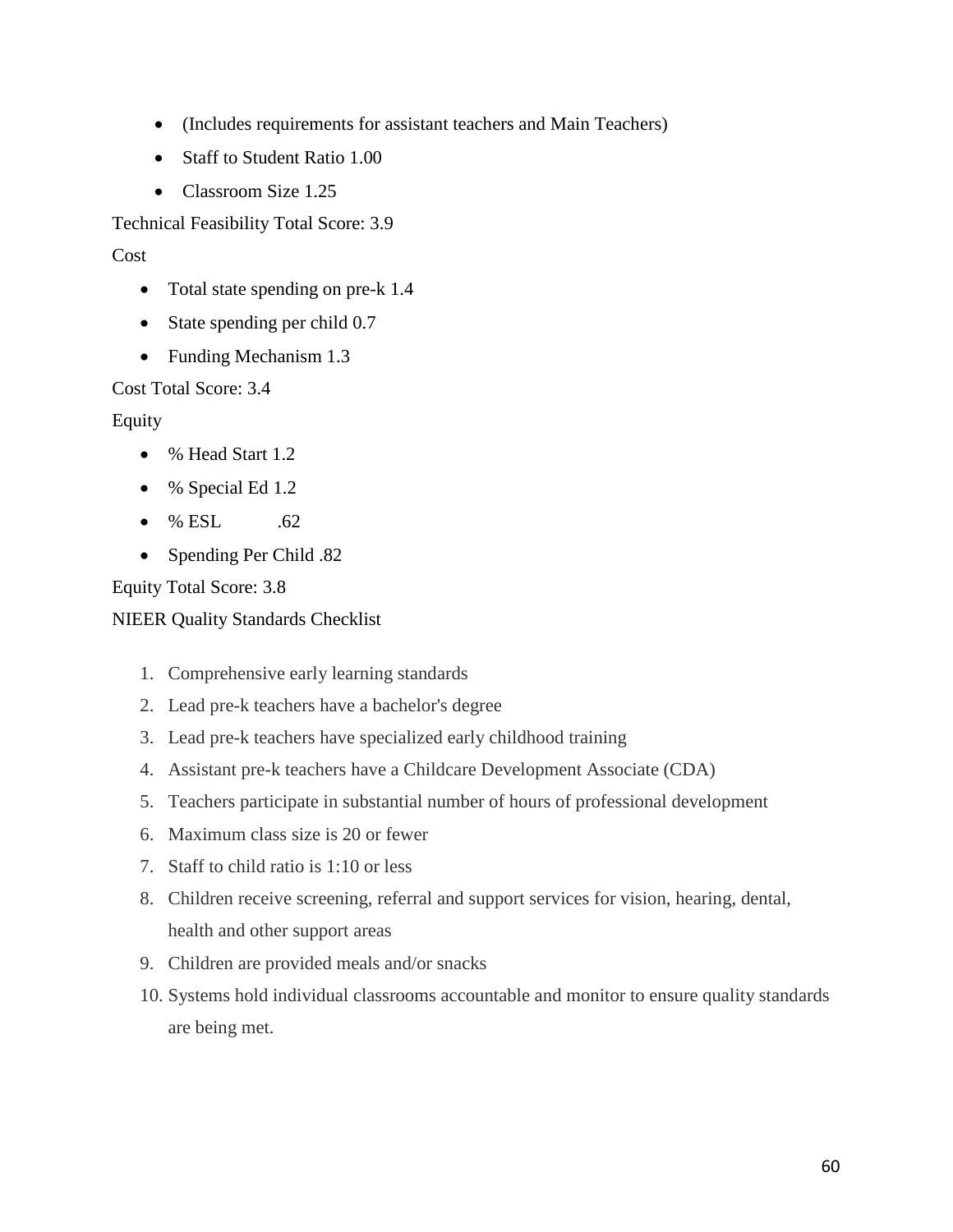#### *Table 1*

#### Cost of Preschool v. State Preschool

|                                                                                                         |                                   |                            |                                          |                                         |                                           |                            |                                          |                                         | The cost of sending a child to a high-quality preschool program in Massachusetts is too expensive. |                           |                                          |                                         |                                           |                |
|---------------------------------------------------------------------------------------------------------|-----------------------------------|----------------------------|------------------------------------------|-----------------------------------------|-------------------------------------------|----------------------------|------------------------------------------|-----------------------------------------|----------------------------------------------------------------------------------------------------|---------------------------|------------------------------------------|-----------------------------------------|-------------------------------------------|----------------|
|                                                                                                         |                                   | Strongly Agree, Agree      |                                          |                                         |                                           | Neither agree nor disagree |                                          |                                         | Disagree, Strongly Disagree                                                                        |                           |                                          |                                         |                                           |                |
|                                                                                                         |                                   |                            |                                          |                                         |                                           |                            |                                          |                                         | How much total combined income did all members of your HOUSEHOLD earn last year?                   |                           |                                          |                                         |                                           |                |
|                                                                                                         |                                   | Less<br>than<br>20,000     | 20,000 to<br>34,999, 35,000<br>to 49,999 | 50,000 to<br>74,999,75,000<br>to 99,999 | 100,000 to<br>149,999,<br>150,000 or more | Less<br>than<br>20,000     | 20,000 to<br>34,999, 35,000<br>to 49,999 | 50,000 to<br>74,999,75,000<br>to 99,999 | 100,000 to<br>149,999.<br>150,000 or more                                                          | Less<br>than<br>20,000    | 20,000 to<br>34,999, 35,000<br>to 49,999 | 50,000 to<br>74,999,75,000<br>to 99,999 | 100,000 to<br>149,999,<br>150,000 or more | Total          |
|                                                                                                         | Strongly<br>Agree,<br>Agree       | 26<br>86.67%               | 51<br>85.00%                             | 68<br>74.73%                            | 45<br>81.82%                              | 8<br>53.33%                | 19<br>65.52%                             | 11<br>57.89%                            | 9<br>60.00%                                                                                        | $\overline{c}$<br>100.00% | 5<br>83.33%                              | 9<br>90.00%                             | 30.77%                                    | 257<br>74.49%  |
| The state of Massachusetts should create a<br>program that would fund preschool access<br>for all three | Neither<br>agree nor<br>disagree  | $\overline{3}$<br>10.00%   | 5<br>8,33%                               | 12<br>13.19%                            | 12,73%                                    | 6<br>40.00%                | $\mathbf{9}$<br>31.03%                   | 3<br>15.79%                             | $\overline{2}$<br>13.33%                                                                           | $\circ$<br>0.00%          | 16.67%                                   | 10.00%                                  | 15.67<br>7.69%                            | 50<br>14.49%   |
|                                                                                                         | Disagree,<br>Strongly<br>disagree | 3.33%                      | 6.67%                                    | 11<br>12.09%                            | $\overline{3}$<br>5.45%                   | 6.67%                      | 3.45%                                    | 5<br>26.32%                             | 4<br>26.67%                                                                                        | $\mathbf{0}$<br>0.00%     | $\circ$<br>0.00%                         | $\mathbf{0}$<br>0.00%                   | $\overline{8}$<br>61,54%                  | 38<br>11.01%   |
|                                                                                                         | Total                             | 30 <sup>°</sup><br>100.00% | 60<br>100.00%                            | 91<br>100.00%                           | 55<br>100.00%                             | 15<br>100.00%              | 29<br>100.00%                            | 19<br>100.00%                           | 15<br>100.00%                                                                                      | 100.00%                   | 100.00%                                  | 10<br>100.00%                           | 13<br>100.00%                             | 345<br>100.00% |

|                                                                              |                    | The cost of sending a child<br>to a high-quality preschool<br>program in Massachusetts<br>is too expensive. - How<br>much total combined<br>income did all members of<br>your HOUSEHOLD earn last<br>year? |  |  |  |  |
|------------------------------------------------------------------------------|--------------------|------------------------------------------------------------------------------------------------------------------------------------------------------------------------------------------------------------|--|--|--|--|
| The state of Massachusetts                                                   | Chi Souare         | 68.97*                                                                                                                                                                                                     |  |  |  |  |
| should create a program<br>that would fund preschool<br>access for all three | Degrees of Freedom | 22                                                                                                                                                                                                         |  |  |  |  |
|                                                                              | p-value            | 0.00                                                                                                                                                                                                       |  |  |  |  |

\*Note: The Chi-Square approximation may be inaccurate - expected frequency less than 5.